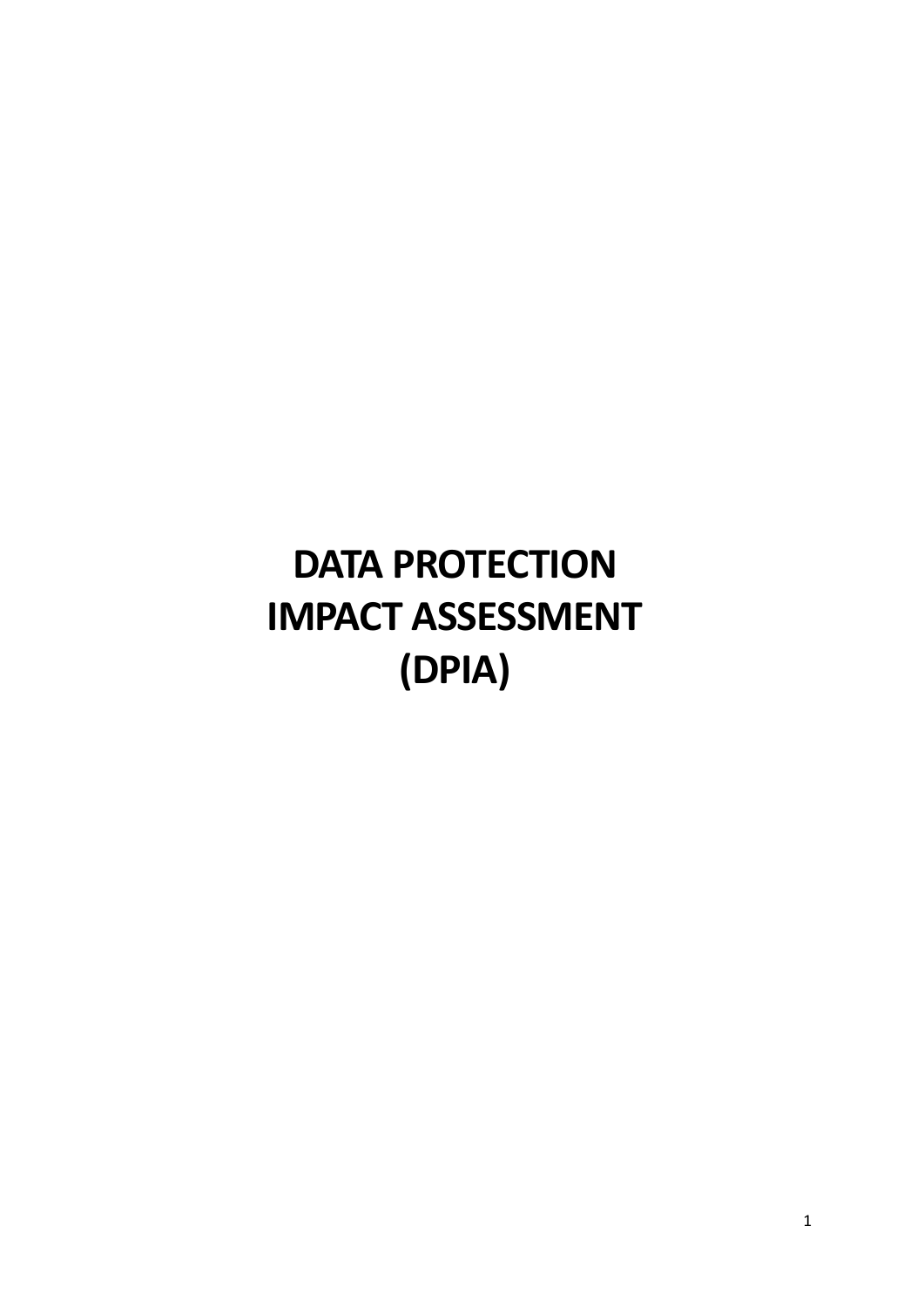| $\mathbf{1}$ |                                                                                  | 3  |
|--------------|----------------------------------------------------------------------------------|----|
|              |                                                                                  | 5  |
|              |                                                                                  | 16 |
|              | 4 Data Protection and 'Privacy Law' Assessment__________________________________ | 21 |
|              |                                                                                  | 41 |
|              |                                                                                  | 46 |
|              |                                                                                  | 49 |
| 8            | Implementation of DPIA Outcomes Responsibilities________________________________ | 55 |
| 9            |                                                                                  | 56 |
| 10           | Data Protection Impact Assessment Sign-off_________________________              | 57 |
| 11           |                                                                                  | 59 |
|              |                                                                                  | 61 |

**Terms & Definitions: Capitalised terms used in this MPS LFR DPIA shall have the meaning given to them in the MPS LFR Policy Document unless otherwise defined in this MPS LFR DPIA.**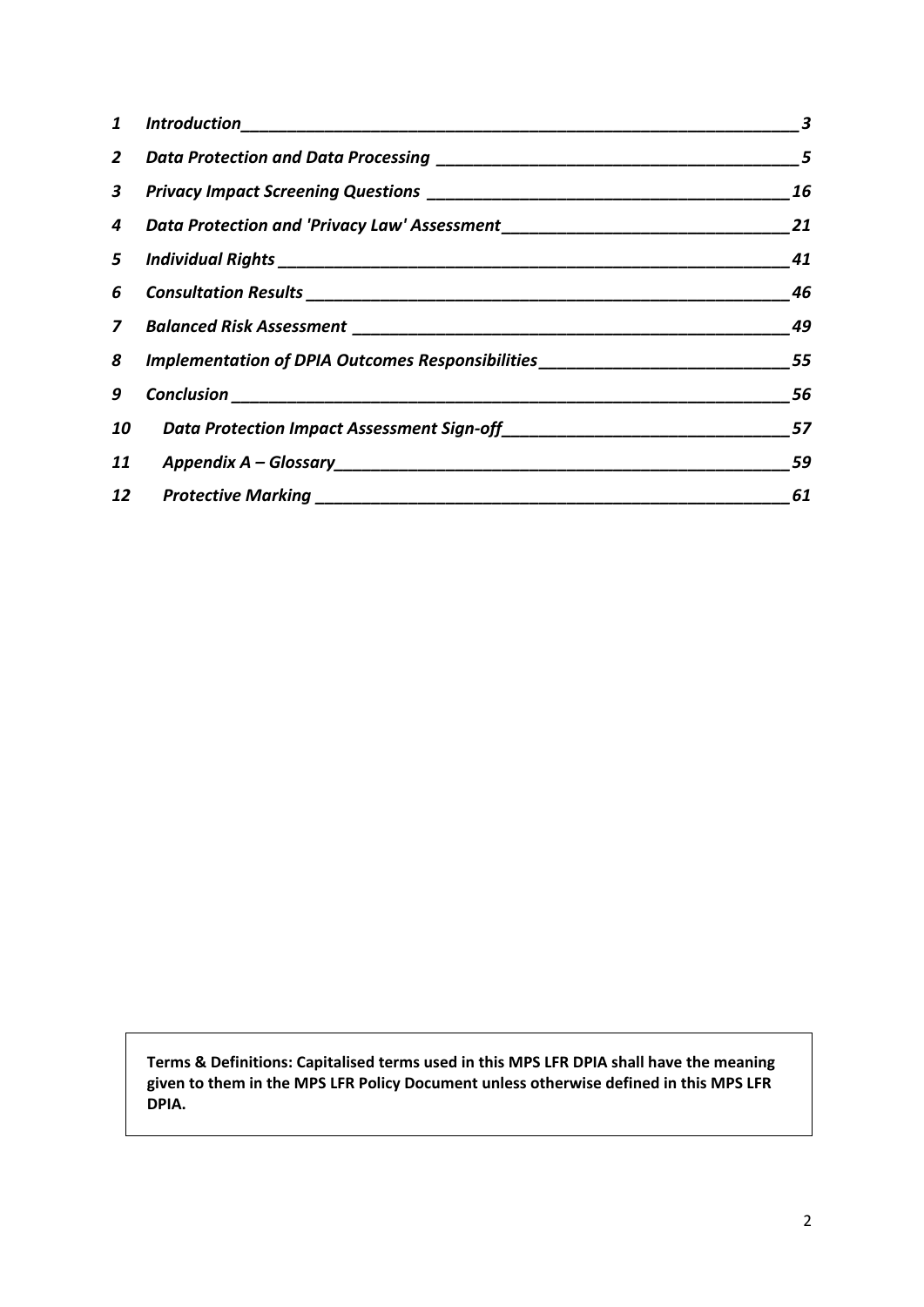### <span id="page-2-0"></span>**<sup>1</sup> Introduction**

- 1.1 As a `public body', the Metropolitan Police Service (MPS) is subject to the requirements and conditions imposed by the European Convention of Human Rights (ECHR) and the Data Protection Act (DPA) 2018. The legislative requirements place an obligation on the MPS to process personal data fairly and lawfully in order to safeguard the rights and freedoms of individuals.
- 1.2 Article 35 of the General Data Protection Regulation (GDPR) and Section 57 of the DPA 2018, mandate the completion of a Data Protection Impact Assessment (DPIA) for organisations with technologies and processes that are likely to result in a high risk to the rights and freedoms of data subjects.
- 1.3 The DPIA process helps an organisation find and fix problems during the early stages of any project, helping to prevent breaches of data protection law and/or breaches of regulations for which very significant fines can be levied. For the MPS this also helps prevent damage to the trust and confidence of the public and other key stakeholders.
- 1.4 DPIAs also support the principle of accountability as they help organisations to comply with the requirements of GDPR and the DPA 2018, and to demonstrate that appropriate measures have been taken to ensure compliance.
- 1.5 When completing a DPIA we must consider whether the project or initiative in question involves data sharing arrangements with a third party. GDPR Article 28(3) requires that data processing is governed by a contract that is binding on the processor with regard to the controller. The contract sets out the subject matter, duration of the processing, the nature and purpose of the processing, the type of personal data, the categories of data subjects, and the obligations and rights of the controller.
- 1.6 Advice issued by the Information Commissioner's Office (ICO) is that the DPIA process should commence during the very early stages of a project and most certainly before any data is processed. Work on the DPIA should run alongside the planning and development process.

#### **Use of the MPS LFR DPIA**

- 1.7 This document is designed to be used as an overarching DPIA to support the deployment of LFR by the MPS. Prior to any Deployment this DPIA should be reviewed and amended where necessary before being adopted as a DPIA to cover a specific Deployment or set of Deployments. Adopted DPIAs will contain similar wording across key areas with amendments made where necessary to reflect any specific characteristics of a Watchlist or a Deployment.
- 1.8 This document should be read in conjunction with the MPS LFR Documents.

#### **Role of the Data Protection Officer**

1.9 Pre-Deployment Planning: For those involved in the review, amendment (as necessary) and adoption of a DPIA for a specific Deployment or set of Deployments, there is a need to engage with the Data Office before the DPIA is submitted to the Data Protection Officer (DPO) for signoff.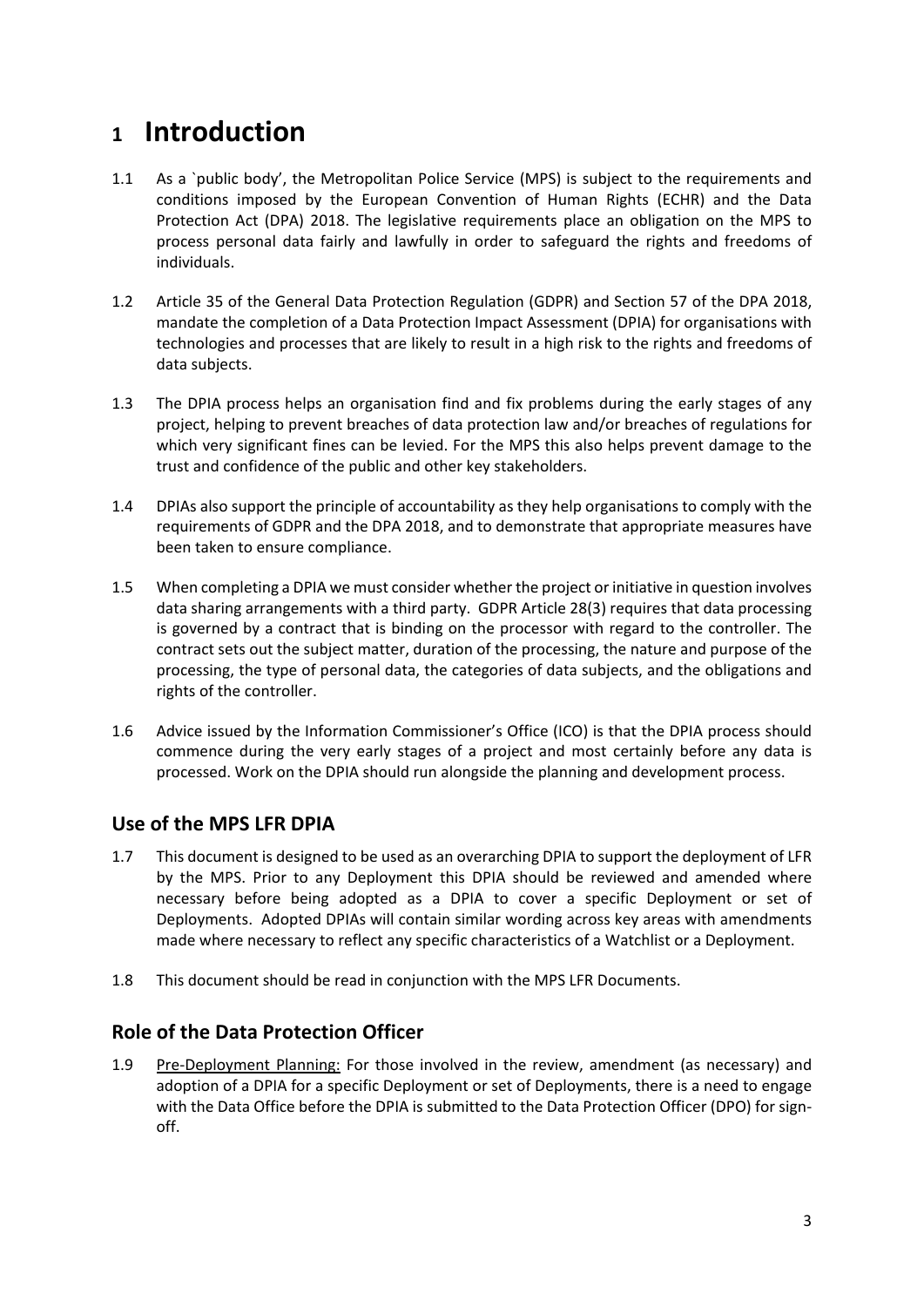1.10 The roles of the DPO and the Data Office are an important part of the process in the pre-Deployment planning stage of any LFR Deployment. Their advice is crucial to ensuring that any proposals meet the requirements of the DPA 2018. As well as providing advice, the DPO is able to monitor compliance with the DPA 2018, and in doing so provides assurance to the MPS Commissioner. The fact that the DPO is an independent body provides further assurance. The DPO's involvement in the pre-Deployment planning process is evidenced by their sign-off of the overarching DPIA for LFR and any Deployment-specific DPIA.

#### 1.11 **Colleagues are encouraged to make early contact with the Data Office mailbox when planning an LFR Deployment.**

1.12 Post-Deployment Review: The DPO and Data Office's role continues throughout the LFR Deployment – acting as points of contact and providing means of ongoing assurance in relation to data processing queries. They also facilitate data subjects to exercise their individual rights. The post-Deployment Review also presents an opportunity to engage with the DPO and Data Office where trends or concerns are identified. Within the MPS the senior internal oversight body for LFR is the MPS FR Technology Board, which in turn answers to the MPS Management Board. The DPO sits on the MPS FR Technology Board and as such is able to retain oversight on the conduct of LFR Deployments.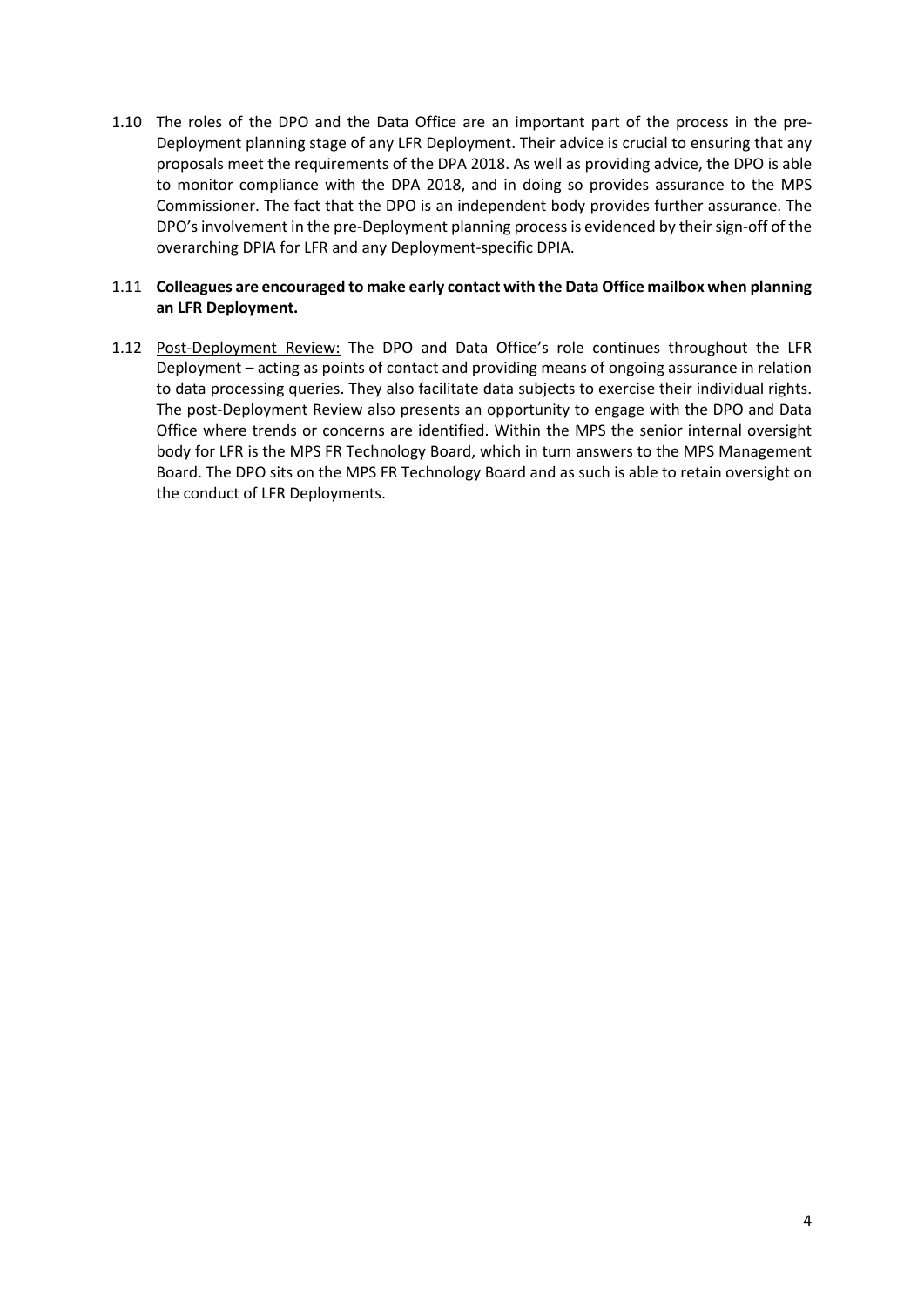### <span id="page-4-0"></span>**<sup>2</sup> Data Protection and Data Processing**

#### **Purpose of the processing**

#### **Purpose of LFR**

LFR technology is an operational tactic that helps the MPS stop dangerous people who are wanted for criminal offences. It helps keep Londoners safe.

As a police service, the MPS has a number of long-established policing responsibilities and powers derived from the common law which have been consistently recognised by the courts. The MPS is obliged to comply with the common law and statutory safeguards in delivering its policing operational duties, and relies on the common law to discharge a number of its duties. LFR can assist with the MPS's duties to protect life and property, preserve order and prevent threats to public security, prevent and detect crime, bring offenders to justice, and uphold national security. This includes targeting those wanted for imprisonable offences, with a focus on serious crime, including paying particular regard to knife and gun crime, child sexual exploitation and terrorism. It also includes using LFR technology to protect the public, reduce serious crime and help safeguard vulnerable persons.

The MPS's objectives for LFR are further outlined in the MPS LFR Documents, particularly Chapter 5 of the LFR Guidance Document.

#### **Benefits of LFR**

The MPS has drawn extensively on the experience gained from the LFR trials to inform the future use of LFR. The MPS view is that LFR is a valuable tool that supports the MPS in keeping London safe for everyone. The MPS trials have shown the potential benefits of LFR as an important policing tool – its use has resulted in the arrest of wanted individuals. The MPS LFR trials demonstrate that LFR technology can significantly improve the effectiveness of an officer's ability to locate wanted individuals. It can assist officers where traditional policing methods may struggle to yield results. An individual officer cannot possibly remember all of the faces of wanted persons on a Watchlist. Neither can an individual officer easily spot someone in a large crowd. LFR is a tool that improves the MPS's chances of picking out the person it is looking for.

LFR has a number of advantages over other systems currently used by the MPS, such as CCTV. LFR allows the MPS to deploy its resources more efficiently. For example, the LFR system will actively alert officers to the potential presence of individuals of interest to them rather than requiring larger numbers of officers to watch a busy CCTV feed. LFR has the capacity to assist officers where the number of people passing officers (or a CCTV system) makes identifications challenging (e.g. when the number of individuals to be identified is significant).

LFR also has a public protection and safeguarding role. For example, where the courts have issued a warrant for a person's arrest, many of these people pose a risk to public safety. These people may be located using LFR in circumstances where the officers would otherwise struggle, and could not possibly be expected to remember the faces of all those currently wanted by the courts. The *Bridges* judgments recognised this rationale and supports this use case.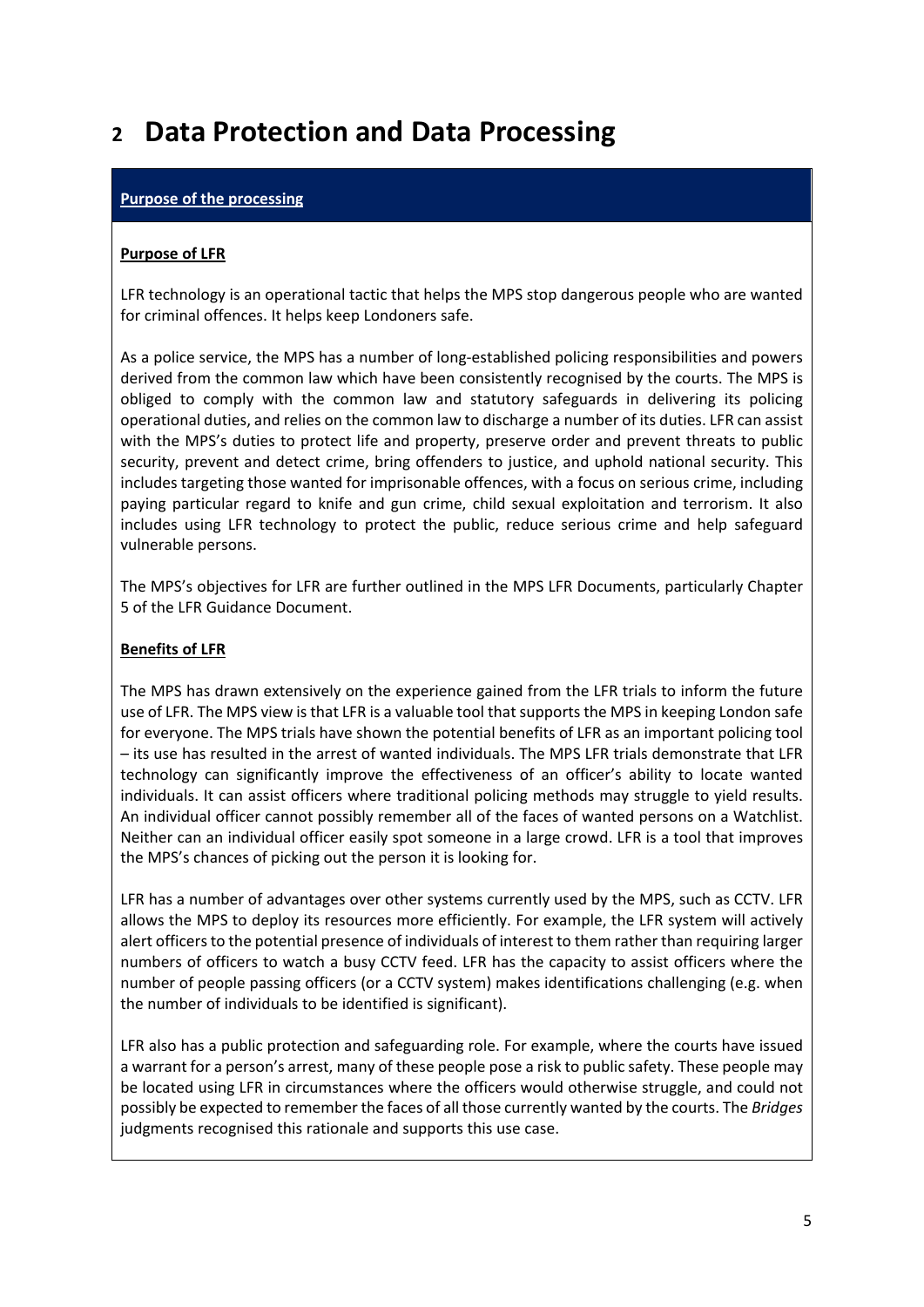The ongoing effectiveness of the MPS's use of LFR is reviewed by way of the post-Deployment review process. This will help ensure that future Deployments reflect learning identified from each Deployment, and that the use of LFR remains an effective and proportionate policing tool. The structure and form of each review should aim to achieve a degree of independence from the Gold Commander, and address the efficiency and efficacy of the Deployment.

LFR's benefits are further outlined in the MPS LFR Documents, particularly Chapter 4 of the MPS LFR Guidance Document and Section 3 of the MPS LFR Legal Mandate.

#### **Context of the processing**

#### **Relationship to individuals**

LFR relates to individuals in three ways (1) those on an LFR Watchlist (2) those passing the LFR system and (3) protecting the public more generally.

**Watchlist**: The Deployment of LFR is driven by MPS policing priorities and intelligence-led assessments, both of which determine locality and the policing purpose. It is then the locality and policing purpose which determine the composition of the Watchlist. The individuals found on a Watchlist are there because there is a policing need to locate them, and that need fits with the policing purpose driving the LFR Deployment. This may include those aged under 18, those under 13, a person with a disability (as defined in the MPS LFR SOP) or vulnerable adults where there is a policing need and it is deemed to be necessary and proportionate to locate and/or safeguard these people. The MPS LFR Documents outline considerations regarding expectations of privacy, and outlines specific controls and safeguards to mitigate any impact on those with a protected characteristic(s).

Whilst the upper size of the Watchlist may be a limiting factor on occasion (where the necessity and proportionality case has been made out for more people than it is possible to add to a Watchlist), this is anticipated to be a very rare occurrence. It is also crucial to note that the technical potential size of a Watchlist does not drive Watchlist composition in any way – intelligence, locality and policing purposes and policing priority do in line with the MPS's strategic objectives as set out in the MPS LFR documents. Together, they may justify the necessity and proportionality of the particular Watchlist's composition and the need to Deploy LFR using a Watchlist designed for the needs of that Deployment.

**Passing the LFR system:** LFR works by analysing key facial features of those passing the LFR system to generate a mathematical representation of them. This involves the processing of biometric data given the need to create Templates of everyone who passes the LFR system and compare them to those held on a Watchlist.

The courts have recognised the right of the police to make use of a photograph of an individual. This was the case whether or not the photograph is of any person they seek to arrest or of a suspect's accomplice, or of anyone else. The court confirmed the "key is that they must have these and only these purposes in mind and must … make no more than reasonable use of the picture in seeking to accomplish them". Additionally, as the Surveillance Camera Code notes, an individual can, however, "rightly expect surveillance in public places to be both necessary and proportionate, with appropriate safeguards in place". The position in relation to LFR was considered in *R (on the application of Edward Bridges) v The Chief Constable of South Wales Police [2019] EWHC 2341 (Admin).* The court recognised in that case the policing common law powers to use facial recognition technology were "amply sufficient" and that biometric processing of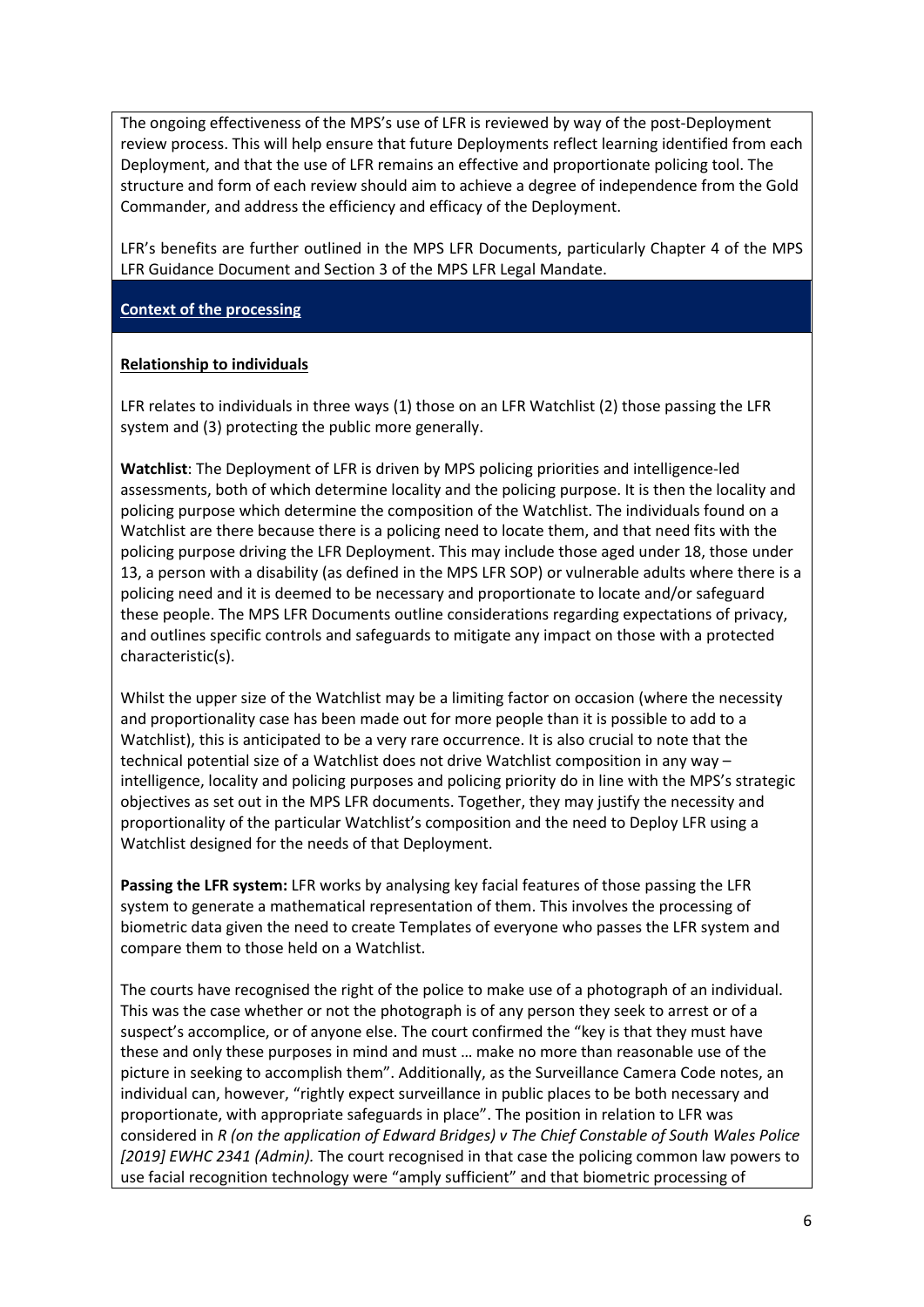passers-by, whilst fleeting in nature, would be on the grounds of strict necessity to fulfil a law enforcement purpose as opposed to being based on consent. The position was further considered by the Court of Appeal in *R (on the application of Edward Bridges) v The Chief Constable of South Wales Police [2020] EWCA Civ 1058.* The Court of Appeal concluded:

*"The short answer, in our view, to this submission is that the legal framework which regulates the deployment of AFR Locate does contain safeguards which enable the proportionality of the interference with Article 8 rights to be adequately examined. In particular, the regime under the DPA 2018 enables examination of the question whether there was a proper law enforcement purpose and whether the means used were strictly necessary."*

Consent would be entirely impractical to obtain during an LFR deployment, and would undermine the law enforcement purpose underpinning the Deployment.

The Court of Appeal in *R (on the application of Edward Bridges) v The Chief Constable of South Wales Police [2020] EWCA Civ 1058* confirmed the Division Court's general findings on the legal framework but further noted that, to be 'in accordance with the law' the legal basis must:

*"be 'accessible' to the person concerned, meaning that it must be published and comprehensible, and it must be possible to discover what its provisions are. The measure must be 'foreseeable' meaning that it must be possible for a person to foresee its consequences for them and it should not 'confer a discretion so broad that its scope is in practice dependant on the will of those who apply it, rather than on the law itself".*

In considering accessibility and foreseeability, the Court of Appeal considered the level of discretion that South Wales Police officers held in the case before it to determine *where* they deployed facial recognition technology and *who* they deployed it to locate those on a Watchlist. The court refers to this as the "Where Question" and the "Who Question".

- (a) The 'Where Question: The MPS LFR Documents answers this question, particularly the MPS LFR SOP at Section 5. In answering this question, in many instances, the need to locate a person will determine where it is best to site LFR to facilitate making a successful location. However, other factors will also be relevant and these include the nature of the site itself from a privacy perspective, those passing the site, and the policing need to be at the site (including for the public's protection).
- (b) The 'Who' Question: the MPS addresses the 'Who Question' in its published MPS LFR Documents, particularly at Section 6 of the MPS LFR SOP. The MPS sets the criteria that applies to govern the images that may be included on a Watchlist and in what circumstances. To ensure the Watchlisting criteria is accessible and foreseeable, the MPS explains terminology such as 'presenting a risk of harm' and 'victims, persons with information and close associates' to ensure that these are readily understood and objective to both officers and the public. It sets out the standard required for inclusion on a Watchlist, linking the necessity and criteria for the inclusion on a Watchlist with the policing need and the proportionality of taking any action.

**Public protection:** LFR has the potential to engage the wider public, not just those passing the LFR system. Whilst the wider public that do not pass the LFR system will not be engaged by having their personal data processed, the effective use of LFR to locate those wanted by the MPS and the courts serves wider public protection and safeguarding purposes. This is all the more evident when necessity and proportionally is considered as part of the process of adding people to a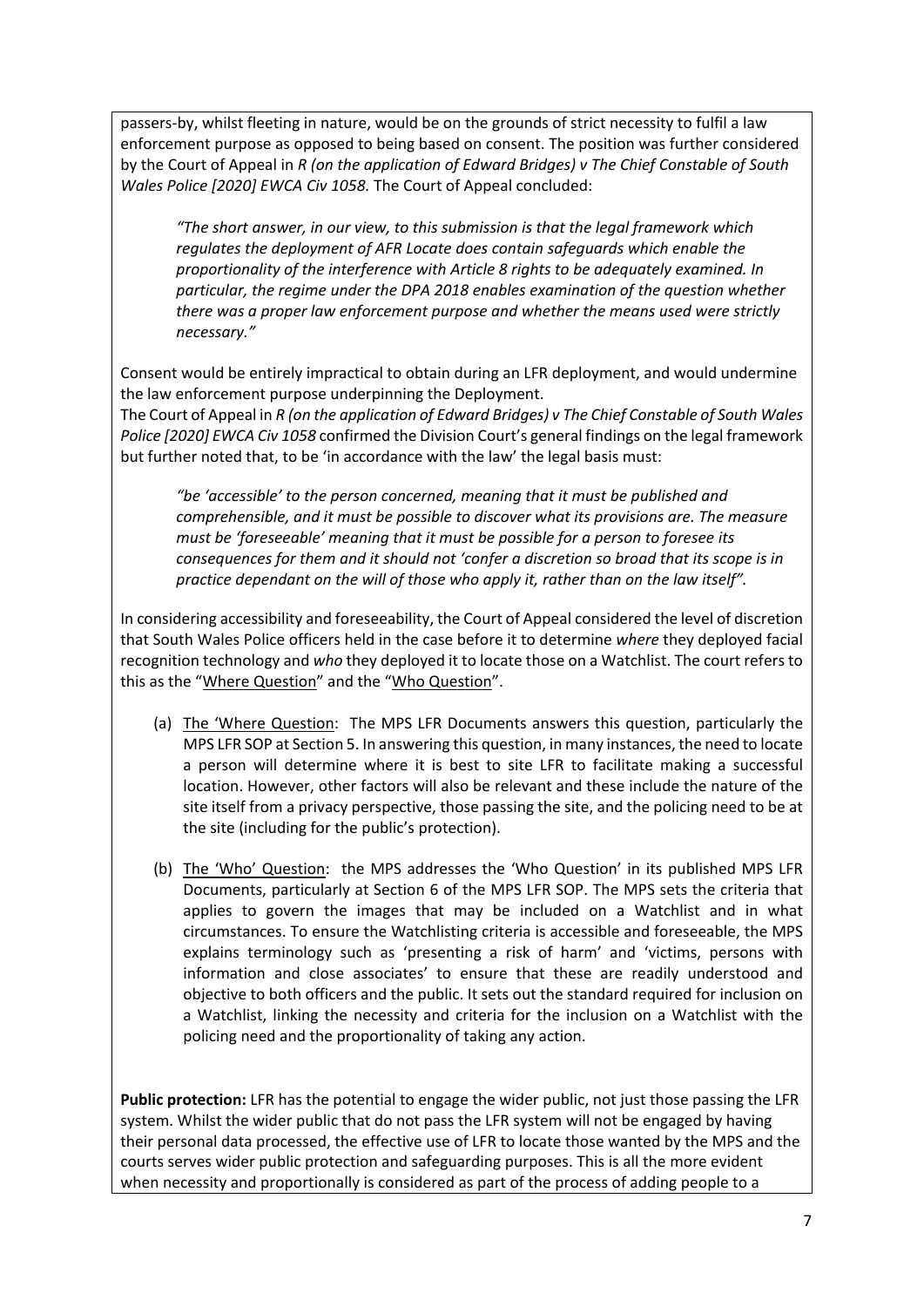Watchlist. There is therefore a substantial public interest in enabling the MPS to efficiently locate those wanted by it.

#### **Technology**

LFR is a relatively new technology in a law enforcement context. However it is increasingly common-place with a growing number of applications beyond law enforcement and within law enforcement itself. It is also a technology that has been trialled and tested by the MPS in order to understand its utility as a policing tool.

It is important that any facial recognition tool is considered in terms of statistical accuracy and accuracy in the context of different demographics. A number of studies highlight the varying performance of facial recognition algorithms and the potential for the performance of algorithms vary dependant on demographic factors. As a result the MPS has paid regard to the evaluations undertaken by the National Institute of Standards and Technology (NIST) who have evaluated circa 200 facial recognition algorithms for statistical accuracy and demographic performance, including those submitted by NEC – the provider used by the MPS. The MPS has published a paper entitled 'Understanding the Metropolitan Police Service LFR System's Accuracy and Bias Position'. This explains the steps the MPS has taken to quantify the statistical accuracy and demographic performance of its LFR algorithm, including undertaking a process of peer review. In relation to NIST, this paper notes:

*"The Met's facial recognition system uses an algorithm from a leading vendor, NEC. The NIST Test report published in 2018[1](#page-7-0) evaluated over 200 algorithms for their accuracy. Its findings state that:*

*"NEC, which had produced broadly the most accurate algorithms in 2010, 2013, submitted algorithms that are substantially more accurate than their June 2018 versions and on many measures are now the most accurate".*

*"In March 2017, NIST also published a Face In Video Evaluation (FIVE) report.[2](#page-7-1) Unlike the other NIST Tests, the FIVE test involved the use of video footage as opposed to static images. This is of particular interest to the Met because this aligns more closely to the Met's use of facial recognition in a 'live' - video context. The NEC algorithm was found to be the most accurate across the different measures with a True Positive Identification rate of 82% at a corresponding False Positive Identification Rate of 0.4%."*

*"When considering 'bias' (or demographic differentials as it is more accurately referred to), the first thing to measure is the overall system accuracy and then establish if there is a statistically significant variation in that accuracy levels based on a person's demographic such as gender or ethnicity*

*In 2019, NIST published the first study to assess whether demographics such as gender or ethnicity cause FR Identification system accuracy to vary.[3](#page-7-2) Tests were run on a 2.6 million image dataset where images were balanced with respect to representation of gender and ethnicity. The NIST results demonstrate that not all algorithms show uniform accuracy levels across the different demographics. However, NEC, the vendor used by the Met was found to perform well, with NIST saying that NEC had:*

<span id="page-7-0"></span> <sup>1</sup> <https://nvlpubs.nist.gov/nistpubs/ir/2019/NIST.IR.8271.pdf>

<span id="page-7-1"></span><sup>2</sup> <https://nvlpubs.nist.gov/nistpubs/ir/2017/NIST.IR.8173.pdf>

<span id="page-7-2"></span><sup>3</sup> <https://nvlpubs.nist.gov/nistpubs/ir/2019/NIST.IR.8280.pdf>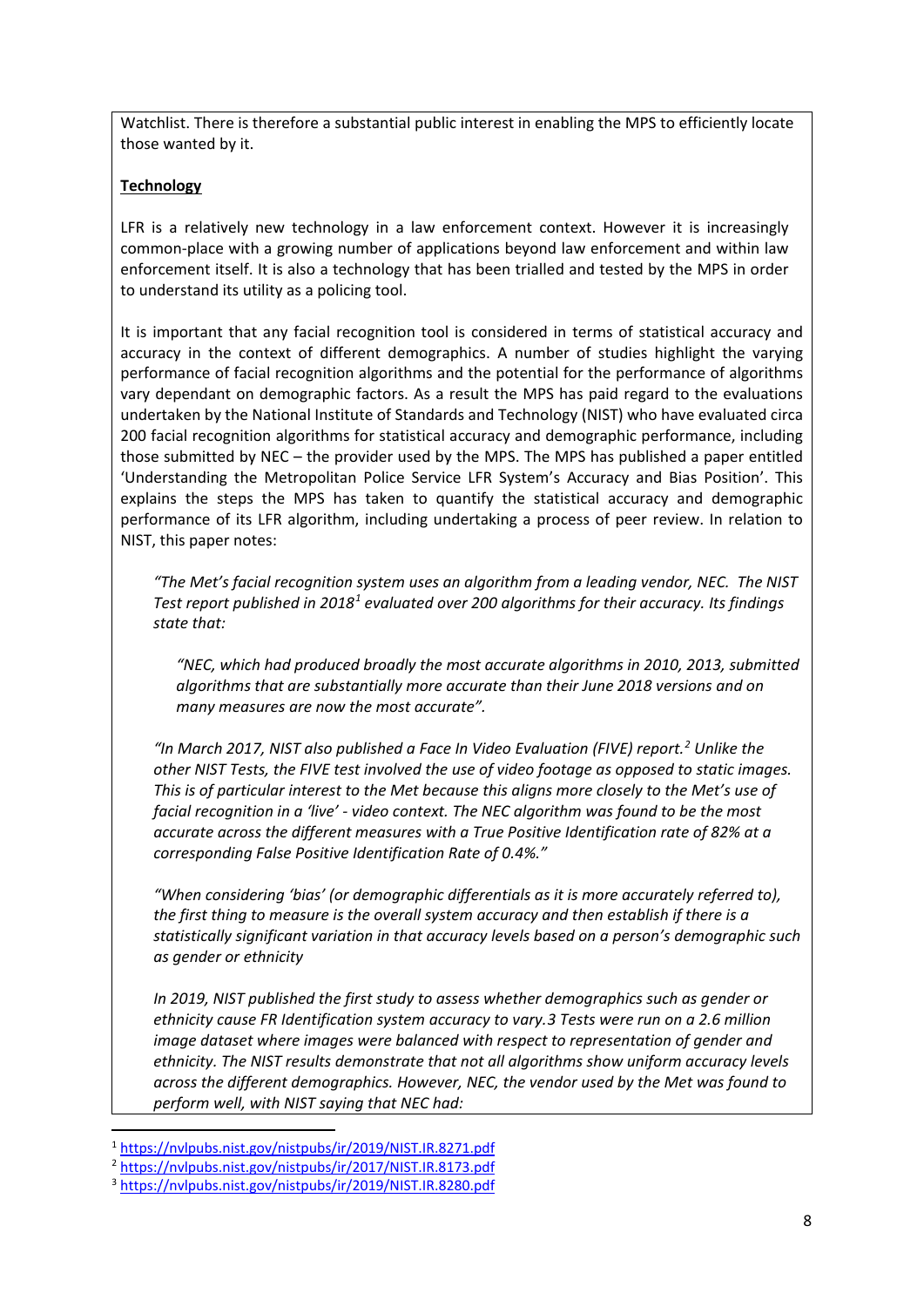*"provided an algorithm for which the false positive differential was undetectable"* and the NEC-3 algorithm "*is on many measures, the most accurate [NIST] have evaluated*". "

The MPS LFR Documents also provide for ongoing evaluation and a post-deployment review process. This reflects the ongoing need to understand the performance of an algorithm, particularly in operational contexts and also offers the MPS a chance to monitor for technical issues by reviewing all alerts, including any incorrect ones and monitoring for trends. Should a concern be identified, the MPS would then be in a position to explore that further and test for issues under the oversight and scrutiny of the MPS Facial Recognition Technology Board.

#### **Public perception and expectations**

A number of bodies have undertaken surveys relating to public awareness and perceptions of LFR. These surveys help inform the MPS and its approach to LFR.

**ICO**: A report was commissioned by the ICO in January 2019 which indicated that there is strong public support for the use of LFR for law enforcement purposes:

- 82% of those surveyed indicated that it was acceptable for the police to use LFR;
- 72% of those surveyed agreed or strongly agreed that LFR should be used on a permanent basis in areas of high crime;
- 65% of those surveyed agreed or strongly agreed that LFR is a necessary security measure to prevent low-level crime; and
- 60% of those surveyed agreed or strongly agreed that it is acceptable to process the faces of everyone in a crowd even if the purpose is to find a single person of interest.

The public's support holds up even if they were to be stopped by the police as a result of LFR matching them (erroneously) to a subject of interest. 58% of those surveyed thought it was acceptable to be stopped by the police in such circumstances, while 30% thought it was unacceptable.

**London Policing Ethics Panel (LPEP)**: LPEP is an independent body set up by Mayor to provide advice on ethics, who produced a report on the MPS trials of LFR. The report included the results of a survey undertaken by LPEP:

- 57% of those surveyed felt police use of LFR is acceptable;
- public support increases to 83% acceptance for LFR to search for serious offenders;
- 50% of those surveyed feel that the technology would make them feel safer; *and*
- approximately one third raised concerns about the impact on their privacy.

More widely the LPEP report outlined five conditions that they considered necessary to support the ethical use of LFR in a law enforcement context. The MPS has responded to the LPEP report and the five conditions proposed within it.

The LPEP report is here:

[http://www.policingethicspanel.london/uploads/4/4/0/7/44076193/lfr\\_final\\_report\\_-](http://www.policingethicspanel.london/uploads/4/4/0/7/44076193/lfr_final_report_-_may_2019.pdf) [\\_may\\_2019.pdf](http://www.policingethicspanel.london/uploads/4/4/0/7/44076193/lfr_final_report_-_may_2019.pdf)

The MPS response to the LPEP report is here: https://www.london.gov.uk/sites/default/files/mayor\_of\_london\_-\_lfr.pdf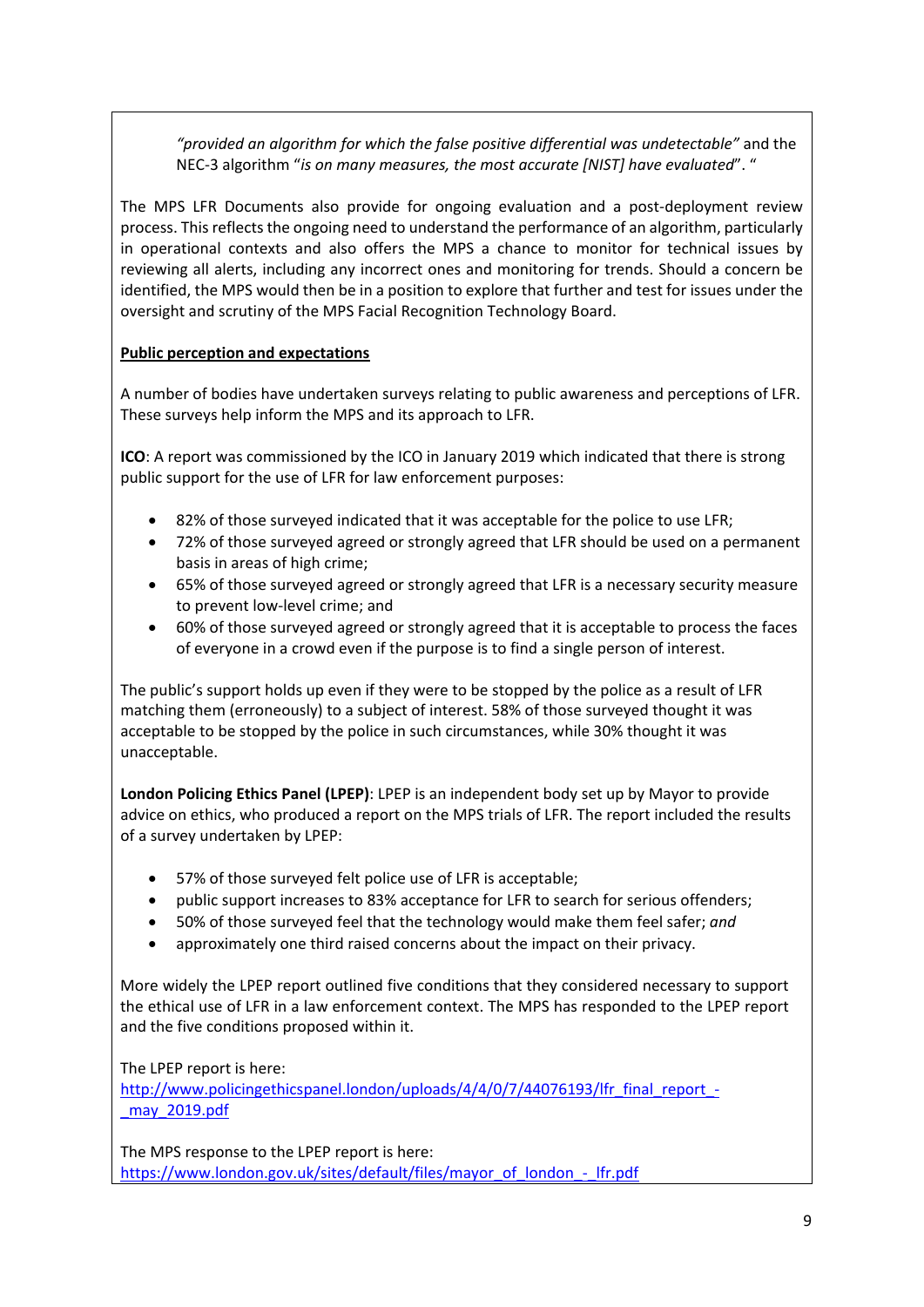#### **MOPAC Public Attitudes Survey:**

In Q3 FY 20-21, 3,202 Londoners were asked to what extent they support or oppose the MPS using technological innovations in a range of situations. It concluded that public support for the MPS's use of innovative technology is high, but varies by age, ethnicity and broader attitudes towards the police. It reported:

|            |              | New/innovative tech   |                   | <b>Facial recognition tech</b>              |                        |         |  |
|------------|--------------|-----------------------|-------------------|---------------------------------------------|------------------------|---------|--|
|            |              | <b>Solve</b><br>crime | <b>UK borders</b> | <b>Violent/ serious</b><br><b>offenders</b> | Wanted<br>by<br>courts | At risk |  |
| <b>MPS</b> |              | 84%                   | 85%               | 82%                                         | 82%                    | 83%     |  |
| Age        | $55+$        | $+4pp$                | $+3pp$            | $+4pp$                                      | $+3pp$                 | $+2pp$  |  |
|            | White        | $+1$ pp               | $+1$ pp           | $+3pp$                                      | 0pp                    | 0pp     |  |
|            | <b>Mixed</b> | $-10pp$               | $-1$ pp           | $-15pp$                                     | $-12pp$                | $-9pp$  |  |
| Ethnicity  | Asian        | $+4$ pp               | $+2pp$            | $+2pp$                                      | $+6$ pp                | $+8pp$  |  |
|            | <b>Black</b> | $-6$ pp               | $-6$ pp           | $-10pp$                                     | $-4pp$                 | $-6$ pp |  |

The MOPAC Public Attitudes survey has continued to ask questions around Londoner's support for new and innovative technology in policing. The results of the PAS Q3 20-21 to Q1 21-22 survey findings, including those in relation to LFR follow:

Londoners broadly support police use of innovative technology to tackle crime; support is higher for live facial recognition than for novel data processing.

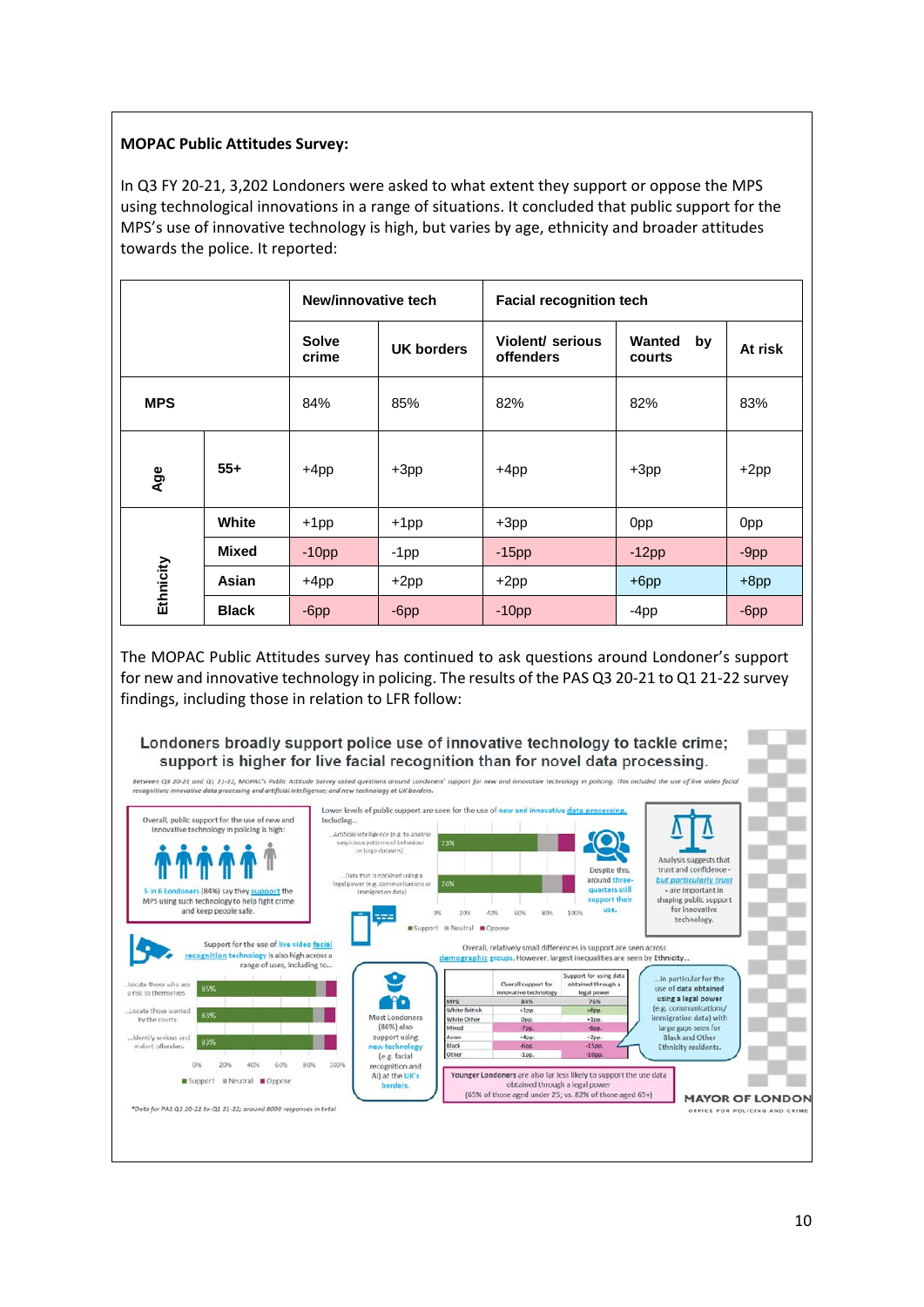#### **The role of the Information Commissioner and the Biometrics and Surveillance Camera Commissioner**

Whilst the MPS would welcome and wish to be part of any process to produce a code of conduct for the use of algorithm-based technologies, the MPS has paid close regard to the detailed legal framework identified in the *Bridges* decisions. It is also responsive to the views expressed by the various regulators. The MPS has paid regard to the ICO and the opinions issued by the Information Commissioner in relation to facial recognition technologies. Cognisant of their role in relation to regulating the use of surveillance cameras and their use in conjunction with LFR technology the MPS has also considered the Surveillance Camera Code and the guidance 'Facing the Camera'. LFR deployments include the use of the Surveillance Camera Commissioner's Check-list.

#### **Nature of the processing**

#### **The data created by the LFR system**

**Biometric Data:** LFR works by analysing key facial features to generate a mathematical representation of them. This representation is then compared against known faces in a database in order to identify possible matches against persons of interest to LEAs. Where the LFR system identifies a potential image match, the LFR system flags an Alert to a trained member of MPS personnel who then makes a decision as to whether any further action is required. The LFR system therefore creates biometric data in two ways:

- the Templating of images of those included on a Watchlist produces personal biometric data; *and*
- the Templating of facial images from passers-by also produces personal biometric data for each face detected by the LFR cameras.

**Other Personal Data:** The use of LFR technology involves the creation of personal data. This includes the CCTV feed from the LFR system. It also includes metadata such as the time and location that people pass through the LFR system. Personal data (such as a person's name) may also be obtained as part of the Engagement process.

#### **The data used by the LFR system**

A bespoke Watchlist is imported into the LFR system for each Deployment. As well as including images of those being sought, it includes their name, date of birth, the date and location where the image was taken and the reason why they are of interest to the MPS. This data is handled in accordance with MOPI, in line with the MPS's wider policies on managing police data.

The data is typically drawn from the electronic warrants management system (EWMS), MPS custody and PNC. Data may be provided by other police forces and agencies associated with law enforcement as well as the wider public as they would more generally to assist the MPS with its law enforcement duties. This would be particularly relevant in relation to missing persons where the image and other data may be provided by that person's family.

#### **Data storage and review**

**Data storage on the LFR system:** The LFR system is a fully closed system with two layers of password protection to access the application. The LFR system is physically protected when in use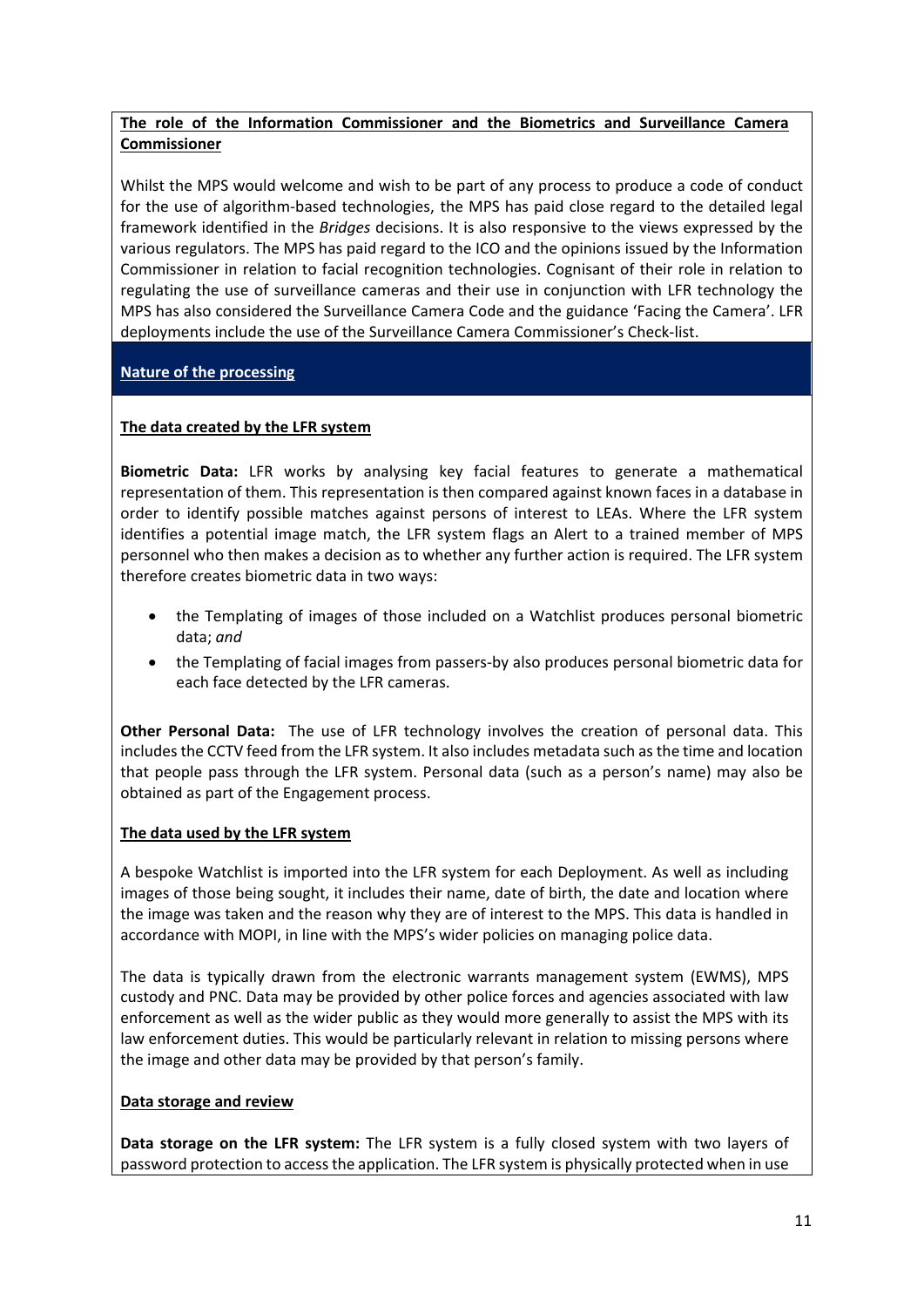and securely wiped following each Deployment. Access to the LFR system is limited to those with a need to use it.

**Importing onto the LFR system:** Images are transferred onto the LFR system via a USB device using an AES-CBC 256-bit full disk hardware encryption engine. Access to the USB stick containing the Watchlist is limited to those with a need to use it.

**Data storage on wider MPS systems:** The data is held securely on MPS systems accessible via the MPS computer system, Aware. Officers leaving the MPS have their account disabled and therefore would no longer have access to the information. The data held on the MPS systems is not specific to LFR (it provides LFR with the information needed to compile and generate a Watchlist and relates to policing information generated following LFR Alerts). The MPS has its own policy on retention, review and disposal that applies to this information, including the need to hold and review policing information in accordance with MOPI and CPIA (as applicable).

#### **Data retention**

With regards to data retention, the MPS LFR Documents provide that:

- where the LFR system does not generate an Alert, then a person's biometric data is immediately automatically deleted; *and*
- the data held on the encrypted USB memory stick used to import a Watchlist is deleted as soon as practicable, and in any case within 24 hours following the conclusion of the Deployment.

Where the LFR system generates an Alert all personal data is deleted as soon as practicable and in any case within 31 days except where:

- personal data is retained in accordance with the DPA 2018, MOPI and the Criminal Procedures and Investigations Act 1996; *and/or*
- personal data is retained beyond the 31 day period in accordance with the MPS's complaints / conduct investigation policies.

All CCTV footage generated from LFR Deployments is deleted within 31 days, except where retained:

- in accordance with the Data Protection Act 2018, MOPI and the Criminal Procedures and Investigations Act 1996; *and /or*
- in accordance with the MPS's complaints / conduct investigation policies; *and/or*
- in accordance with an approved programme of testing in order to provide for the continued evaluation of the LFR system using operationally realistic data in line with the ongoing nature of the Public Sector Equality Duty - any requirement to retain the CCTV footage for longer than 31 days will be subject to an approved DPIA for such testing and arrangements to ensure data subjects are informed as to the arrangements that will apply to the use and retention of such data.

#### **Data sharing**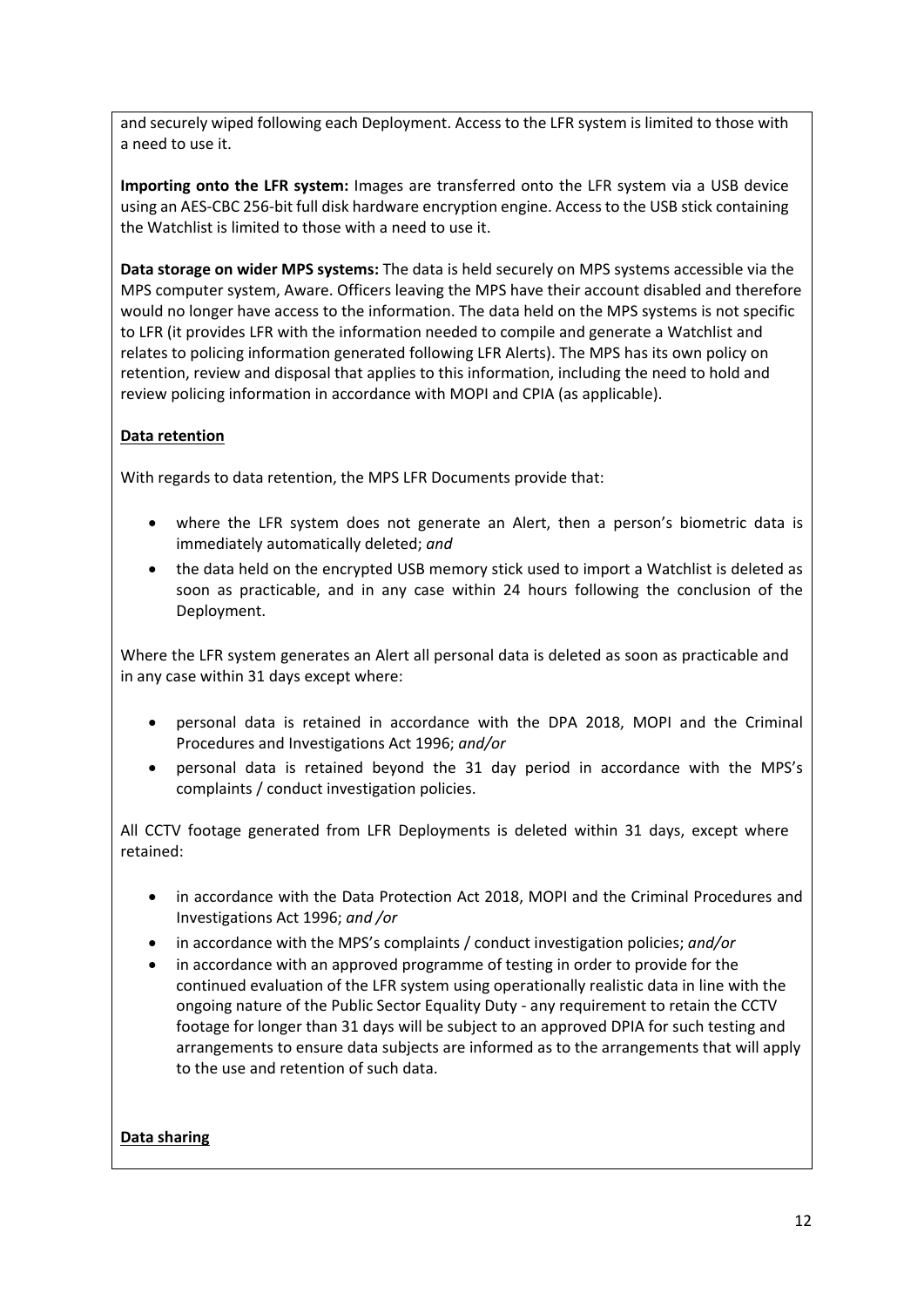Should the LFR system generate an Alert, the subsequent process would typically also involve MPS personnel using policing databases and other intelligence systems to inform any further action. This subsequent action may also involve the MPS working with other police forces, law enforcement bodies, and other agencies to assist the MPS in discharging its common law policing powers. This action will not require the sharing of biometric data but may require the MPS to share personal data, as it would for any investigation, in accordance with the MPS's routine sharing arrangements.

#### **High risk processing**

**Innovative Technology**: Whilst LFR is relatively new to law enforcement, the technology has been specifically designed for facial recognition. In order to operate LFR effectively, the MPS has run a trial programme before any operational use to inform its future use and to ensure the effectiveness of the overarching safeguards adopted by the MPS LFR Documents.

**Biometric Data**: The LFR system processes biometric data, both in relation to those on a Watchlist and those passing an LFR system. Security measures including safeguards 'by design' have been identified and implemented in this DPIA and the MPS LFR Documents to mitigate risk in relation to biometric data processing.

**Data Matching**: LFR works by analysing key facial features to generate a mathematical representation of them. This representation is then compared against known faces in a database in order to identify possible matches against persons of interest to LEAs. The Adjudication process requiring human-in-the-loop decision making, and other mitigants have been identified and implemented in this DPIA and the MPS LFR Documents.

This DPIA identifies the safeguards put in place in relation to potential high risk processing activities. The MPS is content that the residual risk in relation to the data processing is mitigated by the MPS LFR Documents and this DPIA and is not considered to be high risk as a result.

**Scope of the processing**

#### **Nature of the data**

In order to generate Alerts, the LFR system creates biometric data in two ways:

- the Templating of images of those included on a Watchlist produces personal biometric data; *and*
- the Templating of facial images from passers-by also produces personal biometric data for each face detected by the LFR cameras.

The Templates of those on the Watchlist can then be compared to the Templates of those passing the LFR system. An Alert is generated when the similarity between the Templates exceeds the Threshold.

Officers consider Alerts during the Adjudication process and then make a decision as to whether any further action is required. This further action may include an Engagement with a member of the public. As part of this process officers will have access to the data associated with the image on the Watchlist. This includes that person's name, date of birth, the date and location where the image was taken and the reason why they are of interest to the MPS. As part of the Engagement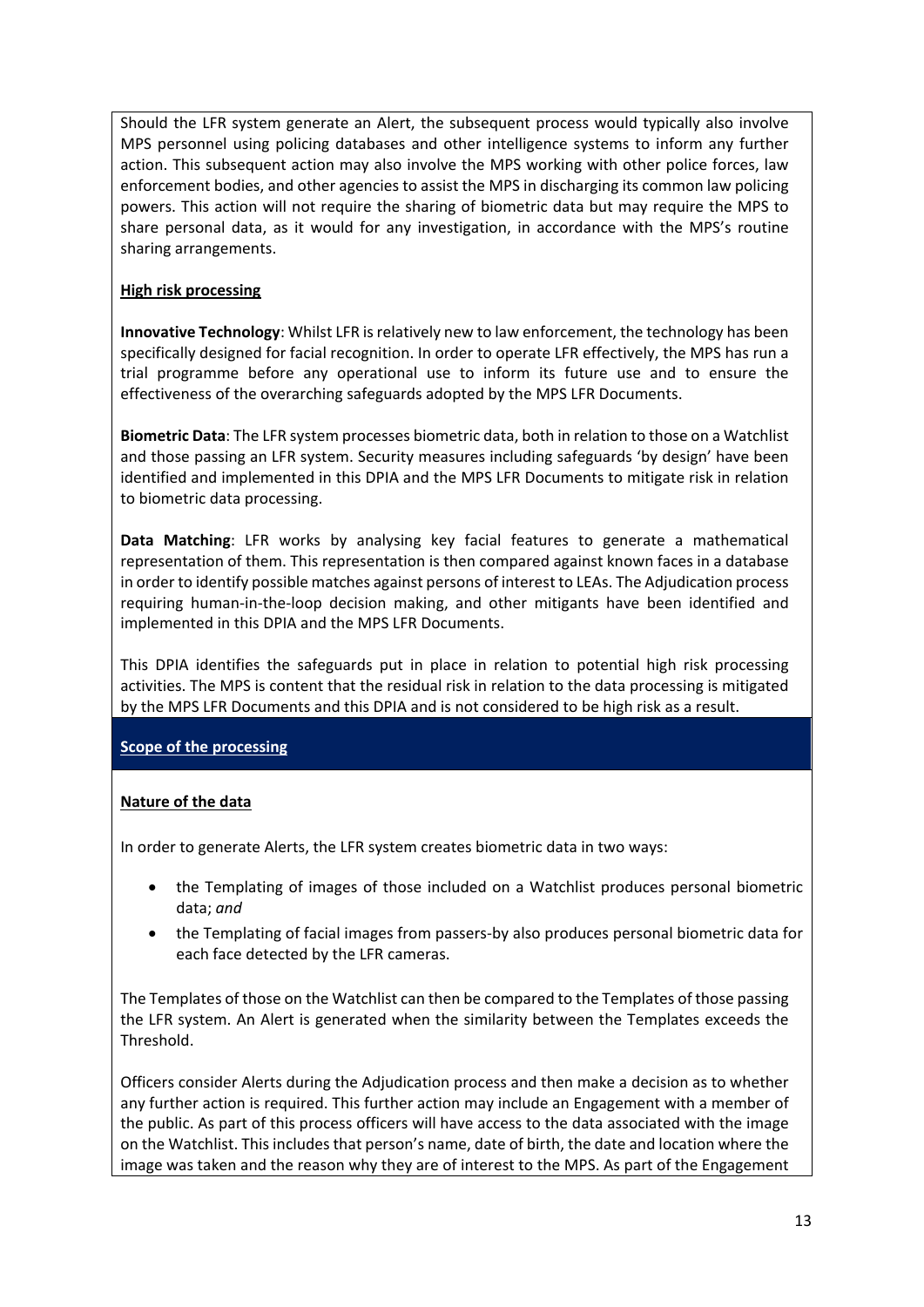process personal data may be obtained (such as a person's name, date of birth and address) to assists officers in confirming the validity of an Alert.

#### **Level, frequency of data being processed and the individuals impacted**

The below table summarises the key points during an LFR Deployment and the level, frequency, and nature of the data being processed. It also identifies those whose data is processed.

| Level of data being<br>processed | Those on a<br><b>Watchlist</b> | Those Engaged as a<br>result of an Alert | <b>Everyone who</b><br>passes the LFR<br>system |
|----------------------------------|--------------------------------|------------------------------------------|-------------------------------------------------|
| <b>Biometric</b>                 | <b>Yes</b>                     | Yes                                      | <b>Yes</b>                                      |
| <b>Processing</b>                | <b>Biometric</b>               | <b>Biometric</b>                         | <b>Biometric</b>                                |
|                                  | Templates are                  | Templates are                            | Templates are                                   |
|                                  | created for those              | created for those                        | created for those                               |
|                                  | on a Watchlist.                | passing the LFR                          | passing the LFR                                 |
|                                  |                                | system.                                  | system.                                         |
| <b>Imagery</b>                   | <b>Yes</b>                     | Yes                                      | Yes                                             |
|                                  | The image                      | An image of the                          | The CCTV feed from                              |
|                                  | uploaded to the                | individual passing                       | the LFR deployment                              |
|                                  | Watchlist is                   | the LFR system is                        | is recorded.                                    |
|                                  | available to officers          | available to officers                    |                                                 |
|                                  | following an Alert.            | following an Alert.                      |                                                 |
| <b>Criminal</b>                  | Yes                            | Yes                                      | <b>No</b>                                       |
| convictions data                 | The reason why a               | Personal data may                        |                                                 |
|                                  | person is being                | be obtained - based                      |                                                 |
|                                  | sought by the MPS              | on a policing need                       |                                                 |
|                                  | is available to an             | to verify an Alert.                      |                                                 |
|                                  | officer following an           |                                          |                                                 |
|                                  | Alert.                         |                                          |                                                 |
| Personal data (such              | Yes                            | Yes                                      | <b>No</b>                                       |
| as name, date of                 | The details of the             | Personal data may                        |                                                 |
| birth, address)                  | person being                   | be obtained - based                      |                                                 |
|                                  | sought by the MPS              | on a policing need                       |                                                 |
|                                  | is available to an             | to verify an Alert.                      |                                                 |
|                                  | officer following an           |                                          |                                                 |
|                                  | Alert.                         |                                          |                                                 |
| <b>Metadata</b>                  | Yes.                           | Yes                                      | Yes                                             |
|                                  | In relation to the             | In relation to those                     | In relation to those                            |
|                                  | images uploaded to             | passing the LFR                          | passing the LFR                                 |
|                                  | the Watchlist.                 | system.                                  | system.                                         |

Data is processed in relation to a specific LFR Deployment, the frequency of LFR Deployments being based on the intelligence case causing it to be necessary and proportionate to use LFR in furtherance of the MPS's common law policing powers and the availability of resource.

The number of people on a Watchlist will vary between Deployments. Rather than being driven by the LFR system's capacity, the inclusion of persons on a Watchlist needs to be justified based on the principles of necessity and proportionality. The number of people on a Watchlist will therefore need to be as small as possible, whilst still achieving a legitimate policing purpose. The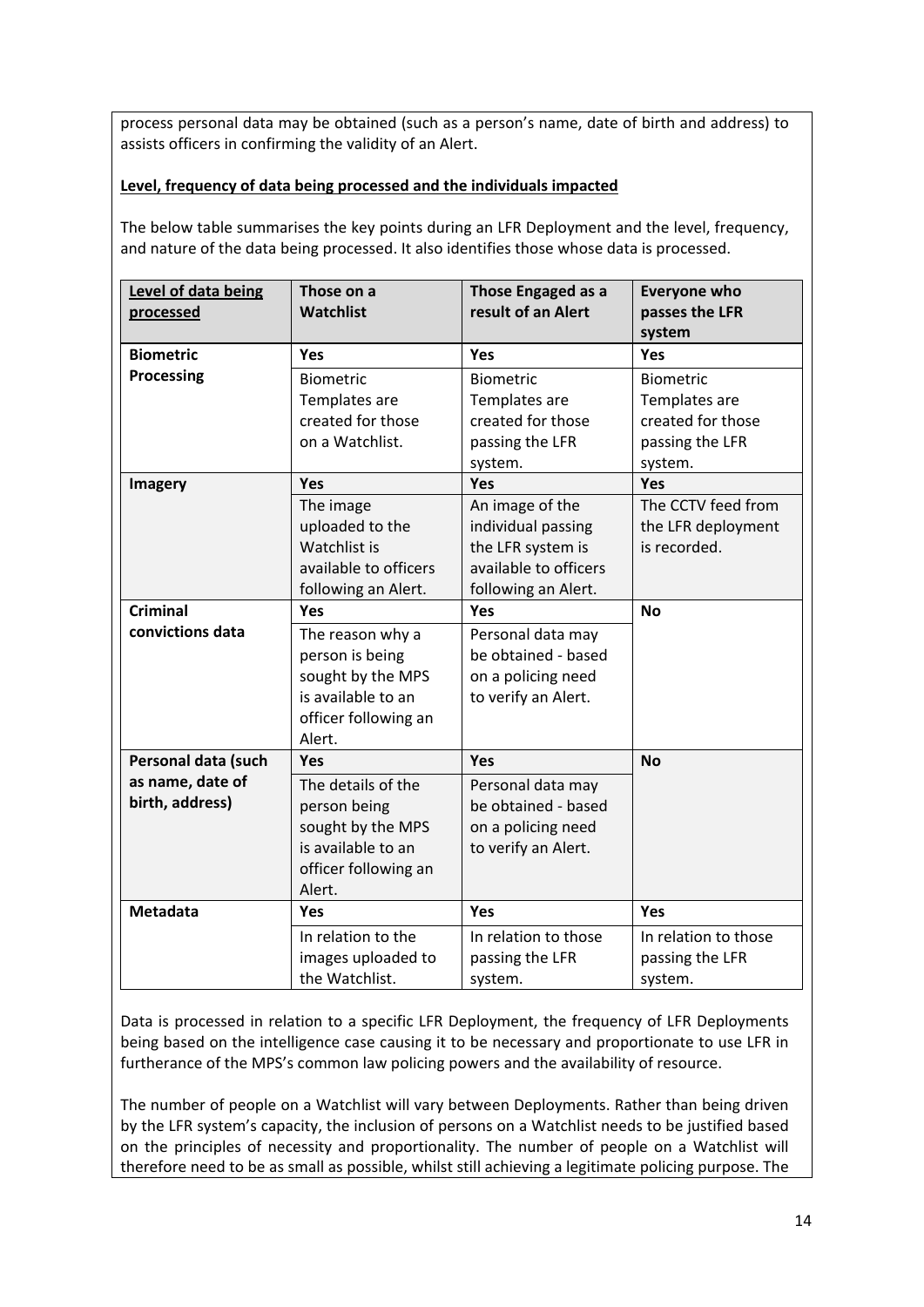MPS LFR SOP outlines the criteria for images that may be considered appropriate for use on a Watchlist. The MPS LFR SOP also outlines considerations as to the source of an image that might be used on a Watchlist, noting that some imagery may engage greater privacy expectations than others. These controls assist the public and decision-making officers to understand LFR and foresee how it may be used.

The number of people passing an LFR system will also vary between Deployments. Factors such as the time of day, Deployment length, nearby facilities, infrastructure, and public events will all influence the footfall expected to pass an LFR system.

#### **Geographical scope**

LFR will be used for a limited time, with a limited footprint, with a limited purpose of seeking to locate those whose presence is of justifiable interest to the MPS. Whilst LFR may be used at locations across London, any Deployment will be limited to a specific location using hardwired cameras linked to the LFR system. The locations used will be based on the intelligence case to Deploy LFR, the requirements of the LFR system and considerations relating to privacy that may attach to a particular area (as more particularly outlined in the MPS LFR Legal Mandate and the MPS LFR SOP). These controls assist the public and decision-making officers to understand LFR and foresee where it may be used.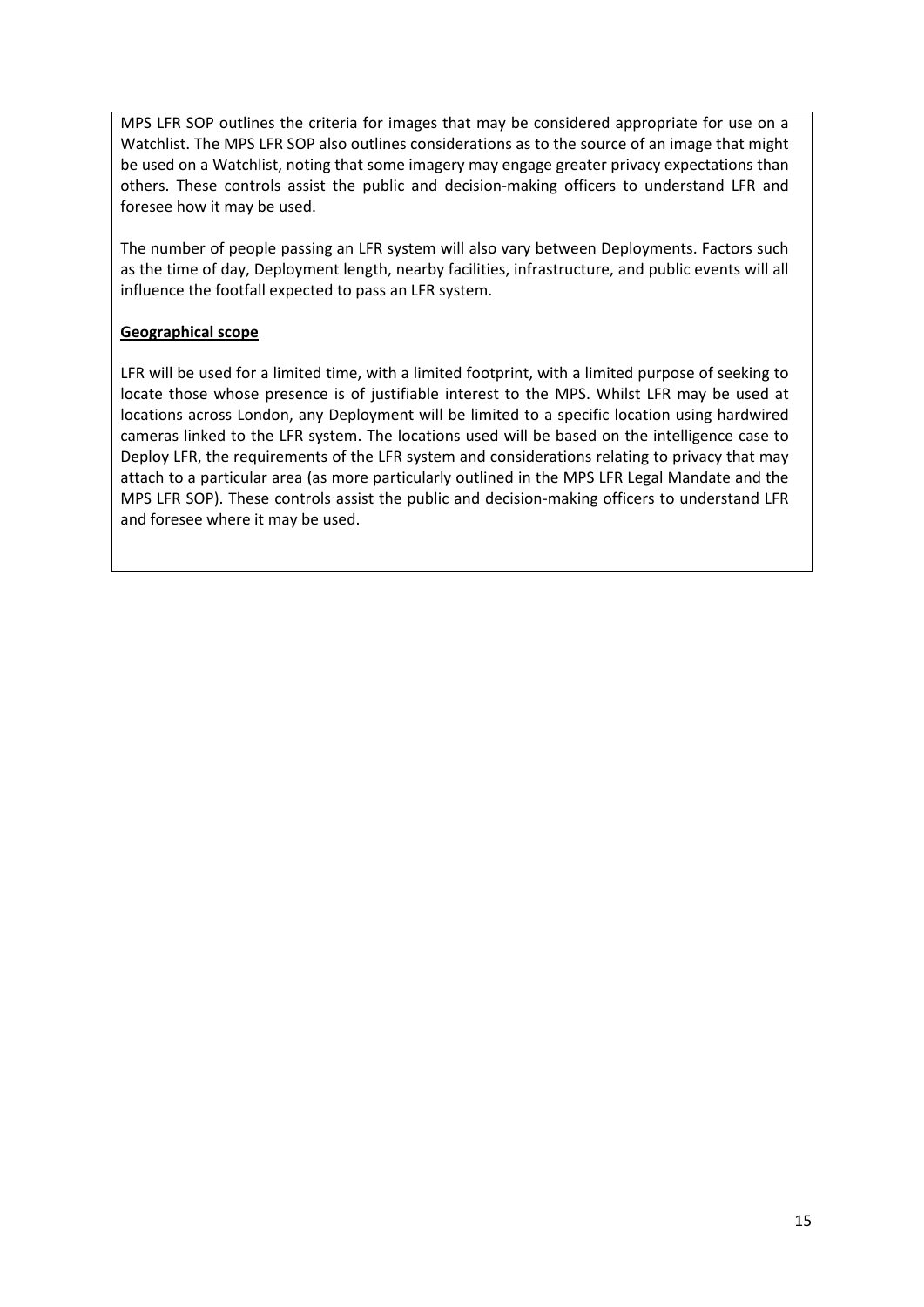# <span id="page-15-0"></span>**<sup>3</sup> Privacy Impact Screening Questions**

*Note: Further advice regarding the screening questions can be obtained via the ISSU.*

|                                                                                                                                                                                                                                                    |                                                                                                                                                                                                                                                                                                                                                                                                                                                                                                                                                                   | <b>Yes</b> | <b>No</b> |
|----------------------------------------------------------------------------------------------------------------------------------------------------------------------------------------------------------------------------------------------------|-------------------------------------------------------------------------------------------------------------------------------------------------------------------------------------------------------------------------------------------------------------------------------------------------------------------------------------------------------------------------------------------------------------------------------------------------------------------------------------------------------------------------------------------------------------------|------------|-----------|
| Q.1                                                                                                                                                                                                                                                | Will the project involve systematic and extensive profiling or<br>automated decision-making to make significant decisions about<br>people?                                                                                                                                                                                                                                                                                                                                                                                                                        | X          |           |
| <b>Guidance</b>                                                                                                                                                                                                                                    | Systematic monitoring is something that is targeted at broad<br>categories of people rather than specific individuals. It is pre-<br>arranged, organised or methodical, and is carried out as part of a<br>strategy or general plan. Significant decisions may be those which<br>affect entitlement to employment rights such as pay, pensions and<br>allowances, deletion dates for cautions and other criminal records,<br>decisions whether or not to investigate or treat someone as a<br>suspect, or to contact them about their Engagement with the police. |            |           |
| Live Facial Recognition involves the real-time searching of facial<br><b>Answer</b><br>images from a video stream, against a Watchlist, in order to produce<br>an immediate search result that generates an Alert when a likely<br>match is found. |                                                                                                                                                                                                                                                                                                                                                                                                                                                                                                                                                                   |            |           |
|                                                                                                                                                                                                                                                    | The submission of Probe Images is triggered by passers-by entering<br>the LFR Zone of Recognition with their faces visible to an LFR camera.<br>Human input is required to determine the likelihood that an Alert is<br>accurate and whether any policing response is required.                                                                                                                                                                                                                                                                                   |            |           |
| Q <sub>2</sub>                                                                                                                                                                                                                                     | Will the project involve large scale use of special category data or<br>criminal offence data?                                                                                                                                                                                                                                                                                                                                                                                                                                                                    | X          |           |
| <b>Guidance</b>                                                                                                                                                                                                                                    | The meaning of large scale is not defined in the Data Protection Act<br>2018. Factors to consider are the number of individuals whose data<br>will be processed, the variety of different types of data, the volume of<br>data, the duration of the processing, and the geographical extent of<br>the data                                                                                                                                                                                                                                                        |            |           |
| <b>Answer</b>                                                                                                                                                                                                                                      | Each search of a facial image involves the processing of personal<br>biometric data in the creation and comparison of facial image<br>Templates. A Template is a digital representation of the features of<br>the face that have been extracted from the facial image. It is these<br>Templates (and not the images themselves) that are used by the LFR<br>system.                                                                                                                                                                                               |            |           |
| Q <sub>0</sub>                                                                                                                                                                                                                                     | Will there be systematic monitoring or profiling on a large scale, or<br>in a public place?                                                                                                                                                                                                                                                                                                                                                                                                                                                                       | X          |           |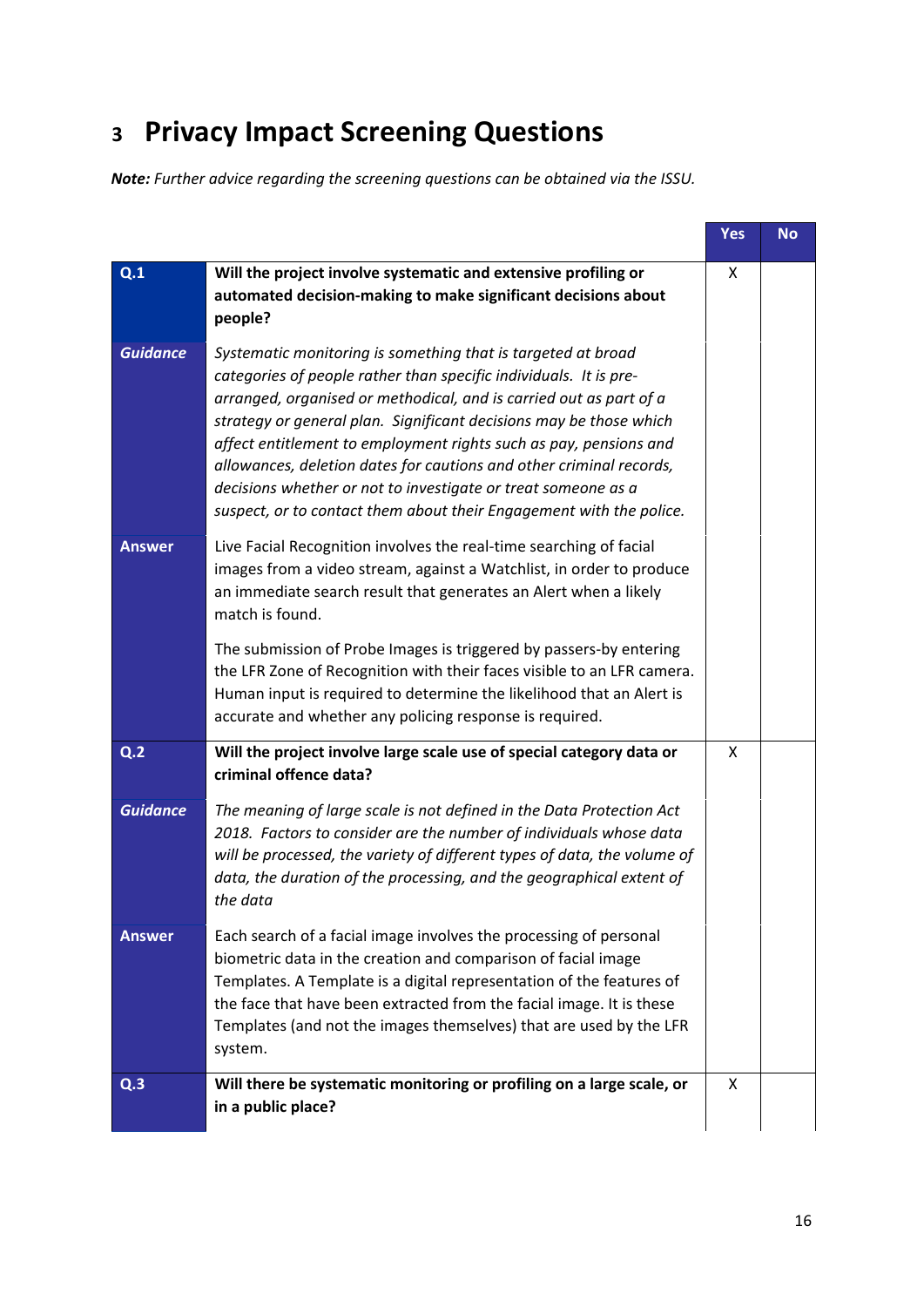| <b>Guidance</b> | This would include but is not limited to data captured from<br>surveillance such as CCTV or facial recognition, and ticketing data<br>from events or transport systems.                                                                                                                                                                                                                                                                                                                                                                                                                                                  |   |   |
|-----------------|--------------------------------------------------------------------------------------------------------------------------------------------------------------------------------------------------------------------------------------------------------------------------------------------------------------------------------------------------------------------------------------------------------------------------------------------------------------------------------------------------------------------------------------------------------------------------------------------------------------------------|---|---|
| <b>Answer</b>   | Every face of a passer-by that is detected by the LFR system will be<br>Templated to allow the LFR system to determine whether an Alert<br>should be triggered to indicate a potential match with a Watchlist<br>image.                                                                                                                                                                                                                                                                                                                                                                                                  |   |   |
| Q.4             | Will the project be using new technology, or novel use of existing<br>technologies?                                                                                                                                                                                                                                                                                                                                                                                                                                                                                                                                      | X |   |
| <b>Guidance</b> | This will include cases where technology is used in a way which will<br>result in a materially different outcome from the current way of<br>processing data. Consider whether the technology will result in more<br>people being identified, more types of data being captured, data<br>about more people being used, or a larger number of people having<br>access to the data. This is not intended to capture cases simply when<br>a software package is upgraded to a newer version, unless the<br>upgrade will itself produce significantly different results, for example,<br>more thorough evidence review tools. |   |   |
| <b>Answer</b>   | LFR is a relatively new technology to UK Law Enforcement.                                                                                                                                                                                                                                                                                                                                                                                                                                                                                                                                                                |   |   |
| Q.5             | Does the project do anything with DNA samples, DNA profiles and<br>fingerprints?                                                                                                                                                                                                                                                                                                                                                                                                                                                                                                                                         |   | x |
| <b>Guidance</b> | This includes doing anything with DNA samples, DNA profiles and<br>fingerprints.                                                                                                                                                                                                                                                                                                                                                                                                                                                                                                                                         |   |   |
| <b>Answer</b>   | Whilst LFR does not involve DNA samples, DNA profiles and/or<br>fingerprints, the LFR system does involve biometric processing in<br>relation to people's facial features.                                                                                                                                                                                                                                                                                                                                                                                                                                               |   |   |
| Q.6             | Will the project combine, compare or match data from multiple<br>sources?                                                                                                                                                                                                                                                                                                                                                                                                                                                                                                                                                | X |   |
| <b>Guidance</b> | This includes discussing individuals at multi-agency panels, as well as<br>using databases and intelligence systems to collate information or<br>wash data-sets against one another. It also includes processing<br>following receipt of data from third parties.                                                                                                                                                                                                                                                                                                                                                        |   |   |
| <b>Answer</b>   | Whilst Watchlists may use data that comes from a number of<br>sources, all images submitted for inclusion on a Watchlist must be<br>lawfully held by the MPS. In respect of custody images, the MPS has<br>an explicit statutory power to acquire, retain and use such imagery<br>(see s.64A Police and Criminal Evidence Act 1984).                                                                                                                                                                                                                                                                                     |   |   |
|                 | The decision to place a person on a Watchlist and the Deployment of<br>LFR will include the use of policing databases and other intelligence<br>systems.                                                                                                                                                                                                                                                                                                                                                                                                                                                                 |   |   |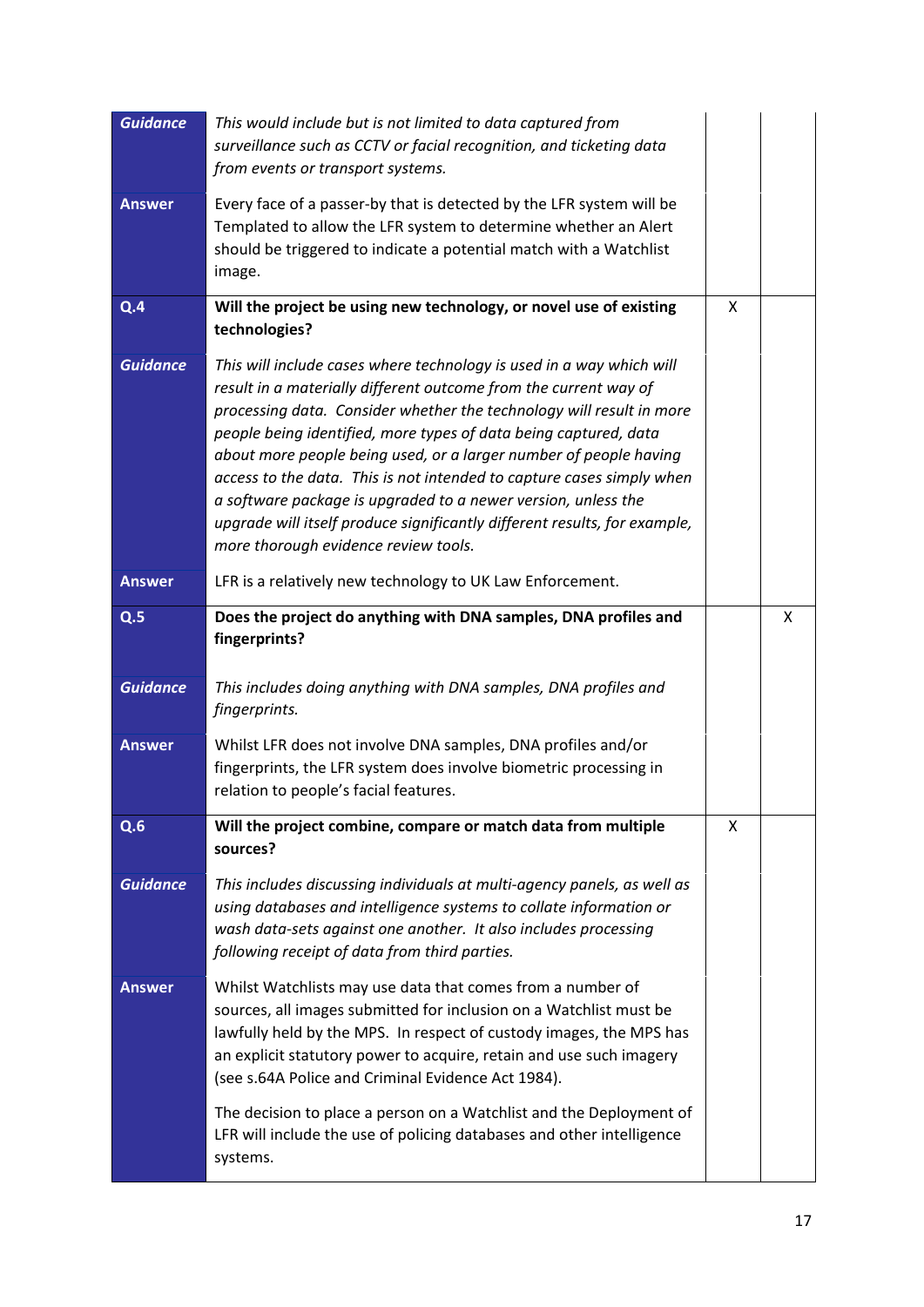|                 | Should an Alert be generated, the subsequent process would<br>typically also involve MPS personnel using policing databases and<br>other intelligence systems to inform any further action. This<br>subsequent action may also involve the MPS working with other<br>police forces, law enforcement bodies and other agencies to assist<br>the MPS in discharging its common law policing powers. This action<br>will not require the sharing of biometric data. |   |  |
|-----------------|------------------------------------------------------------------------------------------------------------------------------------------------------------------------------------------------------------------------------------------------------------------------------------------------------------------------------------------------------------------------------------------------------------------------------------------------------------------|---|--|
| Q.7             | Will the project process personal data in a way that involves<br>tracking individuals' online or offline location or behaviour?                                                                                                                                                                                                                                                                                                                                  | X |  |
| <b>Guidance</b> | This would not extend to individual targeted surveillance<br>authorisations.                                                                                                                                                                                                                                                                                                                                                                                     |   |  |
| <b>Answer</b>   | The MPS LFR system is a closed system which does not involve the<br>tracking of an individual's online or offline location or behaviour. It<br>does however allow MPS personnel to locate persons of interest to<br>the MPS at a point in time when they pass through the Zone of<br>Recognition.                                                                                                                                                                |   |  |
|                 | LFR's ability to provide a location at a single point in time may assist<br>the MPS to continue to locate an individual over a period of time.<br>This would occur when LFR is used in a coordinated manner with a<br>variety of policing tools, which together combine to allow the MPS to<br>continue to locate an individual. For example LFR may be combined<br>with on-street CCTV systems that continue to confirm where an<br>individual is located.      |   |  |
| Q.8             | Will the project process personal data that could result in a risk of<br>physical harm in the event of a security breach?                                                                                                                                                                                                                                                                                                                                        | X |  |
| <b>Guidance</b> | This would not extend to individual targeted surveillance<br>authorisations.                                                                                                                                                                                                                                                                                                                                                                                     |   |  |
| <b>Answer</b>   | Putting security measures in place does not obviate the need to take<br>this risk into account. The risk should be considered in the context of<br>a breach.                                                                                                                                                                                                                                                                                                     |   |  |
|                 |                                                                                                                                                                                                                                                                                                                                                                                                                                                                  |   |  |
|                 | Whilst security measures are in place to guard against security<br>breaches, the LFR system involves the processing of biometric data<br>relating to subjects and includes data outlining the reasons why the<br>MPS wishes to locate them. Both categories are further considered<br>below:                                                                                                                                                                     |   |  |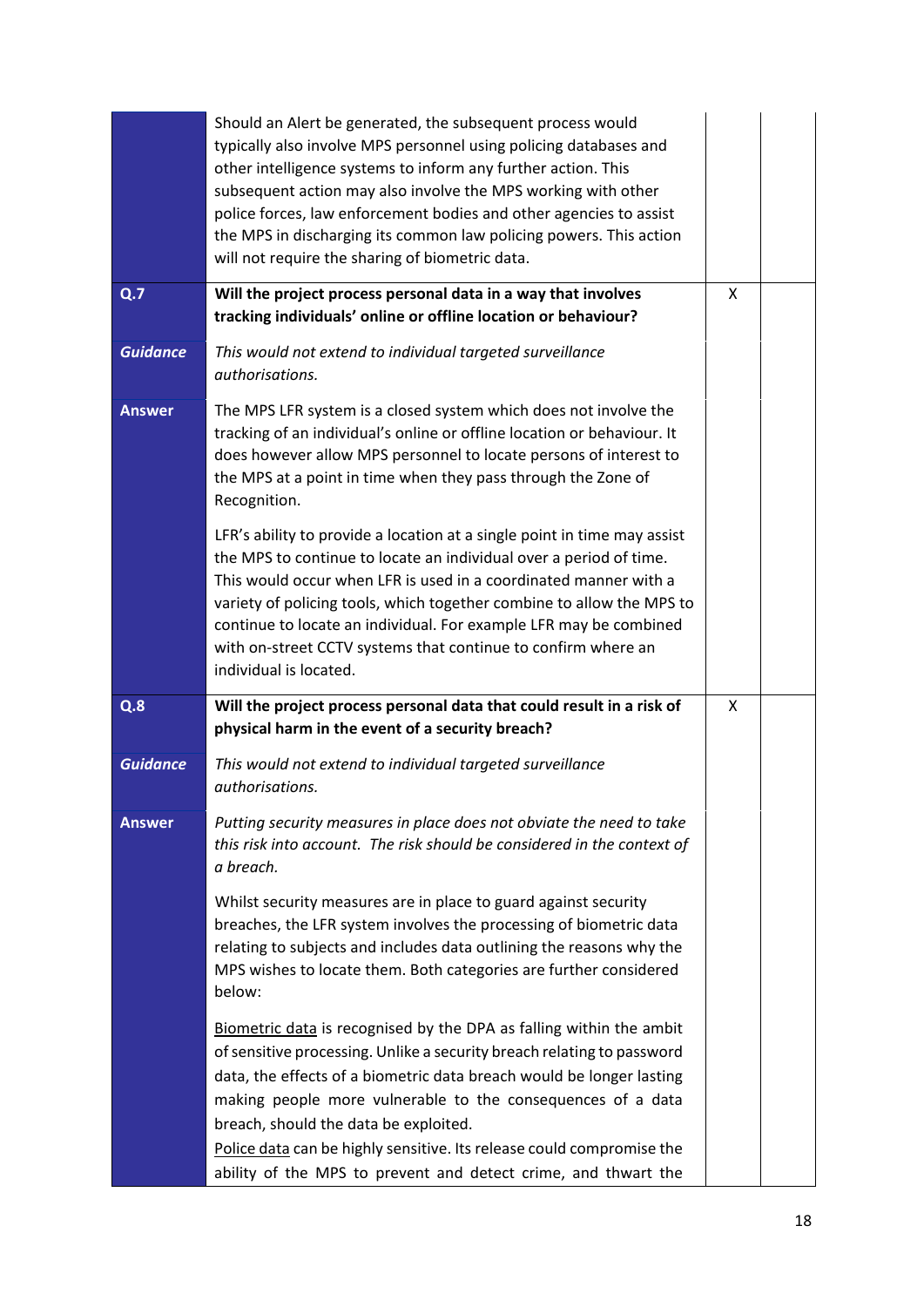|                 | criminal justice system. Depending on the nature of the information,<br>it may put people at risk were it to be known that they were of                                                                                                                |   |   |
|-----------------|--------------------------------------------------------------------------------------------------------------------------------------------------------------------------------------------------------------------------------------------------------|---|---|
|                 | interest to the MPS.                                                                                                                                                                                                                                   |   |   |
| Q.9             | Will the project use profiling, automated decision-making or special<br>category data to help make decisions on someone's access to a<br>service, opportunity or benefit?                                                                              |   | X |
| <b>Answer</b>   | Whilst the LFR system does involve the use of sensitive processing<br>and biometric data, it does not involve the access to a service,<br>opportunity or benefit.                                                                                      |   |   |
| Q.10            | Will the project carry out profiling on a large scale?                                                                                                                                                                                                 | X |   |
| <b>Guidance</b> | The meaning of large scale is not defined in the Data Protection Act<br>2018. But this may include activities, such as using existing data to<br>identify individual for operational purpose(s) or review.                                             |   |   |
| <b>Answer</b>   | The Watchlist will be determined by the policing need, in line with<br>the MPS LFR Documents. Many thousands of faces of passers-by may<br>be (momentarily) Templated during the course of a LFR Deployment.                                           |   |   |
| Q.11            | Will this project process personal data without providing a privacy<br>notice directly to the individual?                                                                                                                                              | X |   |
| <b>Guidance</b> | You should consider any real-time interactions with individuals.                                                                                                                                                                                       |   |   |
| <b>Answer</b>   | The Deployments are overt and include prominent signage and<br>details regarding the use of LFR via the MPS's online channels. The<br>provision of individual privacy notice personally to each person<br>passing the LFR system would be impractical. |   |   |
| Q.12            | Will the project process children's personal data for profiling or<br>automated decision-making or for marketing purposes, or offer<br>online services directly to them?                                                                               | X |   |
| <b>Guidance</b> | The Data Protection Act 2018 places additional importance on the<br>handling of children's personal data. You should consider any real-<br>time interactions with children.                                                                            |   |   |
| <b>Answer</b>   | The LFR system processes all detected faces regardless of age.                                                                                                                                                                                         |   |   |
| Q.13            | Will the project carry out any of the following:                                                                                                                                                                                                       | X |   |
|                 | <b>Evaluation or scoring?</b><br>Automated decision-making with significant effects?<br><b>Systematic monitoring?</b><br>Processing of sensitive data or data of a highly personal<br>nature?<br>Processing on a large scale?                          |   |   |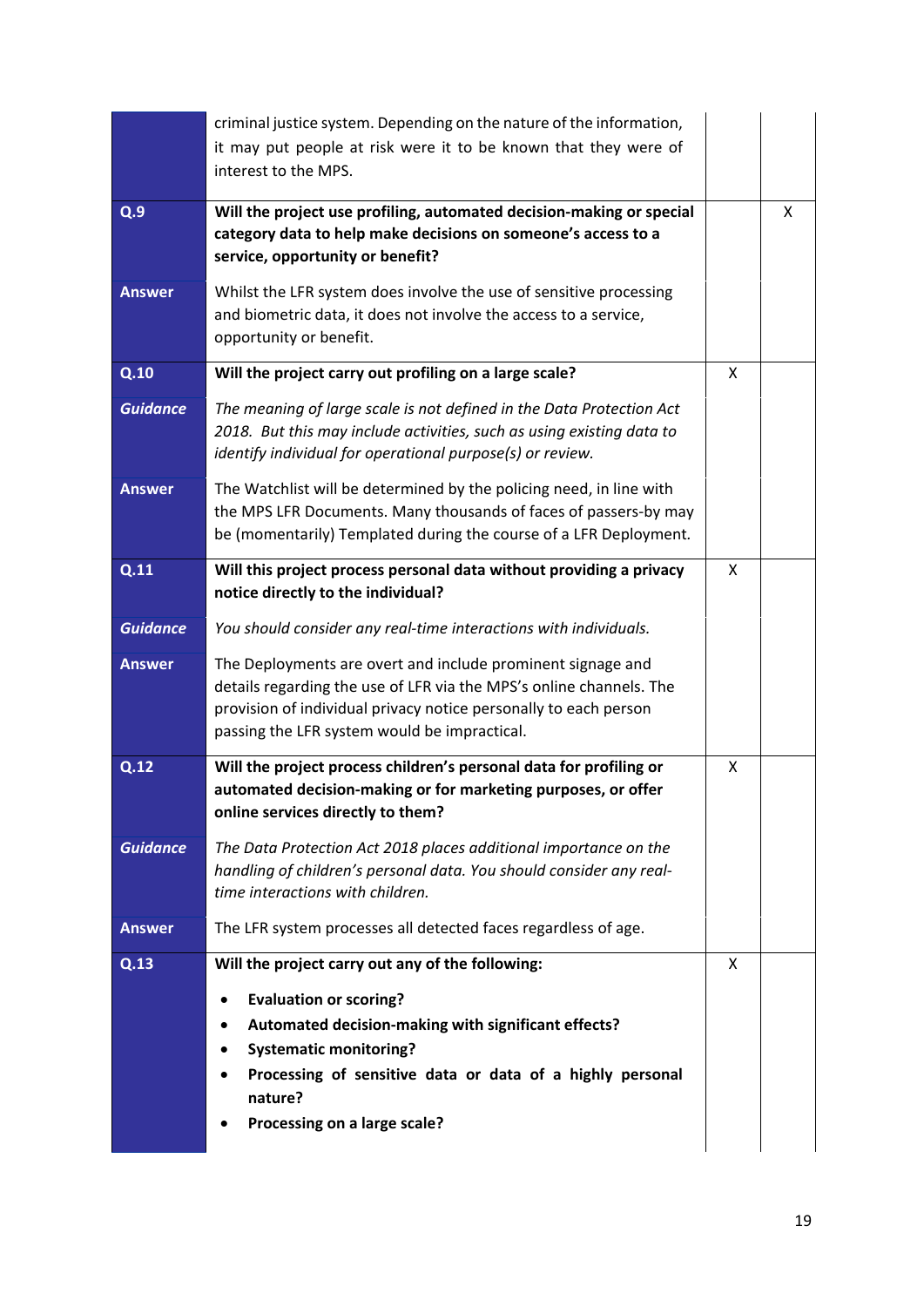| Answer | The system creates an individual biometric Template for each face |  |  |
|--------|-------------------------------------------------------------------|--|--|
|        | detected and compares that to the Watchlist image.                |  |  |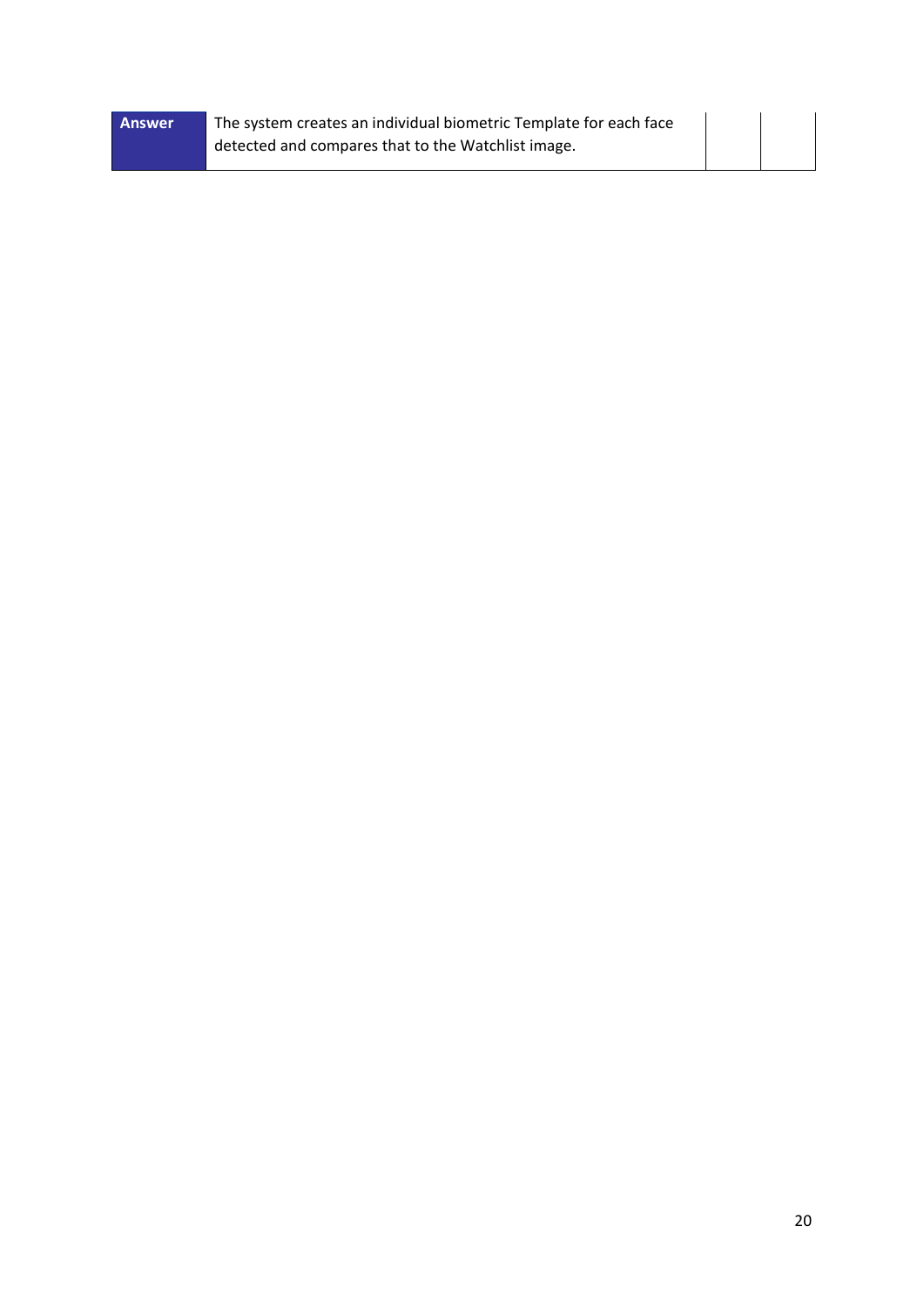### <span id="page-20-0"></span>**<sup>4</sup> Data Protection and 'Privacy Law' Assessment**

#### **European Convention of Human Rights**

**Article 8 - Right to respect for private and family life:-**

Everyone has the right to respect for their private and family life, their home and their correspondence.

There shall be no interference by a public authority with the exercise of this right except such as is in accordance with the law and is necessary in a democratic society in the interests of national security, public safety or the economic well-being of the country, for the prevention of disorder or crime, for the protection of health or morals, or for the protection of the rights and freedoms of others.

#### **Legality**

The MPS LFR Legal Mandate for the use of LFR provides detailed analysis relating to Article 8 and other legal considerations relevant to the use of LFR.

#### **Accountability**

The MPS has developed a governance structure with the engagement of key stakeholders, to deliver accountability. This is covered within the MPS LFR Documents.

#### **Home Office Biometric Strategy Published June 2018**

The strategy sets out how the Home Office and its partners currently use biometric data, and their approach to future developments. The MPS has sought and obtained inclusion within the National Biometrics Oversight and Advisory Board as mentioned in Chapter 3 of the Strategy.

*[https://assets.publishing.service.gov.uk/government/uploads/system/uploads/attachment\\_dat](https://assets.publishing.service.gov.uk/government/uploads/system/uploads/attachment_data/file/720850/Home_Office_Biometrics_Strategy_-_2018-06-28.pdf) [a/file/720850/Home\\_Office\\_Biometrics\\_Strategy\\_-\\_2018-06-28.pdf](https://assets.publishing.service.gov.uk/government/uploads/system/uploads/attachment_data/file/720850/Home_Office_Biometrics_Strategy_-_2018-06-28.pdf)*

#### **Does this project / initiative address a pressing social need? If so, outline it here:**

Key powers the MPS may rely on when utilising LFR technology include the common law policing powers to:

- 1. protect life and property;
- 2. preserve order and prevent threats to public security;
- 3. prevent and detect crime;
- 4. bring offenders to justice;
- 5. uphold national security.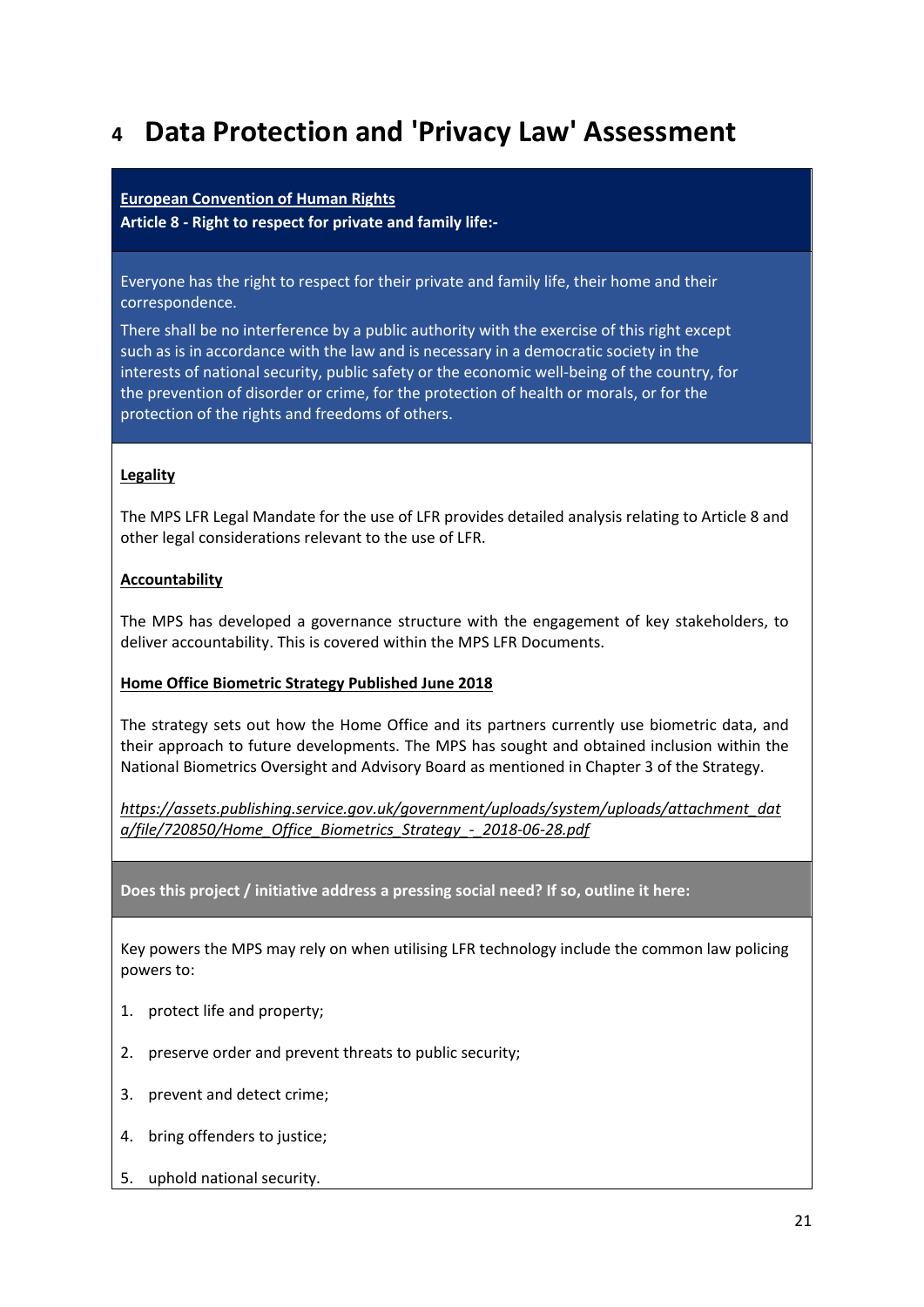Article 8 recognises action in the interests of national security, public safety, the prevention of disorder or crime as legitimate aims. The use of LFR in the context of fighting crime including knife and gun crime, child sexual abuse and exploitation (including online), and terrorism offences will help the MPS to achieve its law enforcement purposes.

Any Deployment of LFR needs to meet a 'Pressing Social Need'. How a specific LFR Deployment satisfies this requirement is outlined in this DPIA, the MPS LFR Documents and will be documented and authorised on a Deployment-by-Deployment basis via the Written Authority Document process. In this regard the following Statutory Instrument passed in the context of the Data Protection Act 1998 is informative.

*Statutory Instrument 2000/417:*

1(1) The processing:

- a) is in the substantial public interest;
- b) is necessary for the purposes of the prevention or detection of any unlawful act;
- c) must necessarily be carried out without the explicit consent of the data subject being sought so as not to prejudice those purposes.

(2) In this paragraph, "act" includes a failure to act.

**Are your actions / data-sharing a proportionate response to the social need this project / initiative has identified?**

The MPS LFR Legal Mandate provides detailed analysis relating to Article 8 and wider human rights considerations in relation to the proportionate use of LFR.

Whilst not an exhaustive list, there are a number of safeguards and mitigations adopted by the MPS to enable the lawful and proportionate use of LFR. These safeguards are set out below.

The LFR Application process adopted by the MPS requires applicants to consider and demonstrate proportionality in considerable detail. Once this and other stages are satisfactorily completed, the Written Authority Document process then requires a senior MPS police officer (the Authorising Officer) to consider proportionality as part of any authority they provide for the use of LFR. These processes have been adopted as they mirror those used to grant RIPA authorities, where internal and external scrutiny has demonstrated their value.

#### **Data Retention**

Controls have been implemented to minimise impact on the wider public and those on Watchlists.

The controls provide that:

1. where the LFR system does not generate an Alert, then a person's biometric data is immediately automatically deleted;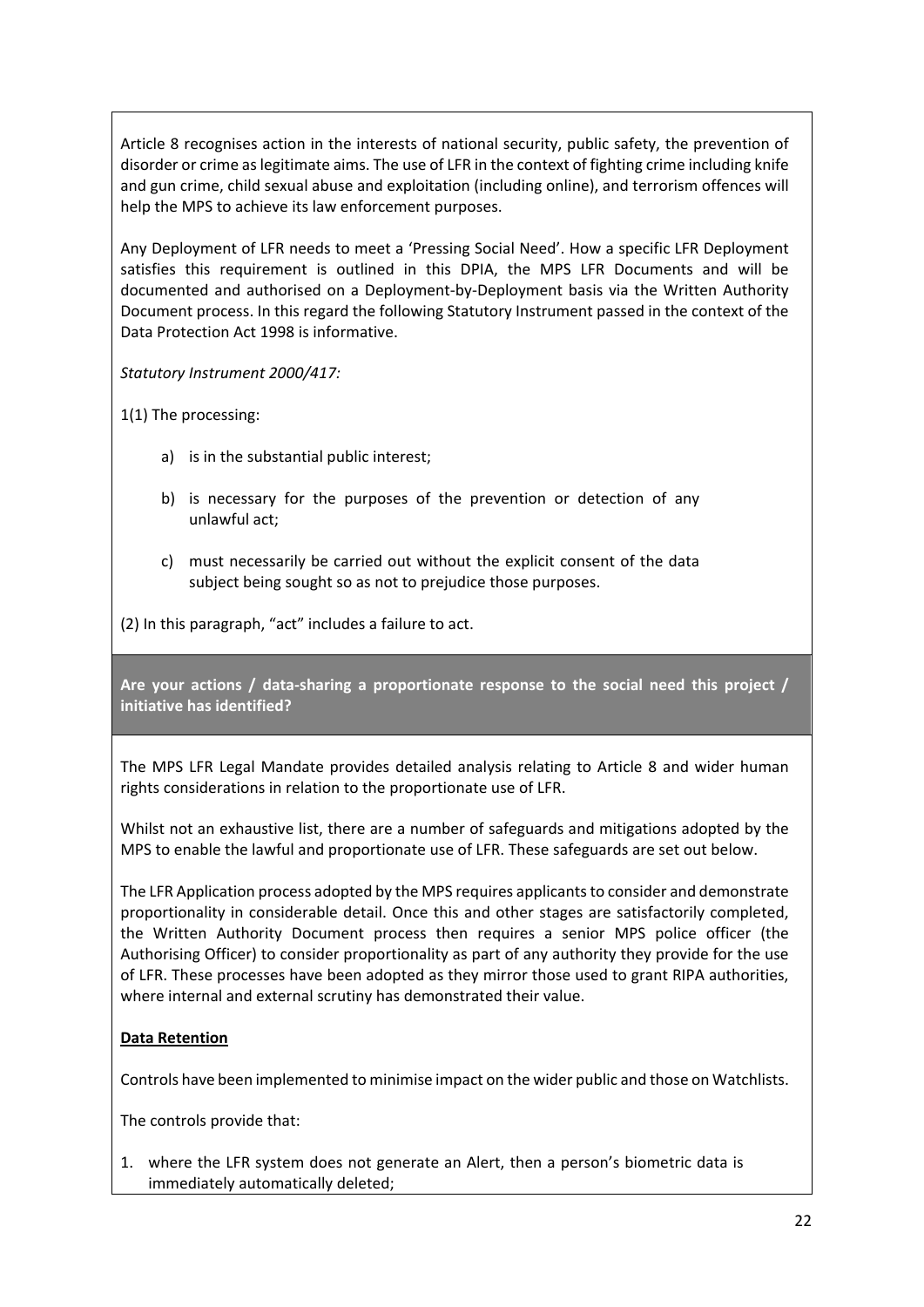2. the data held on the encrypted USB memory stick used to import a Watchlist is deleted as soon as practicable, and in any case within 24 hours following the conclusion of the Deployment.

Where the LFR system generates an Alert all personal data is deleted as soon as practicable and in any case within 31 days except where:

- 1. personal data is retained in accordance with the Data Protection Act 2018, MOPI and the Criminal Procedures and Investigations Act 1996; *and/or*
- 2. personal data is retained beyond the 31 day period in accordance with the MPS's complaints / conduct investigation policies.

All CCTV footage generated from LFR Deployments is deleted within 31 days, except where retained:

- 1. in accordance with the Data Protection Act 2018, MOPI and the Criminal Procedures and Investigations Act 1996; *and/or*
- 2. in accordance with the MPS's complaints / conduct investigation policies; *and/or*
- 3. in accordance with an approved programme of testing in order to provide for the continued evaluation of the LFR system using operationally realistic data in line with the ongoing nature of the Public Sector Equality Duty - any requirement to retain the CCTV footage for longer than 31 days will be subject to an approved DPIA for such testing and arrangements to ensure data subjects are informed as to the arrangements that will apply to the use and retention of such data.

#### **Public Awareness**

.

Deployments do not constitute `covert surveillance' as defined by s.26(9)(a) of the Regulation of Investigatory Powers Act 2000. The MPS LFR Documents outline a number of measures adopted by the MPS to ensure that the public are aware of a LFR Deployment (via signage, leaflets and the MPS's online information channels).

#### **Watchlist Creation**

A new Watchlist is generated for every LFR Deployment. This is to ensure the currency, relevancy, necessity and proportionality by which any image is included for potential matching. MPS personnel are required to have taken reasonable steps to ensure that the image is of a person intended for inclusion on a given Watchlist. Images on a Watchlist will be lawfully held by the MPS. In respect of custody images, the MPS has an explicit statutory power to acquire, retain and use such imagery (see s.64A Police and Criminal Evidence Act 1984).

The LFR system assesses images for quality and suitability. This ensures that only those of a good enough standard are used for matching, thus allowing MPS personnel to consider and manage the risk of poor quality images generating inaccurate LFR matches.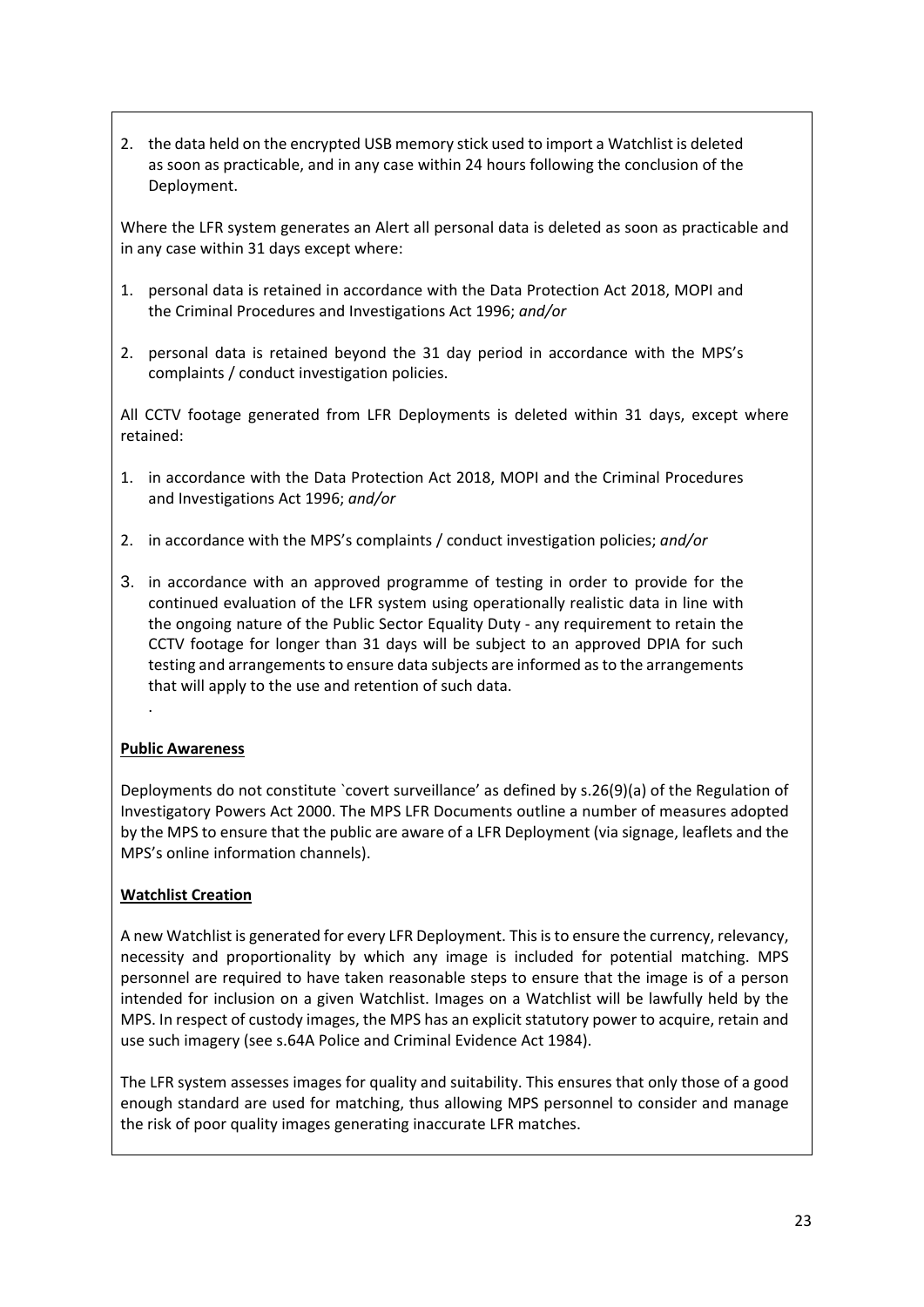Specific measures are outlined in the MPS LFR Documents governing the inclusion of persons aged under 18 on a Watchlist. This means that inclusion is considered on a case-by-case basis. Specific legal advice and input from subject matter experts is required before an image of a child (who appears to be) aged under 13 years old<sup>[4](#page-23-0)</sup>, a person with a disability (as defined in the MPS LFR SOP at paragraph 6.6), and in relation to gender reassignment (as outlined in the MPS LFR SOP at paragraphs  $6.3 - 6.7$ ) can be included. Such inclusions require the specific authority from the AO.

#### **Appropriate LFR Technology**

As technology continues to improve, the MPS will continue to review its LFR capability to ensure that performance is maximised, that intrusion is minimised, and to ensure that Deployments remain proportionate whilst achieving their policing purposes.

When a new algorithm is considered for use, the MPS will need to make a determination, as to whether it is fit for its law enforcement purposes, whilst reviewing the proposed safeguards to ensure that they remain sufficient and relevant.

The MPS LFR Documents also outline points relating to the LFR system to ensure that it is used in a way that maximises its effectiveness. They also place responsibility on the Silver Commander and LFR Operator to continually monitor and review the system's performance.

#### **Technical and Security Measures**

All staff employed on MPS LFR Deployments will be security vetted MPS employees.

Appropriate technical and organisational measures will be in place to safeguard against unauthorised loss, disclosure or destruction of data used for the operation (e.g. uploaded facial images), and to ensure that it is retained when necessary (e.g. recorded positive matches).

These measures are further outlined within the LFR MPS LFR Documents.

#### **Officer Policing Experience**

There is a well-established legal basis whereby officers may ask questions of members of the public. LFR as a policing tool does not change the core policing role or necessarily result in any disadvantage when an Engagement occurs. LFR is not a means of identification in itself. However, LFR does provide information to officers that helps officers select persons they may wish to Engage with. LFR does not alter the principle that an officer still needs to decide whether they speak to a member of the public or not.

When deciding whether to Engage a member of the public, police officers are required to exercise their own judgement based on their training and experience. Officers should do this in exactly the same way they would when receiving any other piece of information, for example where a photo circulated to officers of a wanted suspect or a description of a possible offender provided to officers over their police radio. Relying on training, experience, and where necessary assistance from colleagues helps ensure that the right decisions are made about when, where and how to

<span id="page-23-0"></span> <sup>4</sup> Generally, studies [https://nvlpubs.nist.gov/nistpubs/ir/2014/NIST.IR.8009.pdf] have shown that young children, up to the age of 13 are both harder to correctly recognise (lower True Positive Identification Rate) but also harder to distinguish between (higher FPIR). The higher FPIR may lead to more False Alerts being generated against young children if there is an image of a young person in the Watchlist.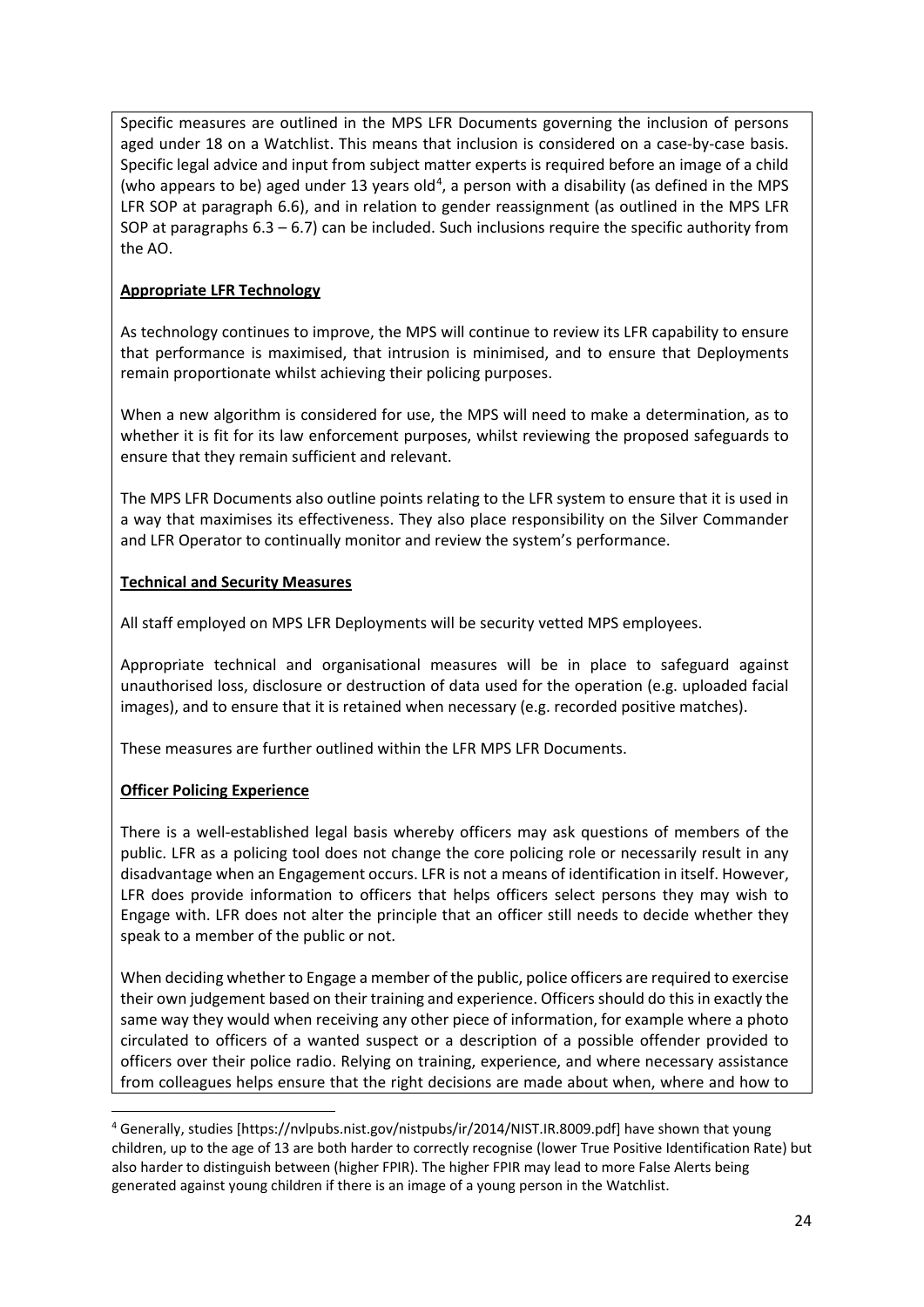members of the public are approached. Only where an officer makes a decision to approach a member of the public may that officer then take steps to confirm their identity in accordance with their policing powers.

#### **Adjudication**

When the LFR system generates an Alert, it is not an automatic consequence that any member of the public will be Engaged by the MPS. This means that even if those passing the LFR system generate an Alert, it does necessarily not follow that those people will be Engaged.

Adjudication means that the decision to Engage a member of the public is made by an officer and not the LFR system. As previously explained, officers will use their training and experience when deciding whether an Engagement is required. Officers will also assess information from the LFR system taking account of Environmental, Subject and System Factors that may affect the likelihood that an LFR Alert has provided an accurate identification. Ultimately, no Engagement will be made unless an officer is content that there is (i) a lawful basis to support the policing need to engage with the individual, and (ii) the engagement is necessary and proportionate in the circumstances.

Furthermore, even when an Engagement occurs, this in itself does not mean that any further police action beyond the Engagement will result. Officers require a legal basis to support any action taken.

#### **Authorisation and Review Process**

The MPS LFR Documents detail how the MPS use of LFR technology is authorised, managed and reviewed post-Deployment. The processes help ensure that the use of LFR is limited in terms of duration, operational footprint, its purpose, and how it impacts on human rights and the level of data processing undertaken.

LFR Deployments will be subject to regular review to ensure that the LFR system and its operation remains necessary, proportionate and effective in meeting its use case.

#### **Consideration of Alternative Policing Tools**

The use of LFR as a tool to locate persons of interest to the MPS will be considered alongside other policing tools and tactics. Consideration will be given as to the effectiveness and intrusiveness of other viable methods that might produce the same result, with the least intrusive, viable method being adopted to progress an investigation.

#### **Training**

The MPS LFR Documents provide for the training of officers and staff involved in an LFR Deployment. The training helps ensure role specific:

- 1. familiarity with the MPS LFR Documents;
- 2. knowledge of Deployment processes;
- 3. understanding of the lawful processing of personal data in accordance with the Data Protection Act 2018;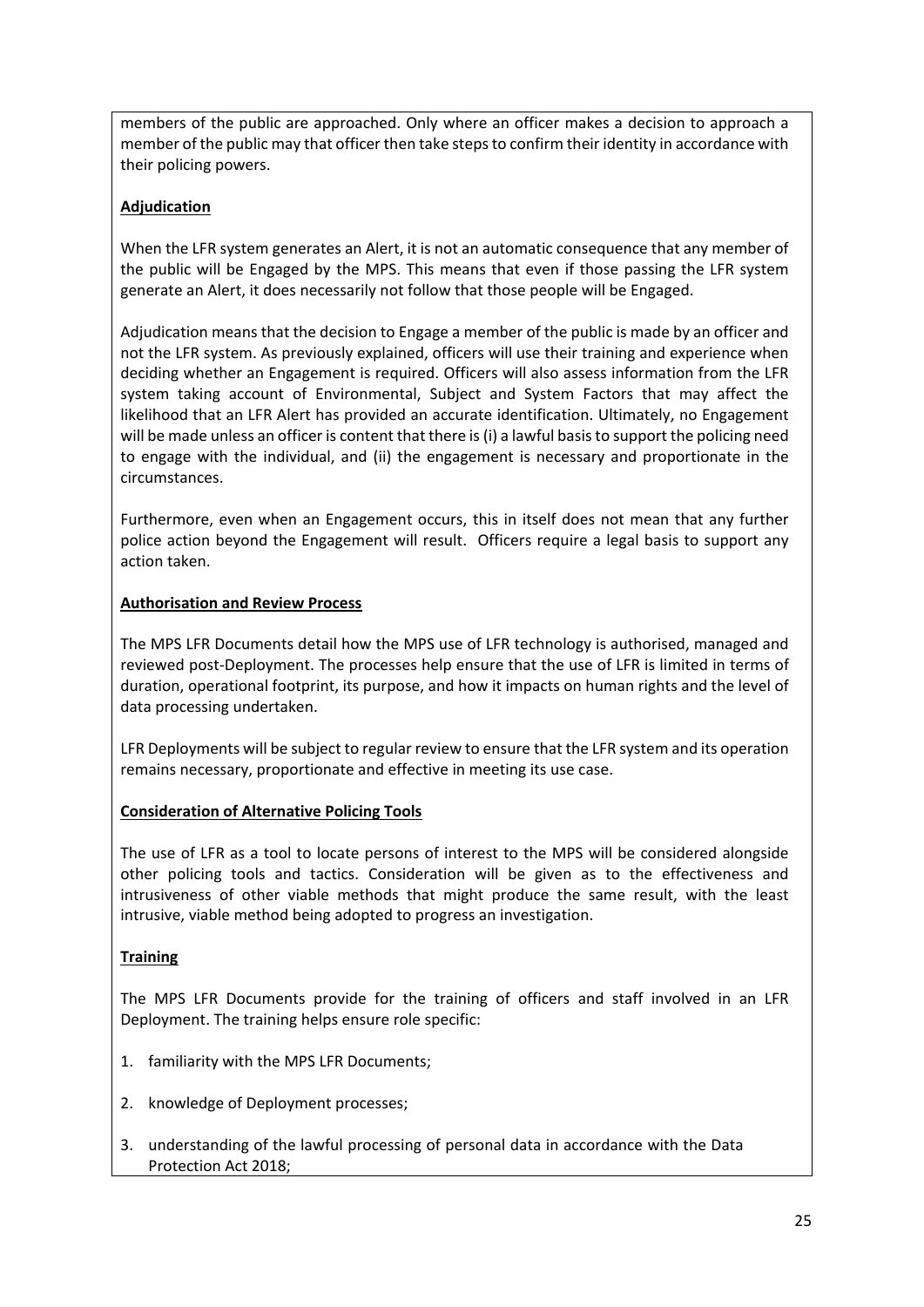- 4. understanding the scope of the Regulation of Investigatory Power Act 2000;
- 5. knowledge of police powers and how they may apply when responding to Alerts;
- 6. knowledge of how to configure the LFR system to maximise system performance, and how to minimise impact on others;
- 7. understanding of the characteristics of the LFR system that affect the likelihood that an Alert is reliable.

#### **Adjusting the Threshold**

If during Deployment a Watchlist image generates more than one False Alert, then consideration will be given to raising the Threshold for Alerts for that Watchlist subject. More generally, the MPS SRO for LFR has directed that the False Alert Rate should be kept within a 1 in 1000 level to minimise the impact on the passing public whilst balancing the policing need to locate those on a Watchlist.

#### **Common Law Duty of Confidence**

A breach of confidence will become actionable if:-

- 1. the information has the necessary quality of confidence; *and*
- 2. the information was given in circumstances under an obligation of confidence; *and*
- 3. there was an unauthorised use of the information to the detriment of the confider (the element of detriment is not always necessary).

However, there are certain situations when a breach of confidence is not actionable. Those situations are:-

- 1. a person has provided consent for the processing of their information; *and*
- 2. there is a legal requirement to process the information; *and*
- 3. it is in the public interest to process the information.

It is the view of the MPS that (i) there is a legal requirement to process the information, and (ii) it is in the public interest to process the information. This is further detailed in the MPS LFR Legal Mandate.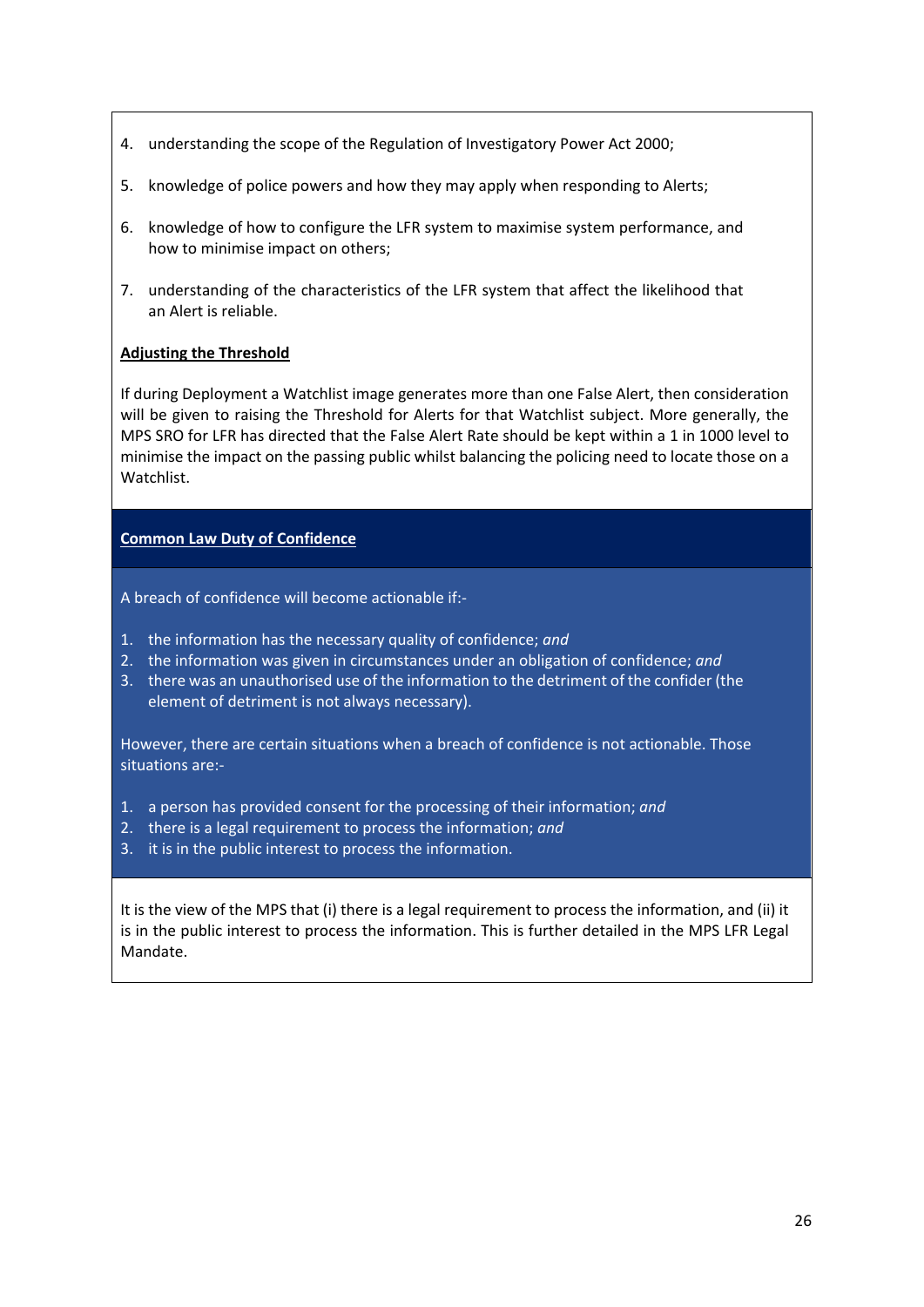#### **Data Protection Act 2018 - Principle 1**

- 1. The processing of personal data for any of the law enforcement purposes must be lawful and fair;
- 2. The processing of personal data for any of the law enforcement purpose is lawful only if and to the extent that it is based on law and either:
	- a. the data subject has given consent to the processing for that purpose; *or*
	- **b.** the processing is strictly necessary for the law enforcement purpose. It must be stressed that the MPS has no intention to provide wide access to this data (whether within or outside of the MPS). Nor indeed is it our intention to process this data beyond our core policing purposes; *and*
	- **c.** the processing meets at least one of the conditions in Schedule 8.

The MPS LFR Legal Mandate outlines:

- 1. the legal basis on which LFR may be used by the MPS;
- 2. the grounds required where LFR may be used on the basis that it is strictly necessary for a law enforcement purpose;
- 3. confirmation that a condition of Schedule 8 will be met;
- 4. how the MPS upholds the Public Sector Equality Duty.

The MPS Legal Mandate and the other MPS LFR Documents also explains how the MPS processes data fairly. Fairness is particularly relevant in two respects:

- Accessibility and foreseeability: The MPS LFR Documents are a control that regulates the discretion the police have to use facial recognition technology under its common law powers. By publishing these documents online, they are available to the public in a way that is accessible them. Together with the MPS's commitment to give prior notification of its Deployments, the documents also allow the MPS's use of LFR to be foreseeable to the public. The objective here is that the public should be able to read the documents and understand them. It should allow the public to anticipate how the MPS will use LFR and the policing need LFR allows the MPS to address. For example the Watchlist image criteria in the MPS LFR SOP allows the public to understand the circumstances when an image may be considered for inclusion on a Watchlist.
- Fairness 'by design': The MPS has published a paper entitled 'Understanding the Metropolitan Police Service LFR System's Accuracy and Bias Position'. This explains the steps the MPS has taken to quantify the statistical accuracy and demographic performance of its LFR algorithm. This document recognises a position of high performance such that the MPS has confidence it can achieve its legitimate aims but, in line with the ongoing nature of the legal duties on the MPS, it notes:

*The NIST Tests can only take the Met so far, and by their nature, factors relevant to an operational environment can only be realistically tested with real-life operational use. Further controlled testing would not accurately reflect operational conditions, particularly the numbers of people who need to pass the LFR system in a way that is necessary to provide the Met with further assurance.*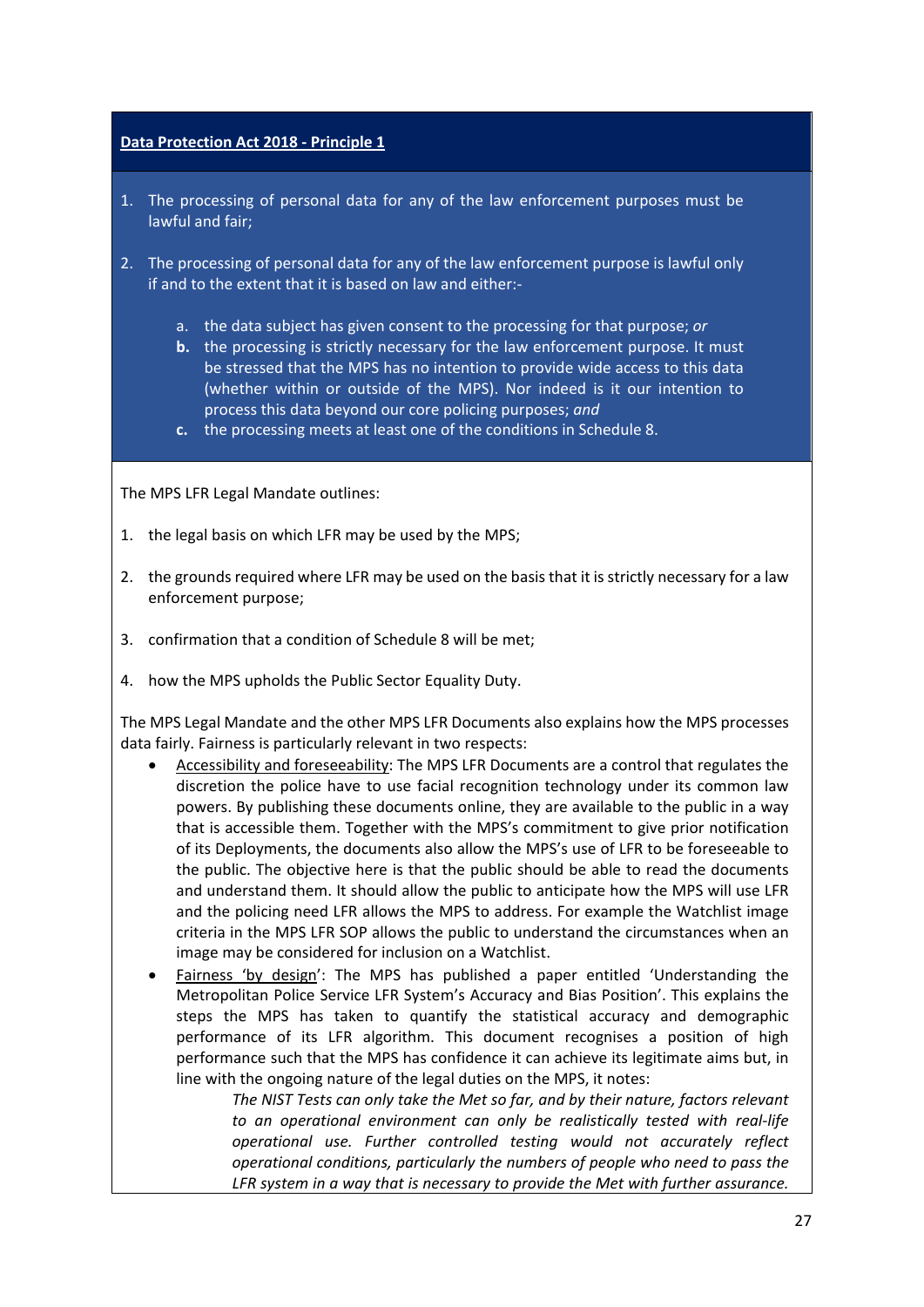

• Ongoing reviews to mitigate risks of unfairness: Informed by its Equality Impact Assessment, the MPS LFR Documents already provide for ongoing evaluation and a postdeployment review process for LFR Deployments on a per Deployment basis. This also offers the MPS a chance to monitor for technical issues by reviewing all alerts, including any incorrect ones and monitoring for trends. Should a concern be identified, the MPS would then be in a position to explore that further and test for issues under the oversight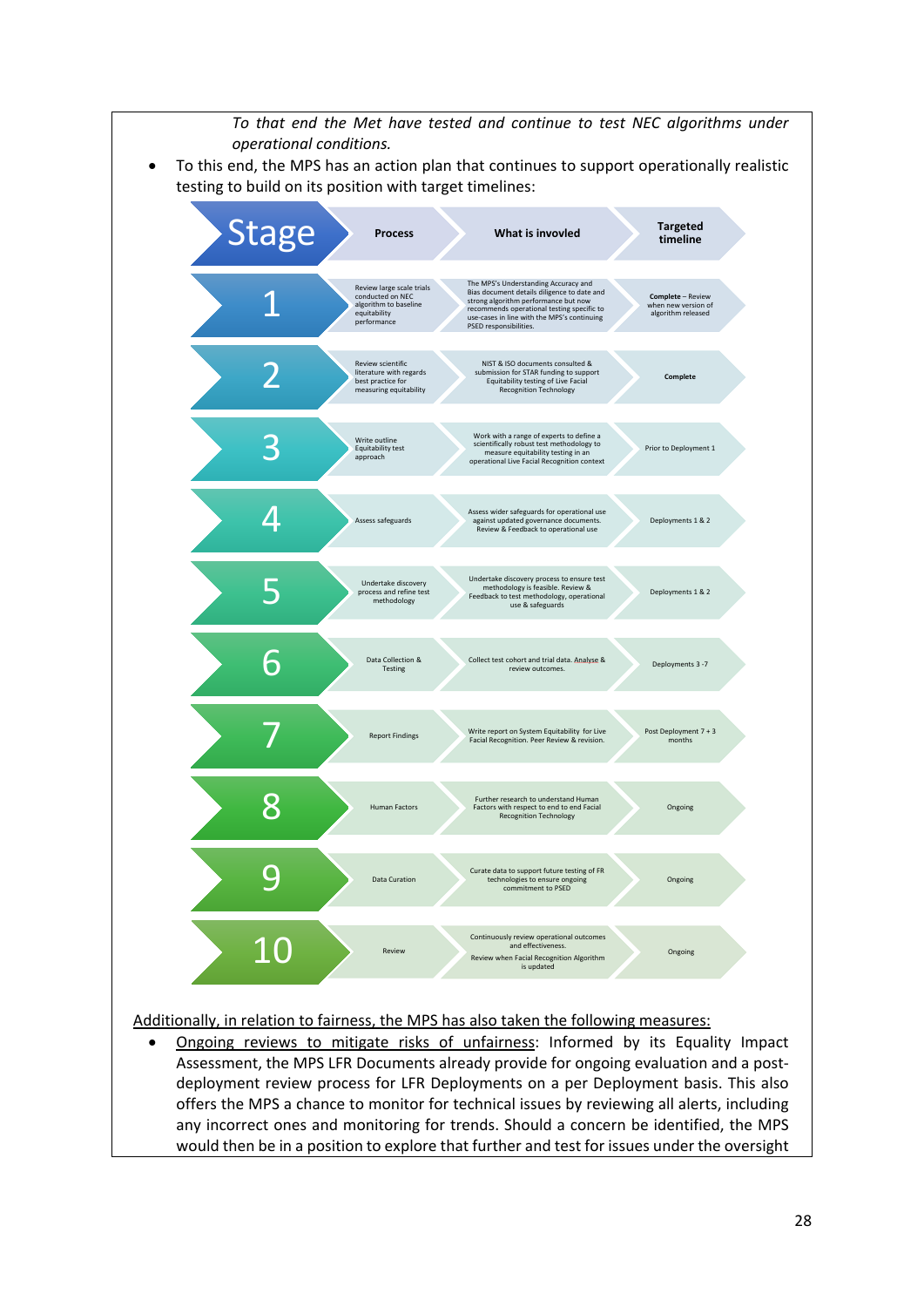and scrutiny of the MPS's FR Technology Board that reviews the performance of the LFR system at a strategic level.

• Training to ensure fairness: The MPS LFR Documents provide that officers and staff involved with an LFR Deployment will receive training. This is beneficial to ensuring fairness, particularly during the Adjudication Process. During this process, when an officer is deciding whether to Engage a member of the public, police officers are required to exercise their own judgement based on their training and experience. The training includes ensuring officers understand the characteristics of the LFR system that could affect the likelihood that an Alert is reliable – this specific training has a number of purposes including helping guard against the assumption that because an Alert has been generated it may be assumed to be correct. Police officers and staff also receive training to on discrimination and bring this knowledge to bear when discharging their duties.

**Describe whether you rely on consent to process personal data, and how this consent will be obtained? If obtaining consent (see explanation below) would prejudice the purpose of the data collection, what legal basis do you rely on?**

*Note: Consent from data subjects, is not always relied upon as a legal basis to process data. This is because consent can be withdrawn by the data subject at any time. If consent is withdrawn, the MPS must either delete the data or demonstrate another legal basis for processing the data.*

Consent will not be sought. The MPS will process personal data on the basis that it is strictly necessary for a law enforcement purpose.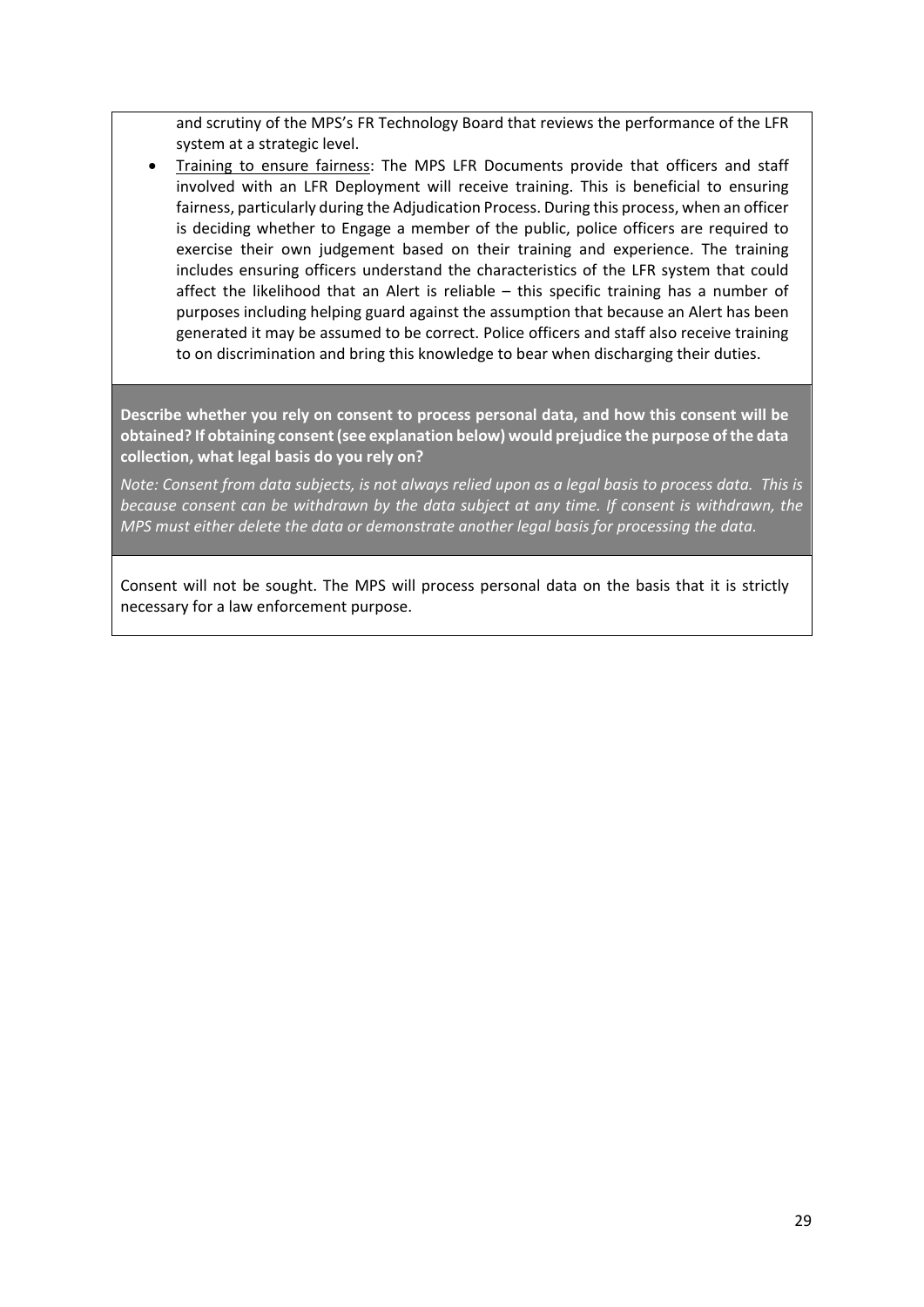#### **Data Protection Act 2018 - Principle 2**

Personal data shall be collected for specified, explicit and legitimate purposes and not further processed in a manner that is incompatible with those purposes.

Personal information must be collected for specified, explicit and legitimate purposes and not further processed in a manner which is incompatible with those purposes.

As the use of LFR is an operational one, the AO is required to be satisfied with the legitimate aim and the legal basis for the Deployment. Key considerations relating to necessity and proportionality are addressed in depth as part of the authorisation process.

The MPS LFR Legal Mandate also outlines MPS law enforcement purposes that can lawfully apply to justify the use of LFR. The law enforcement purpose for each Deployment will be articulated and authorised by the AO within the Written Authority Document. The MPS LFR Documents provide a structure to ensure that data is only processed for the authorised law enforcement purpose.

Should a further law enforcement purpose be identified after the AO has authorised an LFR Deployment, processing in respect of the further law enforcement purpose is not permissible unless the AO provides an authority that covers the further law enforcement purpose. Such authority would consider the lawfulness, strict necessity and proportionality of using LFR to meet the law enforcement purpose and its compatibility with the original law enforcement purpose.

Within the context of a LFR Deployment, the MPS's approach to the management of the Watchlist, in particular segregation between categories on the overall Watchlist also embeds the processing of personal data for specified, explicit and legitimate purposes. By ensuring technical measures are adopted through the segregation within the Watchlist this ensures the status of those on a Watchlist will be recognised by those involved in undertaking Engagements in order to ensure the appropriate action is taken should an Alert be generated. This helps uphold the purpose limitation and ensures that an Alert results in suitable, calibrated response honed to the legitimate purpose of processing the data.

LFR Deployments will be subject to regular review to ensure that the LFR system and its operation remains necessary, proportionate and effective in meeting its use case.

**Have you identified potential new purposes as the scope of the project expands? If the answer to this question is 'yes', then you must seek the advice of the ISSU.**

No.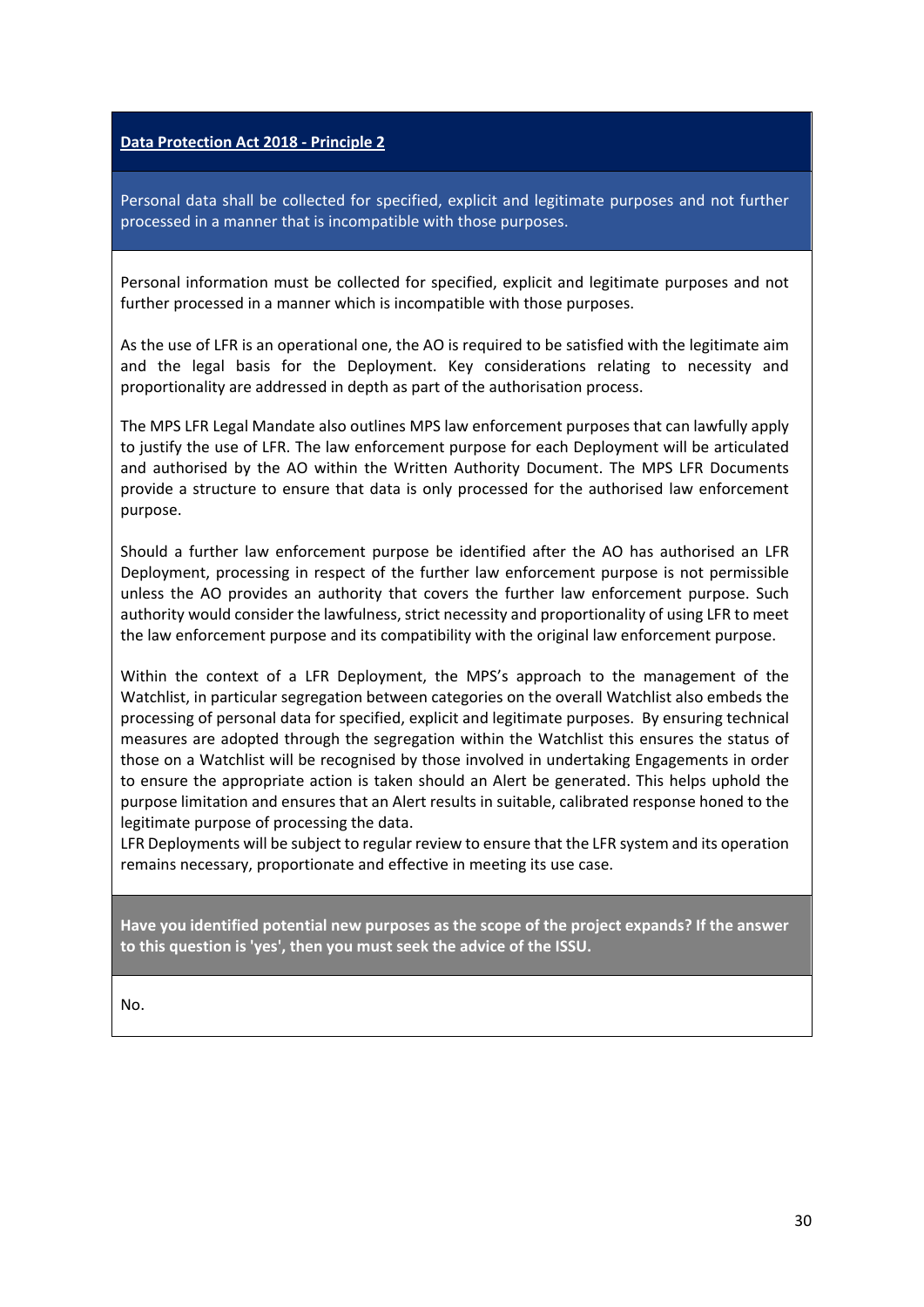#### **Data Protection Act 2018 - Principle 3**

Personal data shall be adequate, relevant and limited to the necessities of the purposes for which they are processed.

The MPS LFR Documents provide that the MPS will only process data that is relevant and proportionate to its law enforcement policing purposes. There are a number of systems and processes in place to ensure this. These are set out below.

#### **Application & Authorisation**

The LFR Application process adopted by the MPS requires applicants to consider and demonstrate necessity in considerable detail. Once this and other stages are satisfactorily completed, the Application then progresses into the Authorisation phase, where a senior MPS police officer (the Authorising Officer) considers necessity as part of any authority they provide for the use of LFR.

The AO needs to be satisfied that the Deployment is necessary to the standards required by the Human Rights Act 1998 and Data Protection Act 2018 in relation to biometric processing. This process makes clear that the need to use LFR should not be merely desirable, but is needed to meet a law enforcement purpose. This process also provides that any proposed processing that does not satisfy the necessity threshold should be challenged and not authorised.

By way of example, the AO must be satisfied by the steps taken to ensure that composition of a Watchlist is not excessive, and only includes those who need to be located by the MPS using LFR, on a strict necessity basis.

#### **Ongoing Review**

The MPS LFR Documents require that on an ongoing basis, the Gold and Silver Commanders review the Deployment to ensure that it continues to meet the strict necessity threshold, and the requirements of proportionality. The Gold and Silver Commanders are obligated to stop the Deployment at any point, should the Deployment fail to meet the requirements of this Data Protection Principle (amongst other reasons). The LFR Operator is also required to ensure that the LFR system is correctly working and will advise the Silver Commander should they identify any issues.

#### **Relevance**

There are a number of requirements that help to ensure the Deployment is relevant to its legitimate aim and to ensure the relevance of the data being processed. These include:-

- 1. the need for a Deployments, and the location of the Deployment to be supported by intelligence and other policing information to confirm the need for the Deployment and the prospects for locating those sought;
- 2. the inclusion of an individual(s) on a Watchlist is to be: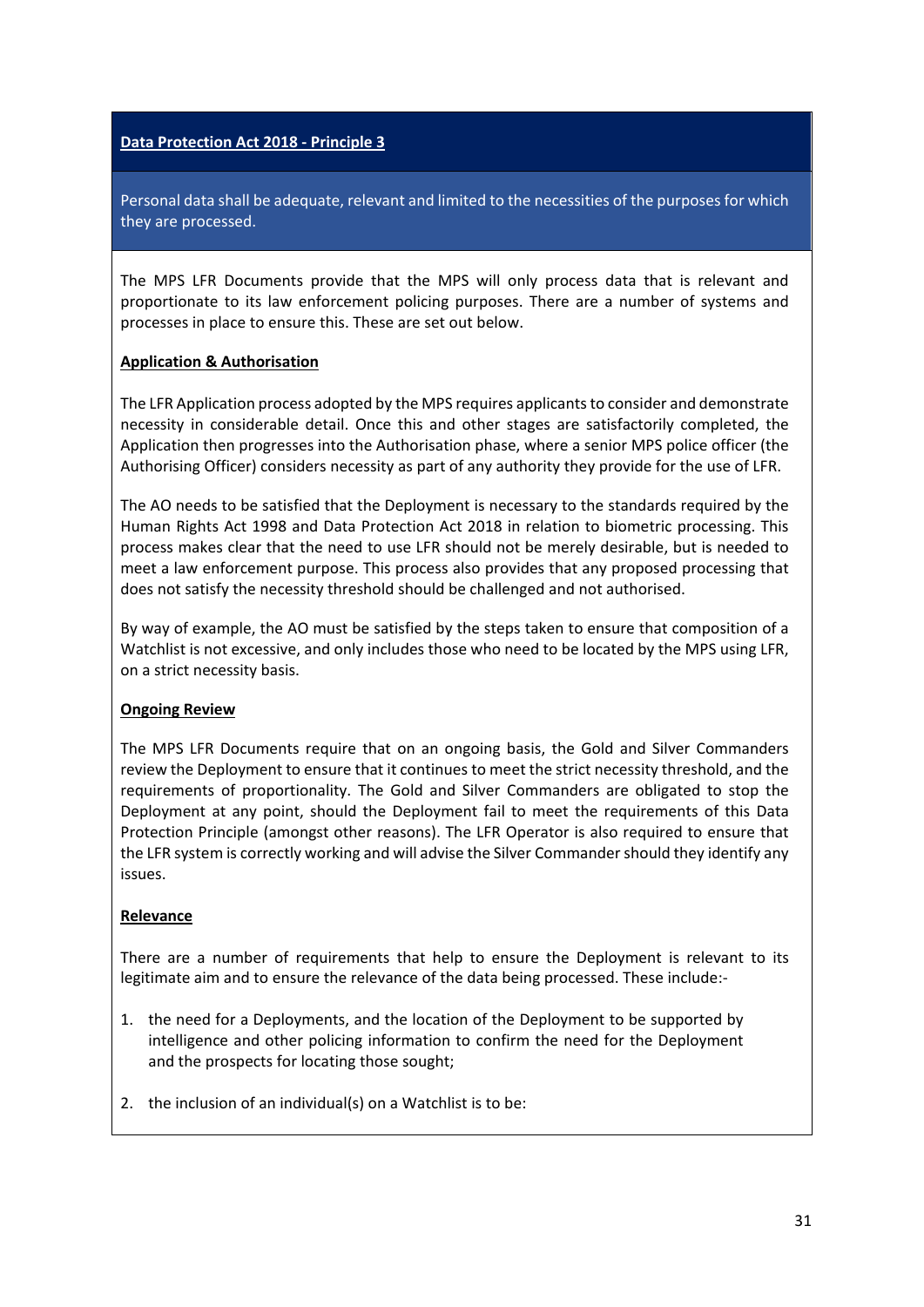- a. supported by intelligence or other information which supports the need to locate these individuals (such as a court warrant having been issued for their arrest); *and*
- b. a policing decision is made as to the prospects of locating them through the use of LFR.
- 3. the selection of images for an LFR Watchlist requires the MPS to lawfully hold them, and the MPS to have undertaken reasonable measures to ensure that the image selected is accurate such that it could be expected to assist with locating an individual of interest to the MPS;
- 4. the LFR system reviews images submitted for inclusion on a Watchlist and will flag issues where the image may not be suitable; *and*
- 5. the Threshold can be adjusted for an Alert on the LFR system to set an appropriate tolerance to avoid unduly triggering False Alerts.

#### **Adjudication**

Adjudication means that the decision to Engage a member of the public is made by an officer and not the LFR system. As previously explained, officers will use their training and experience when deciding whether an Engagement is required. Officers will also assess information from the LFR system taking account of Environmental, Subject and System Factors that may affect the likelihood that an LFR Alert means that the subject is the same person held on the Watchlist. When considering generating an Alert image for officers to review, the LFR system 'by design' automatically obscures the faces of others in that image who are not the subject of an Alert. This approach limits the level of processing where an Engagement does not occur and helps ensure relevance where it does.

#### **Ongoing Watchlist accuracy**

The LFR Operator has the ability to delete images from the Watchlist and will record such action in their log. This may be necessary if a person was validly placed on a Watchlist at the point the Watchlist was imported into the LFR system but was subsequently located by LFR and dealt with by the MPS before passing the same LFR Deployment later in the day. In these circumstances and to mitigate against future Alerts being generated, the image may be removed by the Operator from the Watchlist. In any event, the Adjudication process and the role of the Engagement Officer and LFR Operator mitigates against the likelihood of Engaging once again with that person.

#### **Data Retention**

Controls have been implemented to minimise impact on the wider public and those on Watchlists. The controls provide that:-

- 1. where the LFR system does not generate an Alert, a person's biometric data is immediately automatically deleted; *and*
- 2. the data held on the encrypted USB memory stick used to import a Watchlist is deleted as soon as practicable, and in any case within 24 hours following the conclusion of the Deployment.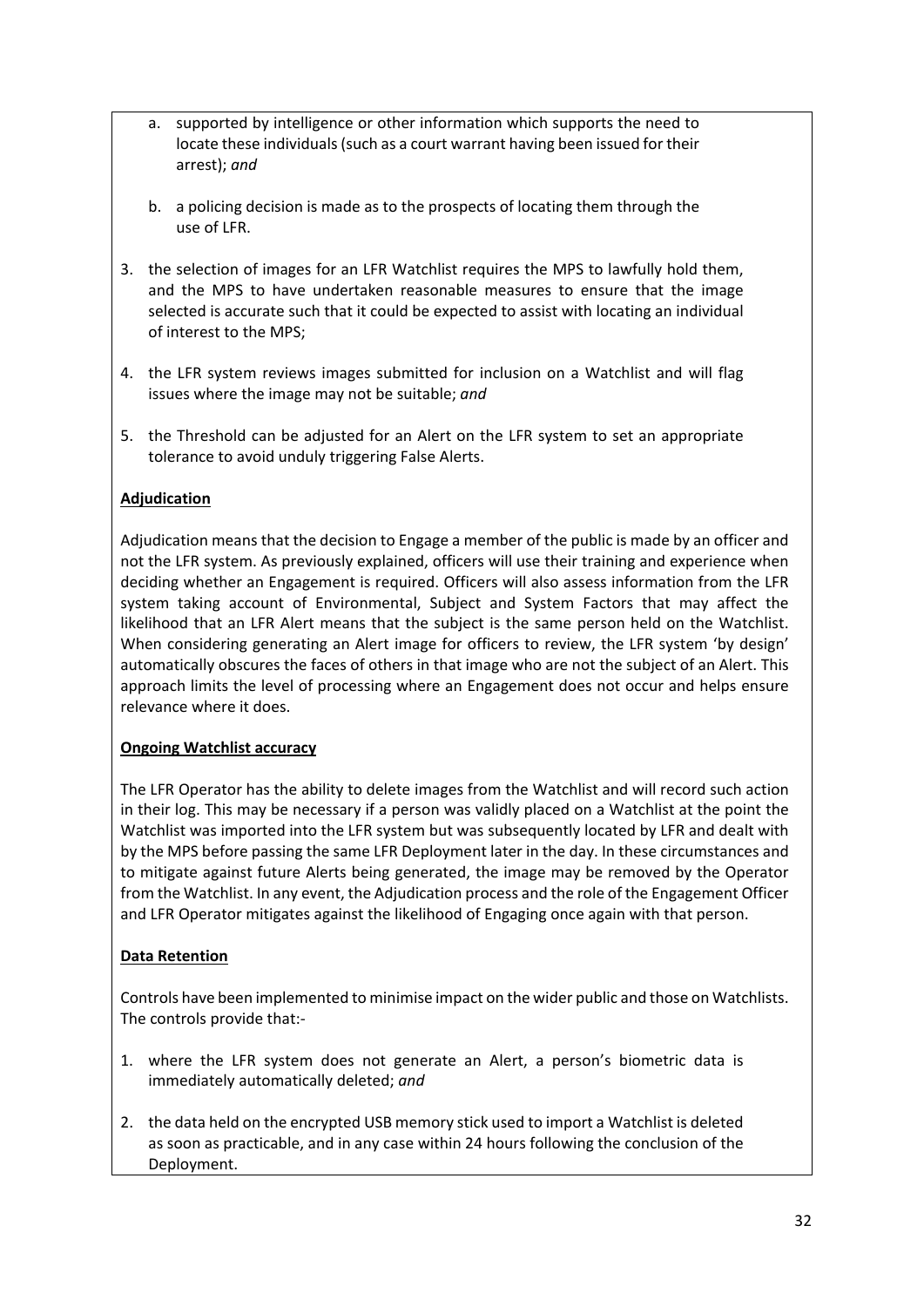Where the LFR system generates an Alert all personal data is deleted as soon as practicable and in any case within 31 days except where:-

- 1. personal data is retained in accordance with the Data Protection Act 2018, MOPI and the Criminal Procedures and Investigations Act 1996; *and/or*
- 2. personal data is retained beyond the 31 day period in accordance with the MPS's complaints / conduct investigation policies.

All CCTV footage generated from LFR Deployments is deleted within 31 days, except where retained:-

- 1. in accordance with the Data Protection Act 2018, MOPI and the Criminal Procedures and Investigations Act 1996; *and/or*
- 2. in accordance with the MPS's complaints / conduct investigation policies; *and/or*
- 3. in accordance with an approved programme of testing in order to provide for the continued evaluation of the LFR system using operationally realistic data in line with the ongoing nature of the Public Sector Equality Duty - any requirement to retain the CCTV footage for longer than 31 days will be subject to an approved DPIA for such testing and arrangements to ensure data subjects are informed as to the arrangements that will apply to the use and retention of such data.

Technical systems and standard operating procedures help ensure that data is properly retained or deleted. A post-Deployment review process and associated internal audit function provides assurance in this regard.

Processing mechanisms, LFR policy and systems will be reviewed at least annually in order to ensure that the personal data held is commensurate with policing purposes.

**Which personal data could you not use, without compromising the needs of the project?**

All personal data processing will be strictly necessary and proportionate to the legitimate aim of the relevant Deployment.

The MPS has carefully evaluated the personal data to be used during the LFR Deployment and as part of that process has positively identified areas where it does not need to process personal data and excluded those from the design of the LFR system. As an example, when calculating the number of people who have passed through the Zone of Recognition, instead of retaining Templates and using those at a later point in time, the assessment is carried out manually by an officer or member of staff determining the flow-rate at different points during the Deployment.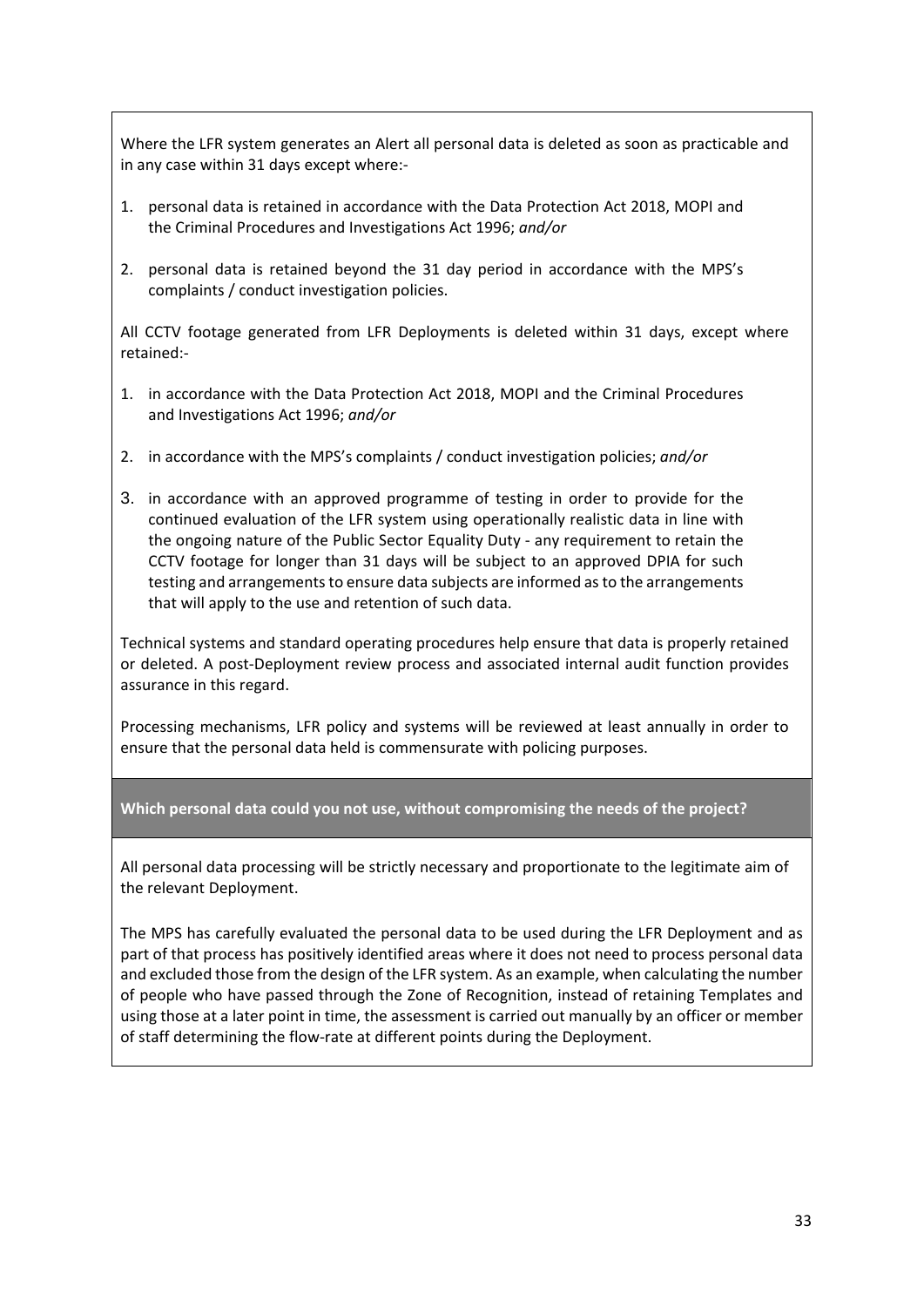#### **Data Protection Act 2018 - Principle 4**

Personal data shall be accurate and, where necessary, kept up-to-date and erased or rectified without delay.

The MPS is mindful of the potential damage and distress to data subjects, organisations, and to third parties if inaccurate data is processed in any way. To mitigate this, the LFR system used by the MPS has been carefully considered by the MPS to ensure its statistical accuracy. Additionally, an ongoing examination of the accuracy and quality of the data must occur throughout the course of the processing. There are a number of measures and controls in place to ensure statistical accuracy and the accuracy of personal data. These are set out below.

#### **Statistical accuracy**

The ICO has provided helpful guidance on their expectations for statistical accuracy. They note that the accuracy principle "does not mean that [the LFR] system needs to be 100% statistically accurate to comply with the accuracy principle." The ICO does however recognise the importance of considering the accuracy of the LFR system at the outset, including evaluating claims made by the vendor. In this respect the MPS has paid close regard to the NIST findings. The MPS has published a paper entitled 'Understanding the Metropolitan Police Service LFR System's Accuracy and Bias Position'. This explains the steps the MPS has taken to quantify the statistical accuracy and demographic performance of its LFR algorithm. In relation to NIST, this paper notes:

*"The Met's facial recognition system uses an algorithm from a leading vendor, NEC. The NIST Test report published in 2018[5](#page-33-0) evaluated over 200 algorithms for their accuracy. Its findings state that:*

*"NEC, which had produced broadly the most accurate algorithms in 2010, 2013, submitted algorithms that are substantially more accurate than their June 2018 versions and on many measures are now the most accurate"."*

*"In March 2017, NIST also published a Face In Video Evaluation (FIVE) report.[6](#page-33-1) Unlike the other NIST Tests, the FIVE test involved the use of video footage as opposed to static images. This is of particular interest to the Met because this aligns more closely to the Met's use of facial recognition in a 'live' - video context. The NEC algorithm was found to be the most accurate across the different measures with a True Positive Identification rate of 82% at a corresponding False Positive Identification Rate of 0.4%."*

The ICO has also highlighted the importance of implementing monitoring, the frequency of which should be proportional to the impact an incorrect output may have on individuals. The higher the impact the more frequently it is that monitoring and reporting is required. Cognisant of this ongoing process, the MPS LFR Documents already provide for ongoing evaluation and a postdeployment review process for LFR Deployments on a per Deployment basis. This also offers the MPS a chance to monitor for technical issues by reviewing all alerts, including any incorrect ones and monitoring for trends. Should a concern be identified, the MPS would then be in a position

<span id="page-33-0"></span> <sup>5</sup> <https://nvlpubs.nist.gov/nistpubs/ir/2019/NIST.IR.8271.pdf>

<span id="page-33-1"></span><sup>6</sup> <https://nvlpubs.nist.gov/nistpubs/ir/2017/NIST.IR.8173.pdf>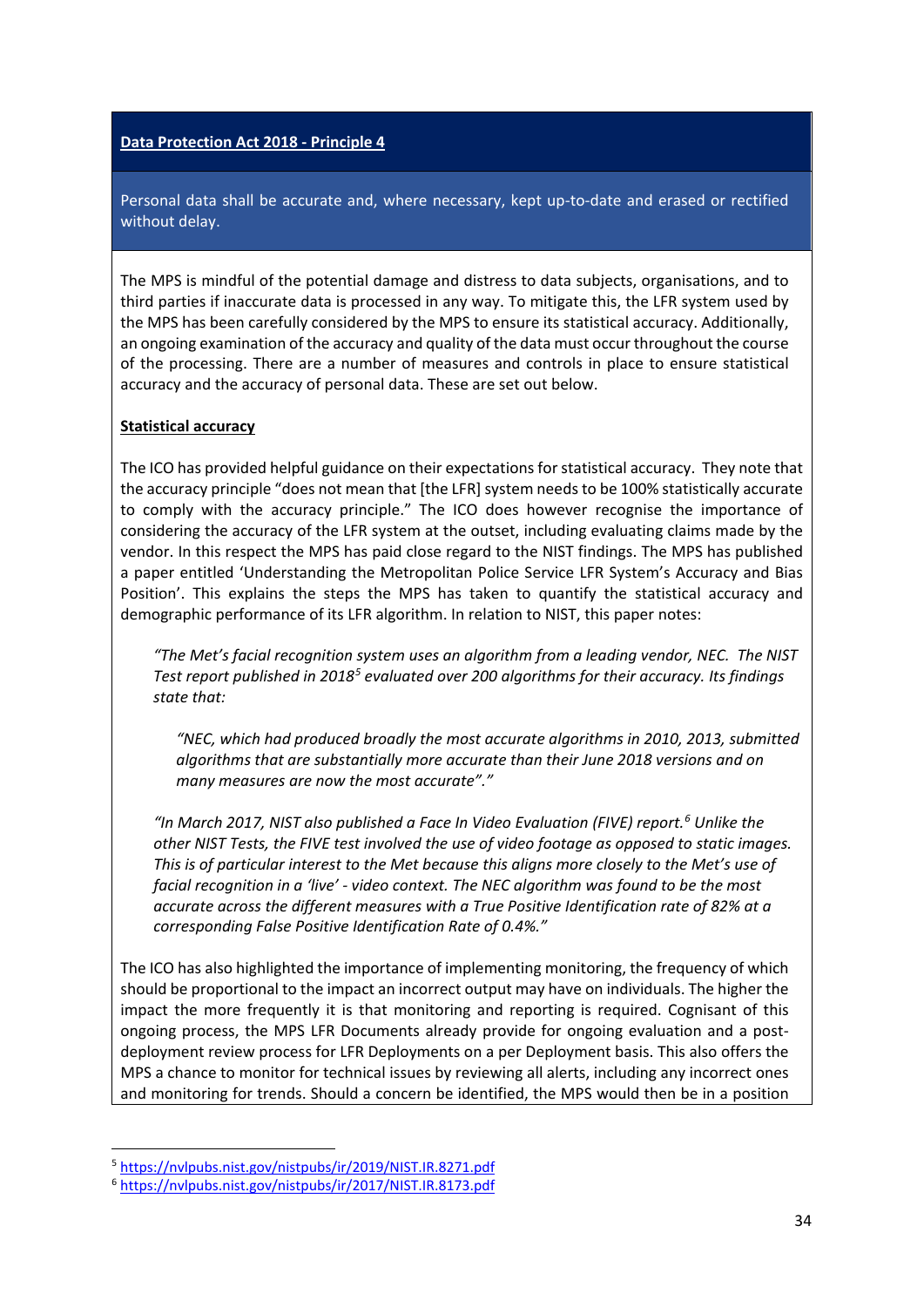to explore that further and test for issues under the oversight and scrutiny of the MPS's FR Technology Board that reviews the performance of the LFR system at a strategic level.

#### **Currency of Watchlist**

The MPS LFR Documents provide that Watchlists uploaded to the LFR system will not be more than 24 hours old. This helps to provide increased assurance that those on Watchlists are, and remain of interest to the MPS.

Where it has been identified that it is appropriate to add an individual to a Watchlist, technical measures are in place to cross reference data with the PNC to verify that these persons are still of interest to the MPS prior to the encrypted transfer of a Watchlist to the LFR system. This protection is part of the MPS's commitment to taking all reasonable steps possible in ensuring that personal data that is inaccurate, incomplete, or no longer up-to-date, is not made available or used as part of an LFR Deployment.

#### **Accuracy of Watchlist**

A new Watchlist is generated for every LFR Deployment. This is to ensure the currency, relevancy, necessity and proportionality by which any image is included for potential matching. MPS personnel are required to have taken reasonable steps to ensure that the image is of a person intended for inclusion on a given Watchlist. Images on a Watchlist will be lawfully held by the MPS. In respect of custody images, the MPS has an explicit statutory power to acquire, retain and use such imagery (see s.64A Police and Criminal Evidence Act 1984).

Where a change to data is reported by a data subject, where possible this will be used to update the LFR system and used to avoid the data subject making multiple reports.

#### **Quality of Watchlist Images**

The MPS LFR Documents provide guidance in relation to which images are to be considered appropriate for inclusion on an LFR Watchlist. When an image is added to a Watchlist, the LFR system assesses image quality and suitability for matching, in order to allow MPS personnel to consider and manage the risk that poor quality images might generate False Alerts. The MPS SOP recognises that there may be a need to adjust the Threshold to ensure that the False Alert remains within the 1:1000 level determined by the MPS SRO and empowers the LFR Operator to monitor for issues of LFR system performance, flagging these to the Silver Commander.

#### **Distinguishing Data Subjects**

The LFR system produces a Template for everyone who enters the Zone of Recognition when their face is successfully detected by the system. It is not relevant or possible to distinguish between people subject of processing as a result of their being in the Zone of Recognition.

In relation to those on a Watchlist, when an Alert is generated, the system makes data available to the System Operator and Engagement Officers regarding the Watchlist subject linked to the Alert. This data includes relevant details about why the subject is on a Watchlist, e.g. wanted by the MPS for rape. This allows Engagement Officers to distinguish between those categories of person identified in s.38(3) DPA (where applicable) and this will help inform their action.

#### **The Engagement Process**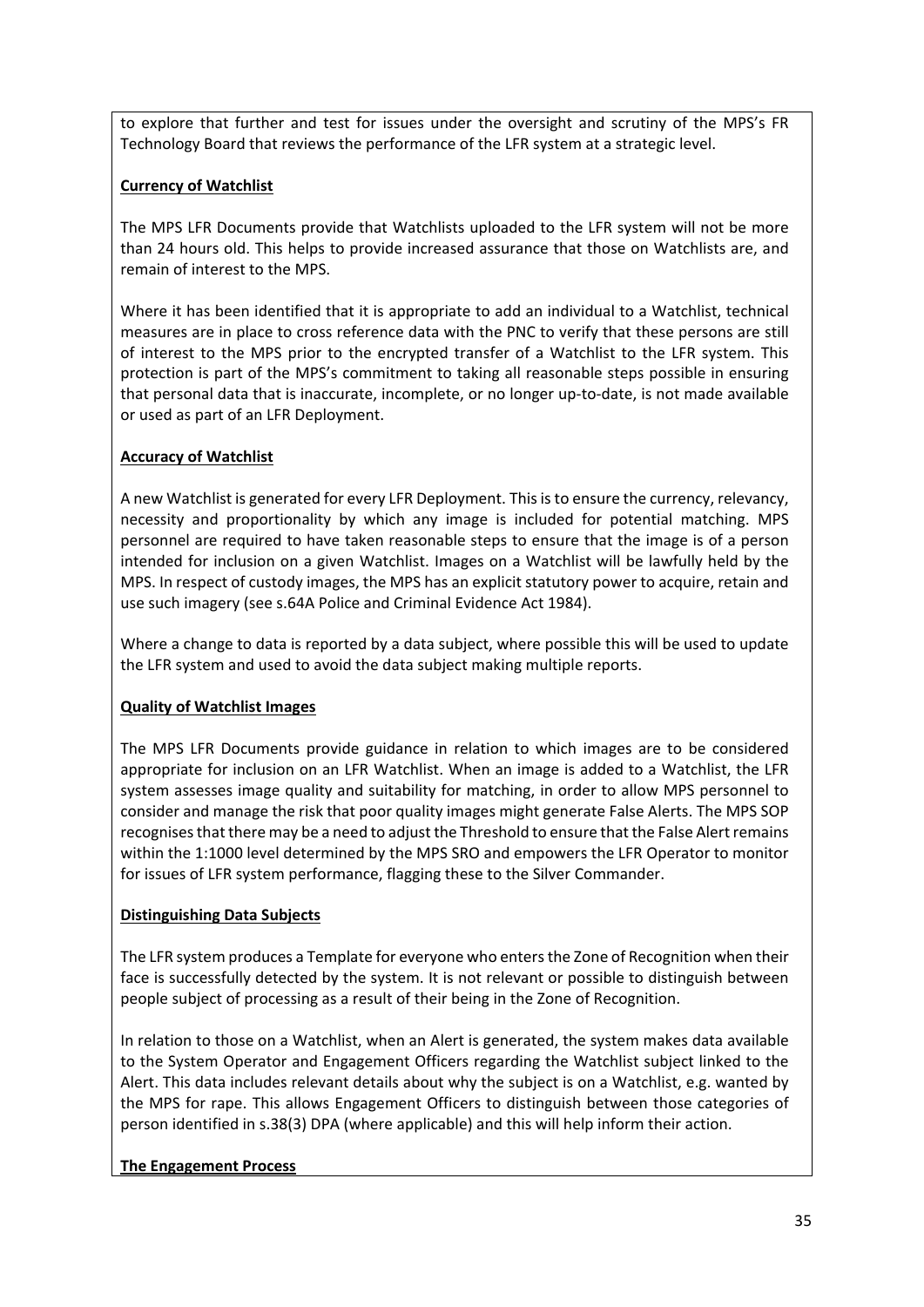The Engagement process provides an opportunity for Engagement Officers to speak with members of the public and does not automatically result in the use of any policing powers.

The process provides opportunity for Engagement Officers to consider the policing data associated with a person on a Watchlist. Where lawful, the officer is able to undertake further checks to verify the information they have, helping ascertain its continued currency and accuracy.

#### **MPS Policy**

The MPS upholds the rights of individuals under the DPA. The MPS has policies and procedures that help to ensure that inaccurate information can be updated. This includes the MPS Privacy Notice, which provides measures that allow the public to correct inaccurate information that may be held about them.

**If the MPS is procuring new software, does it allow the data to be amended / deleted when necessary? The answer to this question must always be yes. The system should also enable the ability to note that the accuracy of information has been challenged and why.e accuracy of information has been challenged and why.**

Yes. The LFR system software automatically and immediately deletes any biometric data that does not generate an Alert against the Watchlist. Measures are in place regarding other personal data as outlined elsewhere in this DPIA.

**How is the MPS ensuring that personal data obtained from individuals or other organisations is accurate?**

MPS personnel will take all reasonable steps to ensure that each image included on a Watchlist does actually pertain to the intended person. When adding an image to a Watchlist, the LFR system will assess it for quality and suitability for matching, in order to allow MPS personnel to consider and manage the risk that poor quality images generate inaccurate LFR matches.

#### **Data Protection Act 2018 - Principle 5**

Personal data processed for any purpose or purposes shall not be kept for longer than necessary for that purpose for which it is processed.

The information will be retained in line with our [Retention, Review and Deletion Policy](http://mpsweb.intranet.mps/globalassets/policy/information-management/records-management/records-management---retention-review-and-disposal-rrd-tables.pdf?id=148791) and the MPS LFR Documents. These are subject to at least annual review.

**What retention periods are suitable for the personal data the MPS will be processing?**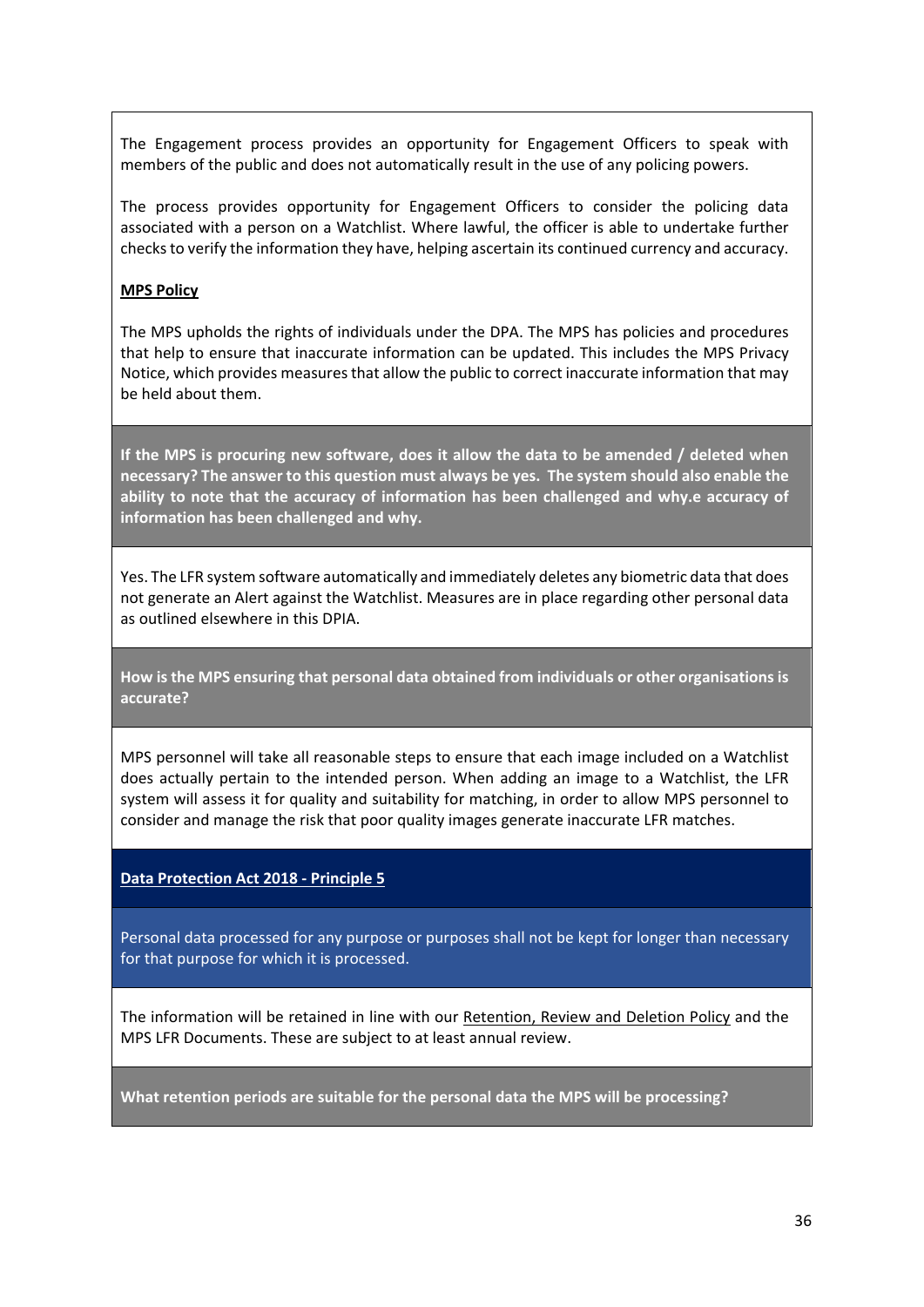MPS LFR Documents detail specific controls relating to LFR data retention. The controls help ensure that the only data retained, is that which is strictly necessary to meet the purpose of the Deployment. The controls provide that:-

- 1. where the LFR system does not generate an Alert, then a person's biometric data is immediately automatically deleted; *and*
- 2. the data held on the encrypted USB memory stick used to import a Watchlist is deleted as soon as practicable and in any case, within 24 hours following the conclusion of the Deployment.

Where the LFR system generates an Alert, all personal data is deleted as soon as practicable and in any case within 31 days, except where:

- 1. personal data is retained in accordance with the Data Protection Act 2018, MOPI and the Criminal Procedures and Investigations Act 1996; and/or
- 2. personal data is retained accordance with the MPS's complaints/conduct investigation policies.

All CCTV footage generated from LFR Deployments is deleted within 31 days, except where retained:

- 1. in accordance with the Data Protection Act 2018, MOPI and the Criminal Procedures and Investigations Act 1996; *and /or*
- 2. in accordance with the MPS's complaints / conduct investigation policies; *and/or*
- 3. in accordance with an approved programme of testing in order to provide for the continued evaluation of the LFR system using operationally realistic data in line with the ongoing nature of the Public Sector Equality Duty - any requirement to retain the CCTV footage for longer than 31 days will be subject to an approved DPIA for such testing and arrangements to ensure data subjects are informed as to the arrangements that will apply to the use and retention of such data.

**Are you procuring software that will allow the MPS to delete information in line with the corporate retention policy?**

Yes.

#### **Data Protection Act 2018 - Principle 6**

Personal data shall be processed in a manner that ensures appropriate security of the personal data, using appropriate technical or organisational measures.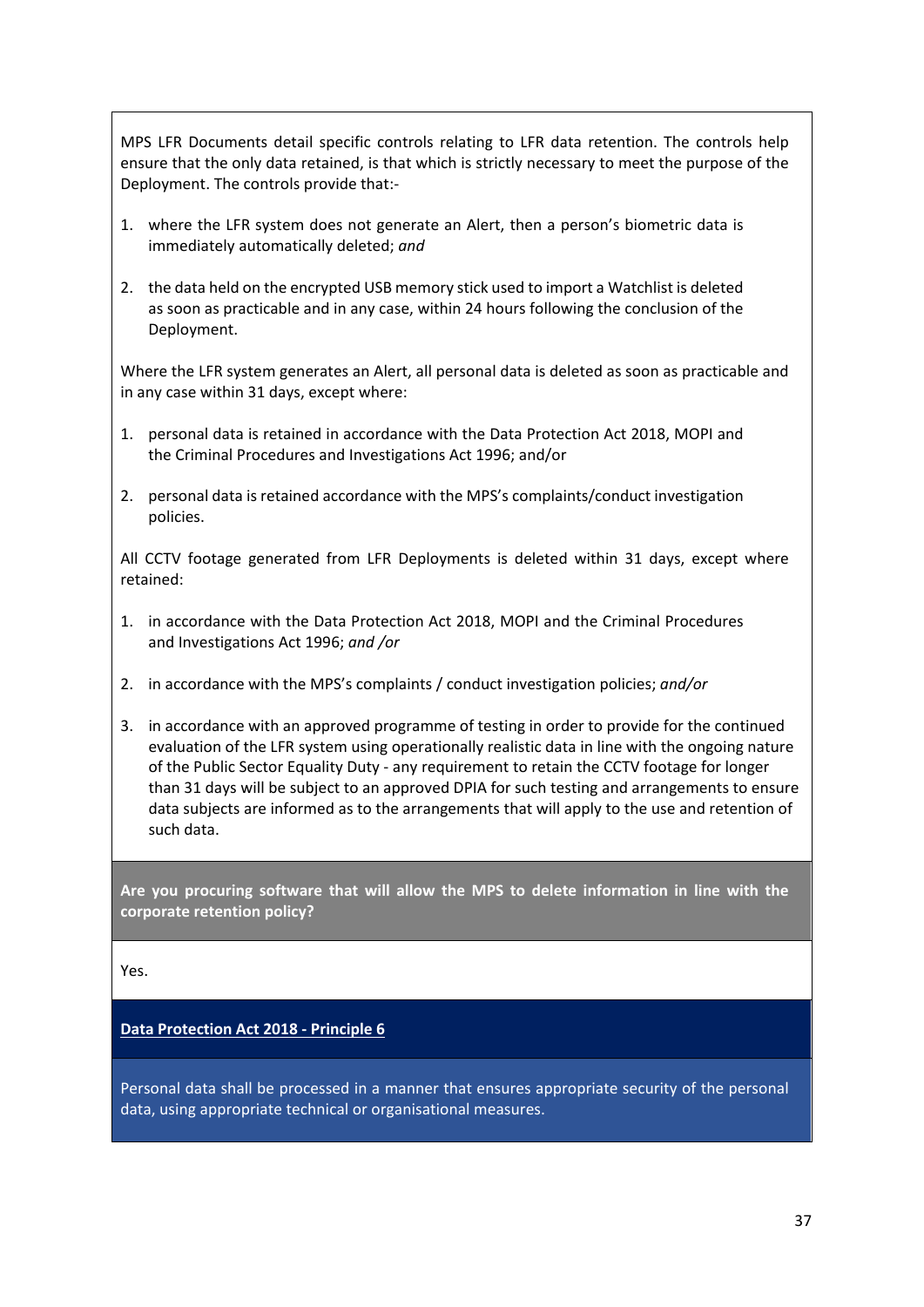Appropriate security includes protection against unauthorised or unlawful processing and against accidental loss, destruction or damage.

The LFR system includes a number of physical and technical security measures. These include:

- 1. that images are transferred to the LFR system via an encrypted USB, that is further protected by pass number access; *and*
- 2. that the LFR system is a fully-closed system with multiple layers of password protection to access the application; *and*
- 3. that the system is physically protected when in use and securely wiped following each Deployment; *and*
- 4. that role based access controls with limited user permissions are been implemented on the system; *and*
- 5. that the LFR application is connected to mobile devices using a private access point with three levels of protection; Specific IP addressing, password access to the access point, and password access to the mobile App. The mobile App has a RESTful API and will be covered by SSL; *and*
- 6. that the Dashboard and RESTful API are secured with SSL and TLS by default; *and*
- 7. that all connections are directed through HTTPS; *and*
- 8. that a full audit is maintained of all user initiated actions undertaken during the course of a Deployment; *and*
- 9. that technical issues with the LFR system are always dealt with by LFR System Engineers working on the Deployment.

#### **Further Measures**

As a contingency against the LFR system failing in some way that requires the LFR Operator to wipe and reset it, the encrypted USB memory stick containing the Watchlist is retained with the LFR Operator until the end of the Deployment. This means that the LFR Operator is able to reimport the Watchlist to the rebooted LFR system, enabling the Deployment to continue.

The MPS LFR Documents outlines the actions that must be taken in the event that personal data is lost. The LFR systems security measures serve to minimise the data risks and impact arising from such a loss.

The MPS undertakes vetting checks on its personnel appropriate to their role.

The MPS mandates base-line data protection training for all personnel – "Information and you". This is therefore a pre-requisite to participate in a LFR Deployment.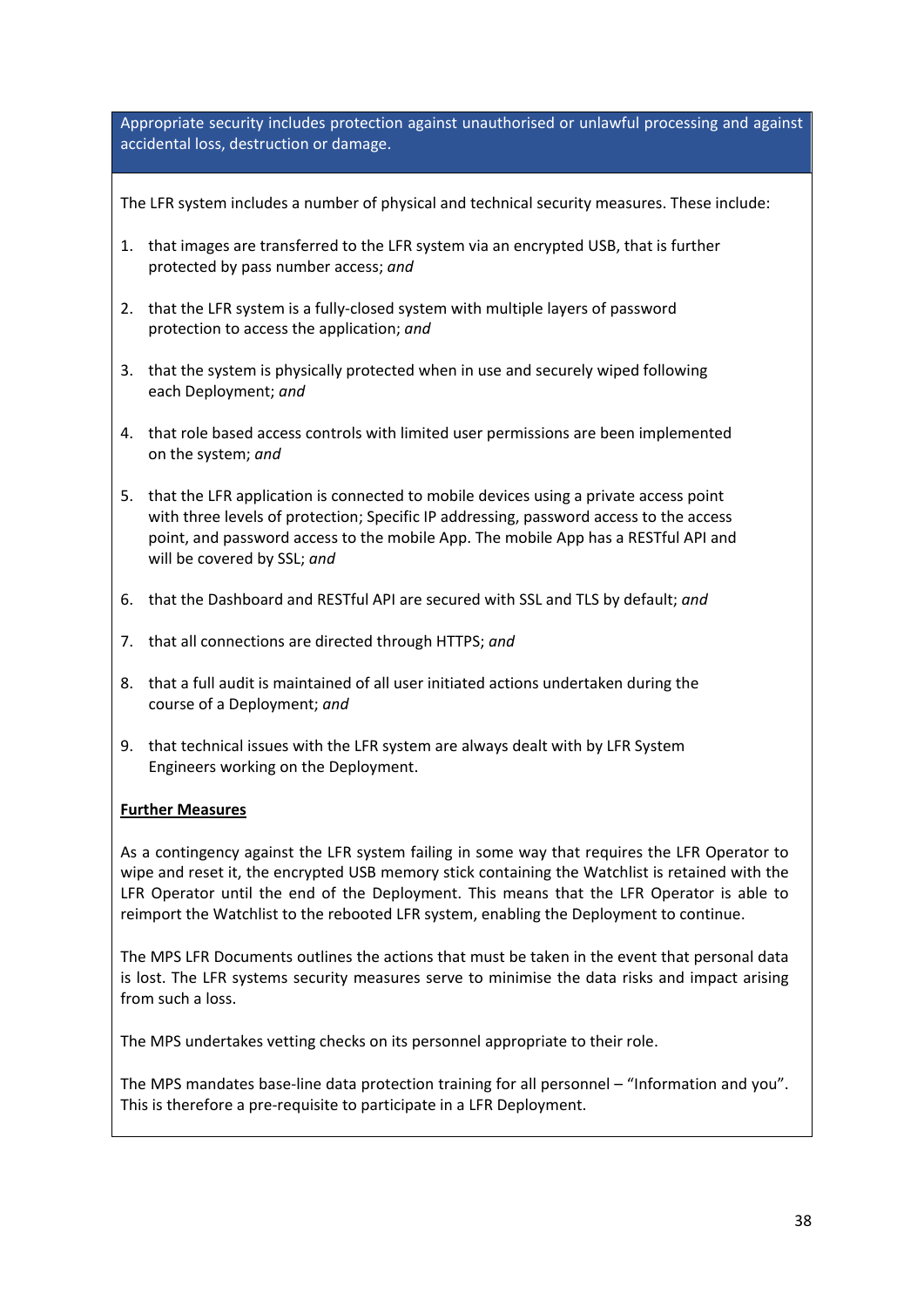The MPS LFR Documents and other relevant documents such as those relating to information security are subject of regular review.

#### **Security Against Unlawful Processing**

The MPS LFR Documents set out the structures that enable and support lawful authorisation of LFR Deployments by the MPS. No Deployment is permitted without that authorisation. During Deployment, command teams are required to monitor and review data processing to ensure that it remains lawful. A post-Deployment debrief and review is used to identify lessons for the future and periodic audit provides assurance.

#### **Safeguards - Archiving**

Personal and special category data shall be processed where the processing is necessary for archiving purposes in the public interest.

Refer to section **5. Balanced Risk Assessment** below. Schedule 8 conditions will apply to LFR processing on the grounds that the processing is strictly necessary for a law enforcement purpose.

#### **Safeguards – Sensitive Processing**

The processing of personal and special category data is reliant on the consent of the data subject and reliant on a DSA, or reliant on a condition specified in schedule 8.

Refer to section **5. Balanced Risk Assessment** below. Schedule 8 conditions will apply to LFR processing on the grounds that the processing is strictly necessary for a law enforcement purpose.

#### **Complaint Handling**

Complaints about the use of Personal Information in relation to this project should be handled by the MPS Data Protection Officer (DPO).

Complaints about the use of Personal Information in relation to this project should be handled through the Data Office triage team overseen by the MPS Data Protection Officer (DPO).

#### **Freedom of Information Act 2000 (FoIA)**

In meeting its FoIA obligations, the MPS is committed to maintaining an open and transparent approach regarding the processing outlined within this DPIA. This is subject to any exemptions that may apply under FoIA, including those relating to security or confidentiality.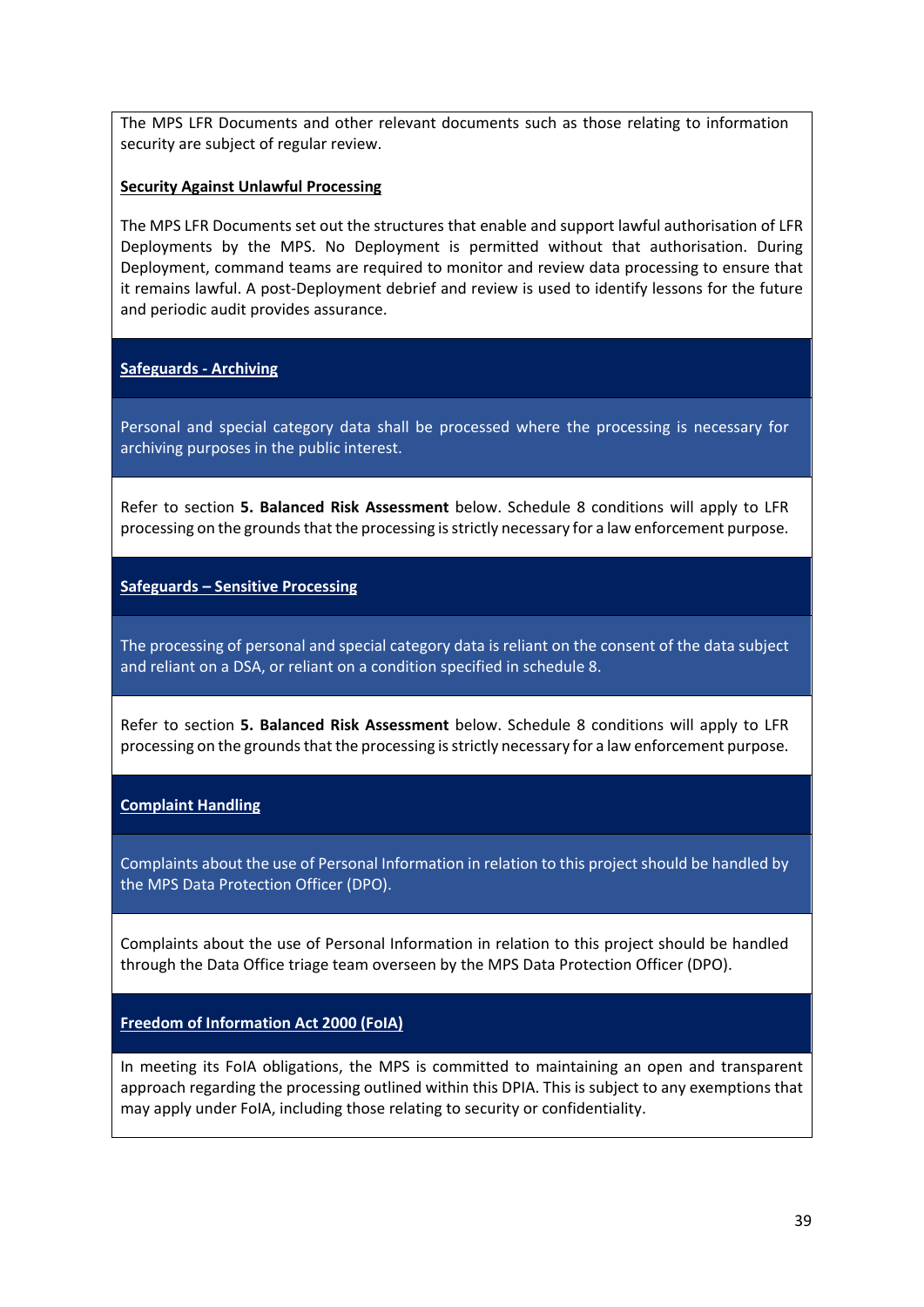The MPS is a public authority for the purposes of the FoIA. This means that information held by the MPS is accessible to the public on written request, subject to limited exemptions.

In accordance with guidance from the ICO, the MPS will place this DPIA and other associated MPS LFR Documents onto our FoIA Publication Scheme, helping to raise public awareness of how the MPS processes personal data. Any exception to this will meet FoIA criteria.

All public requests for information should be directed through the Data Office triage team overseen by the MPS DPO.

#### **Individual Rights**

Part 3, Chapter 3 of the Data Protection Act 2018 applies to competent authorities processing data for law enforcement purposes. Article 8(1) of the Charter of Fundamental Rights of the European Union (the 'Charter') and Article 16(1) of the Treaty on the Functioning of the European Union (TFEU) provide that everyone has the right to the protection of personal data concerning him or her.

**Transfers Outside the European Union (EU)**

Part 3, Chapter 5 of the Data Protection Act 2018 applies to the transfer of any personal data to a relevant authority/relevant international organisation in any third country.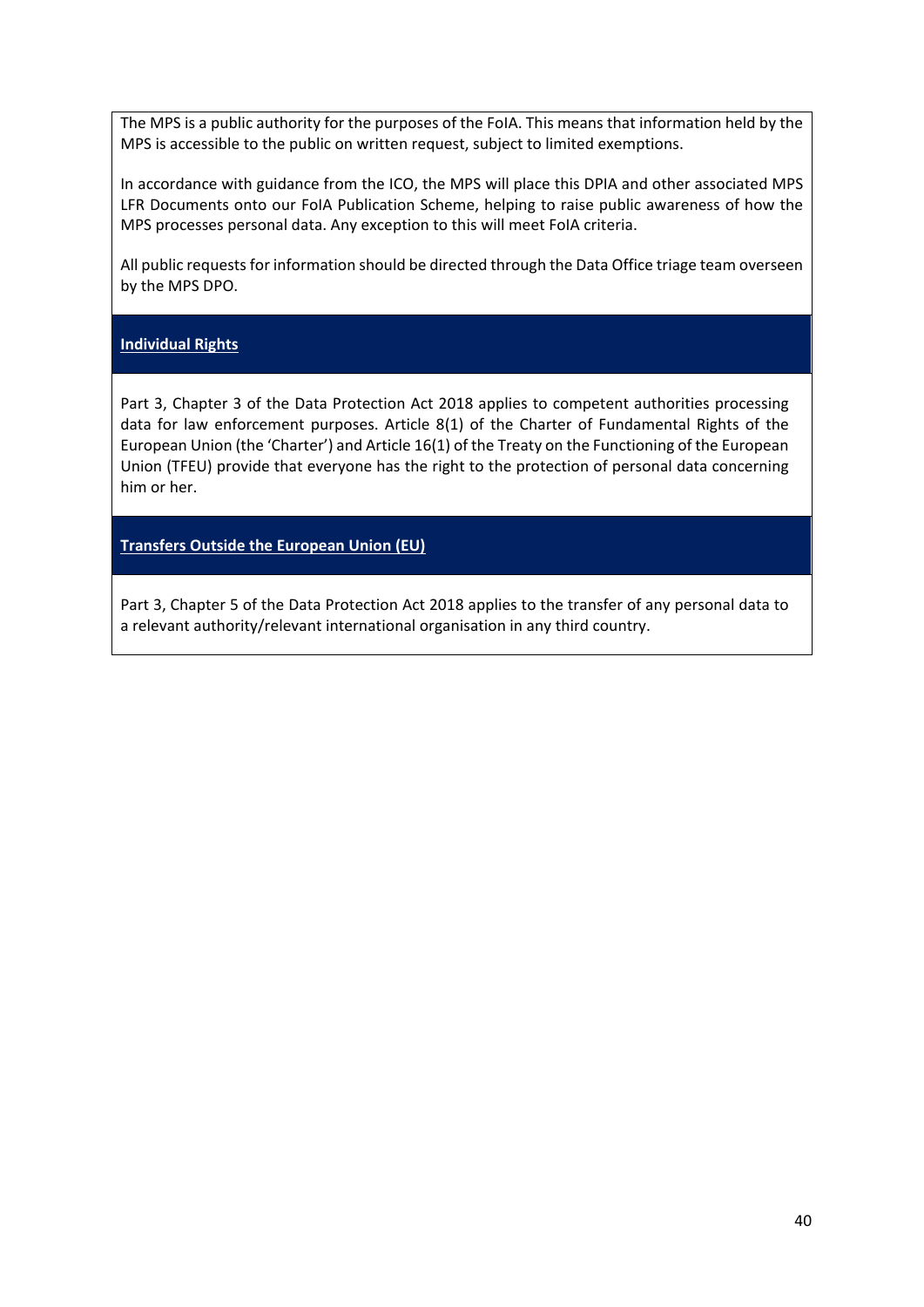### <span id="page-40-0"></span>**<sup>5</sup> Individual Rights**

#### **Data Protection Act 2018 – right to be informed**

The MPS has a mature Information Governance Strategy and Structure in place. It incorporates the requirements of the MPS to be open and transparent (wherever appropriate and possible) about how data is processed. To this end, and having considered the risks to this right posed by the use of LFR, the MPS has adopted a number of measures to ensure that the right to be informed is upheld.

A key measure is the publication of the MPS Privacy Notice, the MPS policy on protecting special category and criminal convictions, and key MPS LFR Documents on the MPS website. Whilst the MPS is not required to publish a number of these documents, it has elected to do so. This is an important measure to inform Londoners including the public passing an LFR system and those who may be placed on a Watchlist to understand the standards the MPS, as a public body, operates to. In doing so, the MPS provides details about the authorisation process and requirements to deploy LFR, details about where LFR may be used, and the considerations and constraints relevant as to who may be placed on an LFR Watchlist. In this way, the MPS's use of LFR is both foreseeable and assessable. The published documents provide information as set out in the table below.

| documents<br><b>Key</b><br>available to the public                                 | <b>Information included</b>                                                                                                                                                                                                                                                                                                                                                                                                                                          |
|------------------------------------------------------------------------------------|----------------------------------------------------------------------------------------------------------------------------------------------------------------------------------------------------------------------------------------------------------------------------------------------------------------------------------------------------------------------------------------------------------------------------------------------------------------------|
| <b>MPS Privacy Notice:</b>                                                         | Data Controller identity and contact details<br>$\bullet$<br>Data Protection Officer details<br>$\bullet$<br>The scope and purposes for processing personal data by the<br><b>MPS</b><br>Data retention periods<br>$\bullet$<br>Data sharing arrangements<br>$\bullet$<br>Data security<br>٠<br>Rights as a data subject (including access, rectification and<br>erasure)<br>Complaints (including the right to make a complaint to the ICO<br>and contact details). |
| <b>MPS policy on</b><br>protecting special<br>category and criminal<br>convictions | The MPS approach in relation to protecting and processing<br>$\bullet$<br>special category and criminal convictions data in relation to the<br>data protection principles<br>The responsibilities of the Data Controller<br>٠<br>Information relating to erasure and retention<br>$\bullet$<br>How further information may be sought.<br>$\bullet$                                                                                                                   |
| <b>MPS LFR Legal</b><br><b>Mandate</b>                                             | The lawful basis for processing data in relation to LFR. Including<br>$\bullet$<br>in relation to:<br>Common law policing powers<br>O<br>Human Rights Act 1998<br>$\circ$<br>Equality Act 2010<br>$\circ$<br>Protection of Freedoms Act 2012<br>$\circ$<br>Data Protection Act 2018<br>$\circ$<br>Freedom of Information Act 2000<br>$\circ$                                                                                                                         |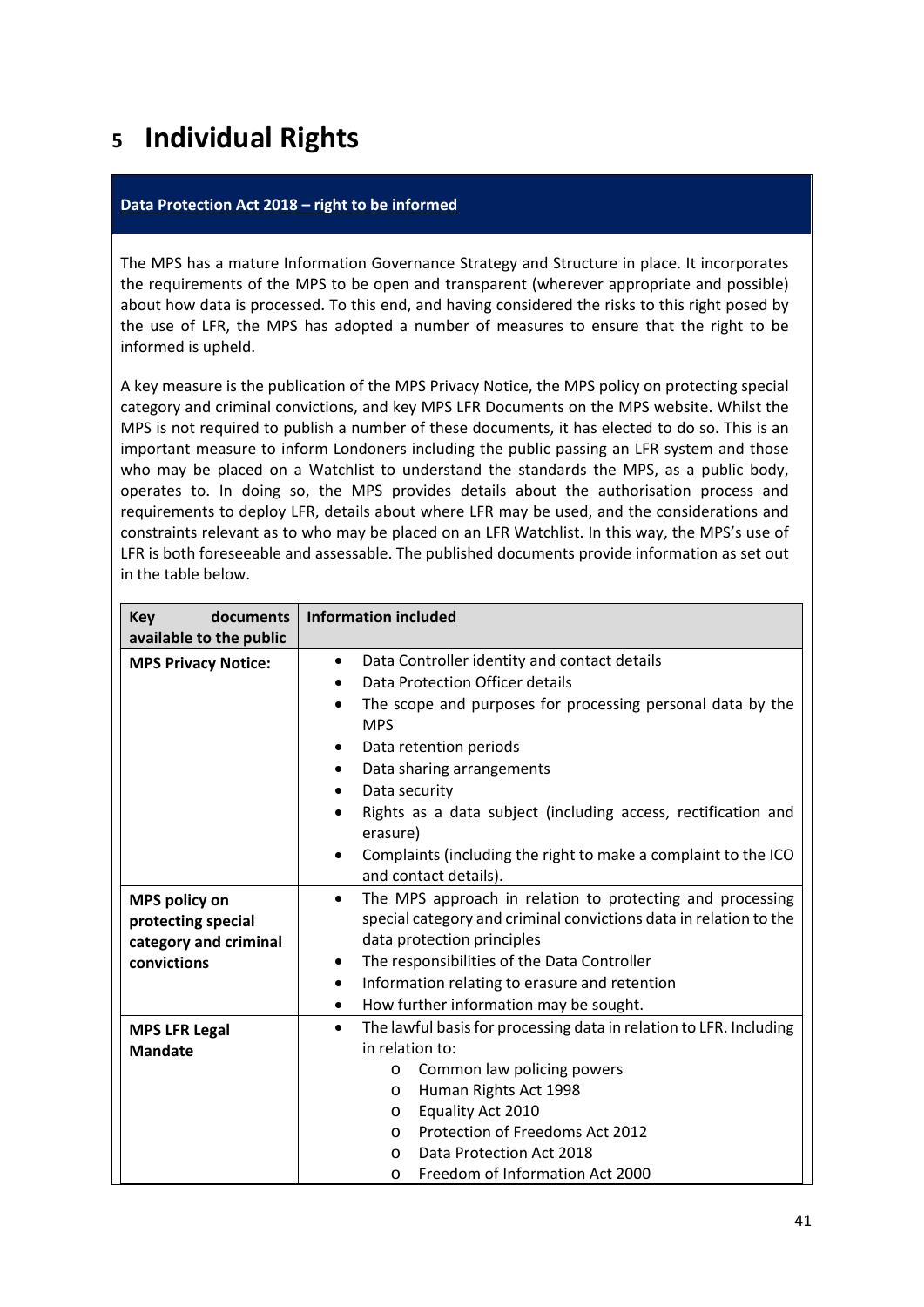| <b>MPS Policy Document</b><br><b>MPS LFR Standard</b>                                                                                | An outline, strategic intent and objectives for the use of LFR<br>$\bullet$<br>and how personal data will be used by the LFR system<br>Key terms used across the MPS LFR Documents<br>$\bullet$<br>Data retention periods applicable to LFR<br>٠<br>Outlines measures relevant to considering where LFR can be<br>$\bullet$                                                                                                                                                                                                                                                                                                                                                                                                                                                                                                                                                                                                                                                                                                                   |
|--------------------------------------------------------------------------------------------------------------------------------------|-----------------------------------------------------------------------------------------------------------------------------------------------------------------------------------------------------------------------------------------------------------------------------------------------------------------------------------------------------------------------------------------------------------------------------------------------------------------------------------------------------------------------------------------------------------------------------------------------------------------------------------------------------------------------------------------------------------------------------------------------------------------------------------------------------------------------------------------------------------------------------------------------------------------------------------------------------------------------------------------------------------------------------------------------|
| <b>Operating Procedure</b><br><b>Processes</b>                                                                                       | Deployed by the MPS.<br>Watchlist considerations including the basis on which images<br>may be added to a Watchlist and considerations relevant to the<br>sources of non-police originated imagery.<br>Provides that during any policing operation where LFR is<br>Deployed officers will be available to assist member of the<br>public with queries, and:<br>signs publicising the use of the technology must be<br>$\circ$<br>prominently placed in advance (outside) of the Zone of<br>Recognition; and<br>any member of the public who is Engaged as part of an<br>$\circ$<br>LFR Deployment should, in the normal course of<br>events, also be offered an information leaflet about<br>the technology.<br>Both of these measures will be easy to read and together will<br>ensure those passing the LFR system/who are Engaged by it<br>will have the opportunity to seek further information. Both the<br>signs and leaflets will typically provide an accessible QR code<br>and website link to the MPS website for more information. |
| <b>MPS LFR DPIA</b>                                                                                                                  | Describes the nature, scope, context and purposes of the<br>٠<br>processing.<br>Assesses necessity, proportionality and compliance measures.<br>Identifies and assesses risk to individuals.<br>Identifies any additional measures to mitigate those risks.                                                                                                                                                                                                                                                                                                                                                                                                                                                                                                                                                                                                                                                                                                                                                                                   |
| <b>MPS LFR Appropriate</b><br><b>Policy Document</b>                                                                                 | Explains how the processing of sensitive personal data is<br>compliant with the requirements of Part 3, section 42 of the<br>DPA 2018.<br>Explains how the MPS complies with the Law Enforcement data<br>٠<br>protection principles. Outlines policies as regards the retention<br>and erasures of personal data.                                                                                                                                                                                                                                                                                                                                                                                                                                                                                                                                                                                                                                                                                                                             |
| <b>Understanding The</b><br><b>Metropolitan Police</b><br><b>Service LFR System's</b><br><b>Accuracy and Bias</b><br><b>Position</b> | Explains in a public-facing summary:<br>how to understand LFR system accuracy;<br>$\circ$<br>what the MPS have done to understand its algorithm<br>O<br>within an operational context.                                                                                                                                                                                                                                                                                                                                                                                                                                                                                                                                                                                                                                                                                                                                                                                                                                                        |
| <b>MPS LFR EIQ</b>                                                                                                                   | Explains the MPS's approach to its responsibilities in relation<br>$\bullet$<br>to the Public Sector Equality Duty.                                                                                                                                                                                                                                                                                                                                                                                                                                                                                                                                                                                                                                                                                                                                                                                                                                                                                                                           |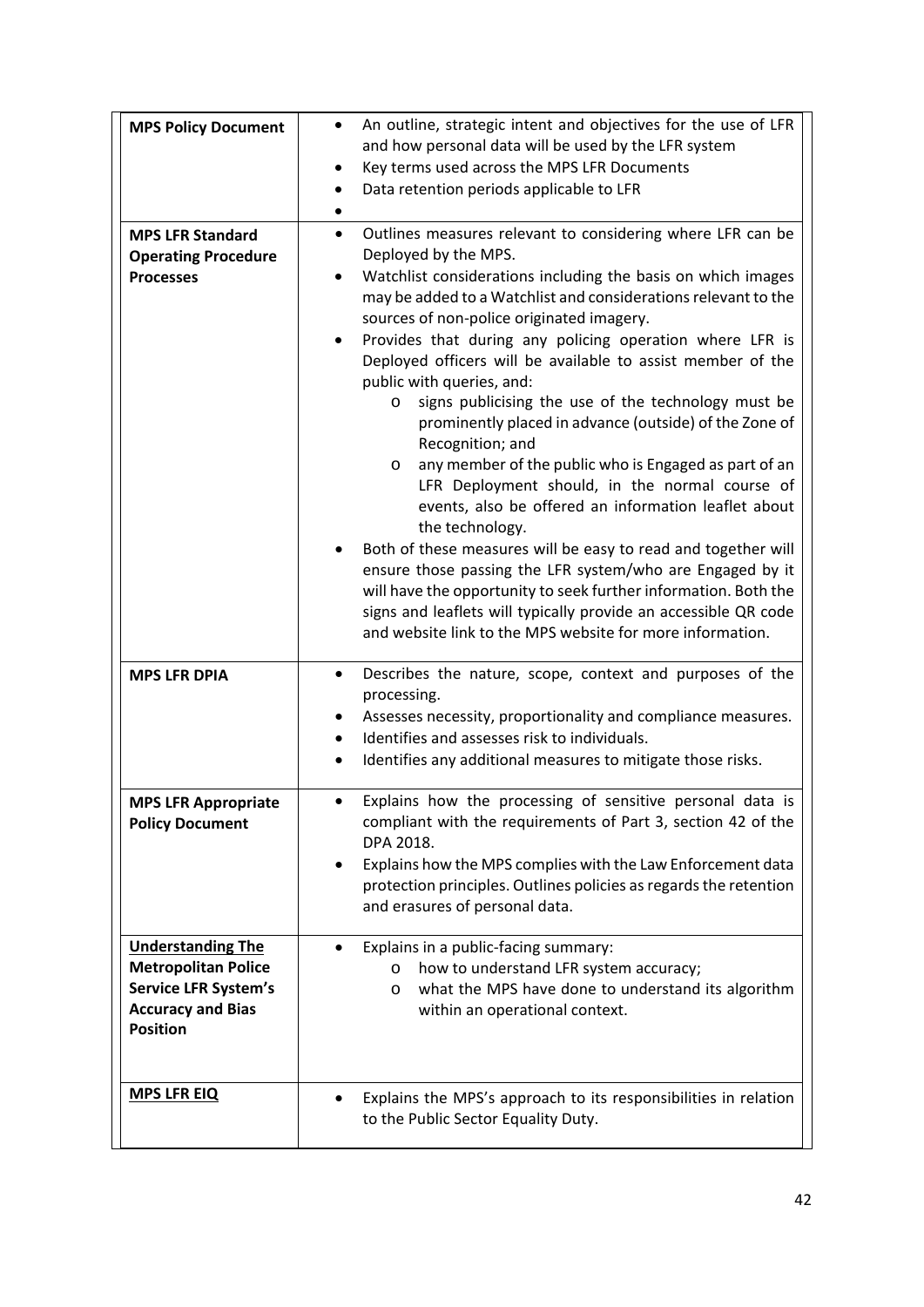**Are you content that the MPS privacy notices covers the intended processing?**

I have read the [MPS Privacy Notice,](https://www.met.police.uk/SysSiteAssets/foi-media/metropolitan-police/other_information/corporate/strategy--governance---mps-privacy-notice-statement) and when read in conjunction with MPS LFR Documents, I am content that they sufficiently address the intended processing.

#### **Data Protection Act 2018 – right of access**

The right of access allows individuals to access their personal data and supplementary information, subject to certain restrictions. This right allows individuals to be aware of and verify the lawfulness of the processing the MPS is carrying out. The use of LFR does not fetter the right of access and processes are in place to facilitate requests received by the MPS including:

- **MPS Privacy Notice:** This notifies data subjects of their right to access, enabling them to receive a copy of the personal information held by the MPS and to check that the MPS are lawfully processing it and that it is accurate.
- **Dedicated MPS webpage:** A specific webpage outlines an individual's right of access. It provides detailsto data subjects about when the police will disclose information held about them and the process by which a request can be made. Where information can be provided, it is provided without charge.
- **Governance:** MPS policy and guidance is provided by the MPS's Data Office to ensure the MPS complies with this legal obligation.

#### **Data Protection Act 2018 – the right to rectification**

The right to rectification enables data subjects to have any incomplete or inaccurate information the MPS holds about them corrected. Data subjects are able request the rectification of police data that may be used on a Watchlist. The LFR Watchlist creation process draws on existing MPS data to produce the Watchlist allowing existing MPS processes to be used to enable data subjects to exercise their right of rectification.

Whilst this right is not specific to LFR but applicable to all personal data processed by the MPS, the process by which Watchlists are compiled have been implemented to ensure currency and accuracy in so far as it is possible to do so. The MPS LFR Documents provide that Watchlists uploaded to the LFR system will not be more than 24 hours old. Technical measures are in place to cross reference data with the PNC to verify that these persons are still of interest to the MPS and their data remains accurate prior to the encrypted transfer of a Watchlist to the LFR system.

Additionally to uphold the right to rectification, the MPS has taken a number of further measures including:

• **MPS Privacy Notice**: This provides that requests for data rectification may be provided to the Information Rights Unit at: [SARenquiries@met.police.uk](mailto:SARenquiries@met.police.uk) or via post to PS Information Rights Unit, PO Box 313, Sidcup, DA15 0HH.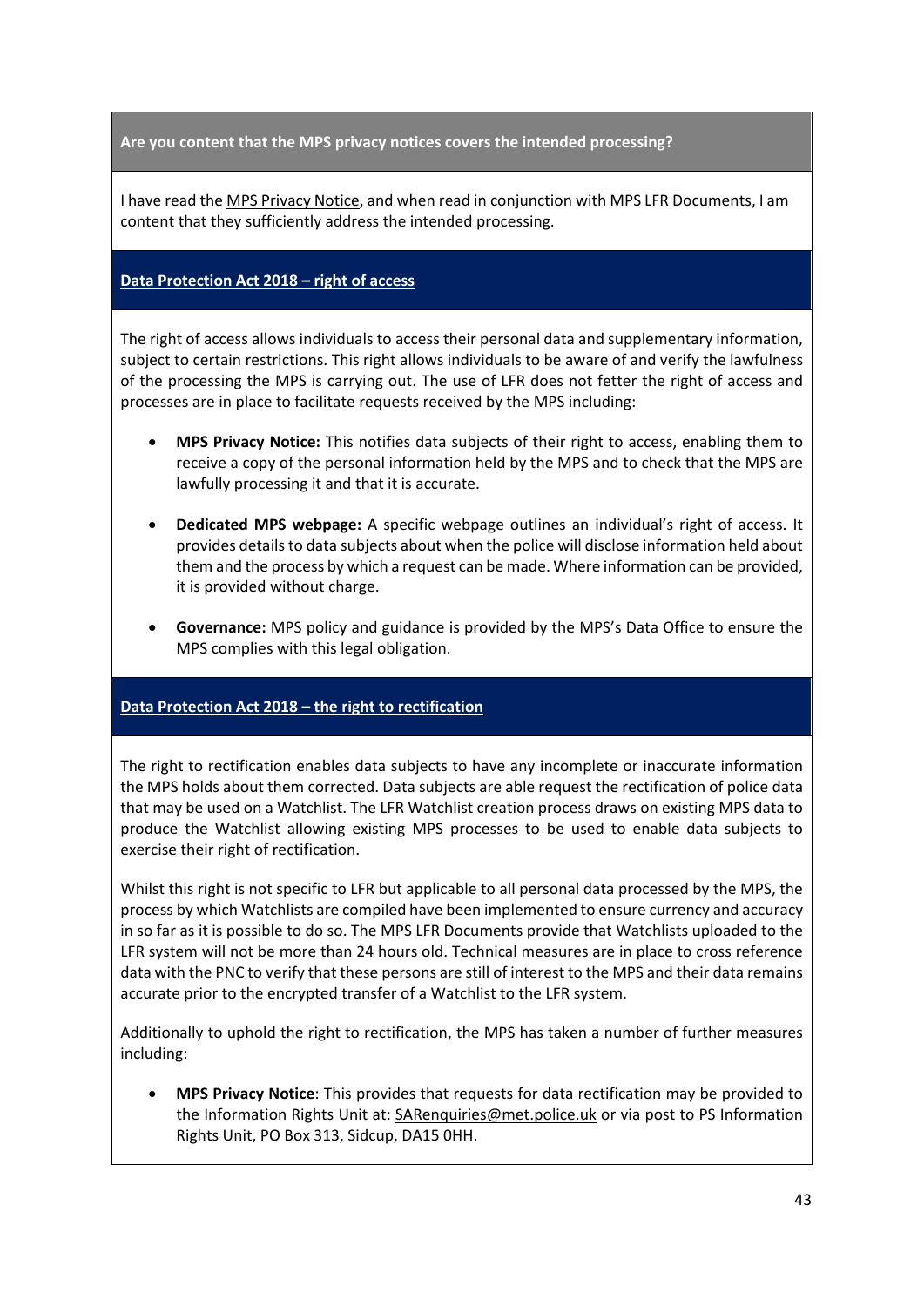- **MPS website:** This provides the public with a copy of the MPS Privacy Notice that details how the right to rectification may be exercised.
- **Governance:** MPS policy and guidance is provided by the MPS's Information Rights Unit to ensure the MPS complies with this legal obligation.

#### **Data Protection Act 2018 – the right to erasure and restriction**

The right to erasure allows data subject to request erasure of their personal information. This enables data subjects to ask the MPS to delete or remove personal information where there is no lawful reason for the MPS to continue to process it. This right is not specific to LFR but applicable to all personal data processed by the MPS. LFR therefore does not restrict this right – in fact, the data created by LFR which no longer needs to be retained is deleted by default. This includes:

- 1. where the LFR system does not generate an Alert, then a person's biometric data is immediately automatically deleted; *and*
- 2. the data held on the encrypted USB memory stick used to import a Watchlist is deleted as soon as practicable and in any case, within 24 hours following the conclusion of the Deployment.

Right to restriction enables the data subject to ask the MPS to suspend the processing of personal information about the data subject, for example if they want the MPS to establish its accuracy or the reason for processing it. This right is not specific to LFR but applicable to all personal data processed by the MPS with established processes in places to facilitate such requests.

Additionally to uphold the right to erasure and restriction, the MPS has taken a number of further measures including:

- **MPS Privacy Notice**: This provides that requests for data erasure or restriction may be provided to the Information Rights Unit at: [SARenquiries@met.police.uk](mailto:SARenquiries@met.police.uk) or via post to PS Information Rights Unit, PO Box 313, Sidcup, DA15 0HH.
- **MPS website:** This provides the public with a copy of the MPS Privacy Notice that details how the right to erasure or restriction may be exercised.
- **MPS policy:** and guidance is provided by the MPS's Information Rights Unit to ensure the MPS complies with this legal obligation.
- **Watchlist data:** The LFR Operator has the ability to delete images from the Watchlist and will record such action in their log. This may be necessary when a valid request for erasure is received. It may also be necessary if a person was validly placed on a Watchlist at the point the Watchlist was imported into the LFR system but was subsequently located by LFR and dealt with by the MPS before passing the same LFR Deployment later in the day. In these circumstances and to mitigate against future Alerts being generated, the image may be removed by the Operator from the Watchlist.

**Occasions when individual rights may be limited**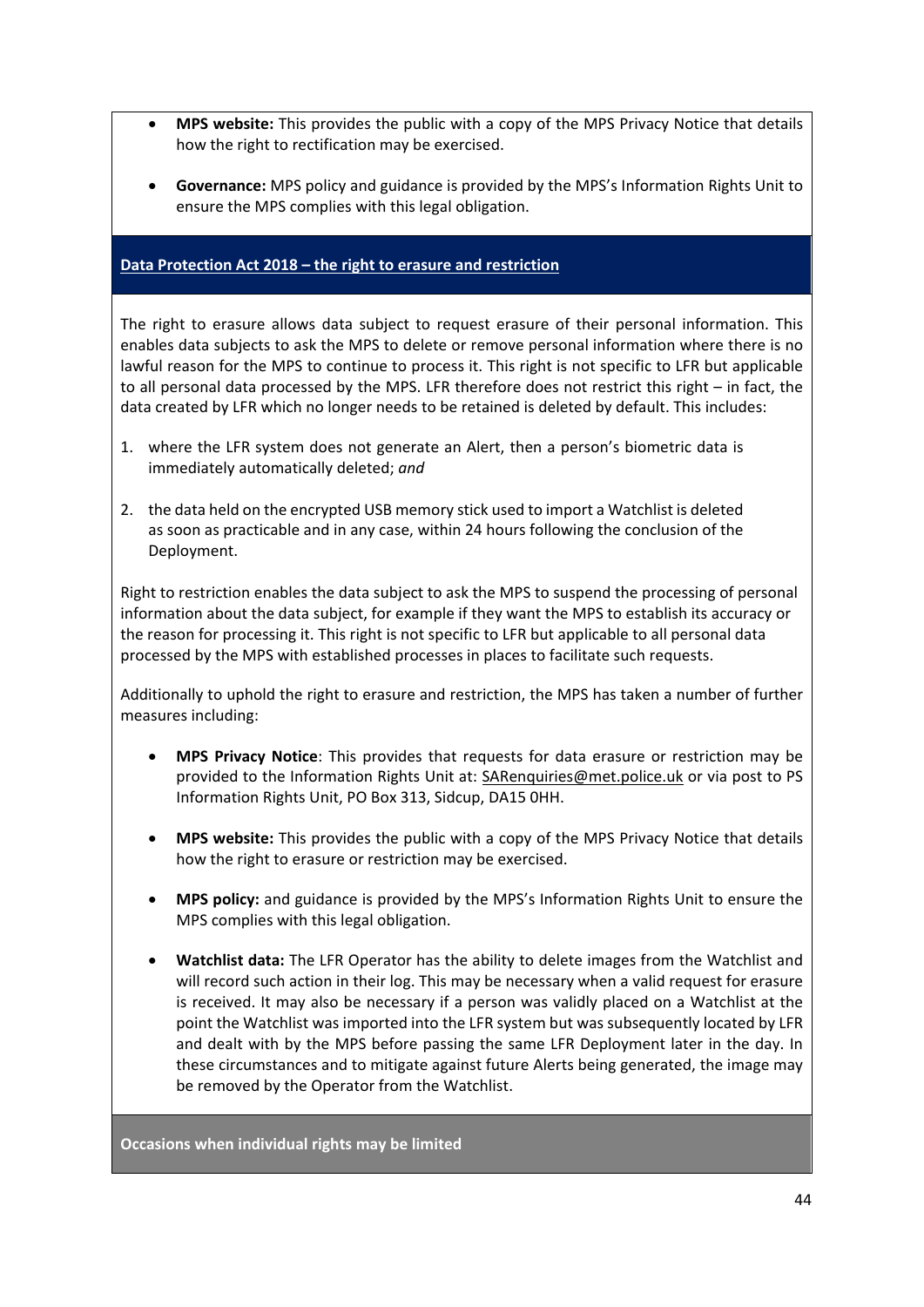In accordance with Section 48 of the Data Protection Act 2018, the MPS may limit the provision of information where it is necessary and proportionate to:

- 1. avoid obstructing an official or legal inquiry, investigation or procedure;
- 2. avoid prejudicing the prevention, detection, investigation or prosecution of criminal offences or the execution of criminal penalties;
- 3. protect public security;
- 4. protect national security;
- 5. protect the rights and freedoms of others.

This is not a point that is specific to LFR but a consideration for requests relating to police information more generally. Where a limit is imposed, the MPS will inform the data subject of such limit, explaining the reasons for it and their right of redress via the ICO and the courts. The MPS will always record decision and the reasons for it but may not be obliged to notify the individual where notification itself would undermine the purpose of the limit.

#### **Data Protection Act 2018 – the right not to be subject to automated decision-making**

Part 3 of the Data Protection Act 2018 provides safeguards for individuals against the risk that a potentially damaging decision is taken by solely automated means, i.e. without human intervention. Individuals have the right not to be subject to a decision when:

- 1. it is based on automated processing; and
- 2. it produces an adverse legal effect or a significantly affects the individual.

In the context of upholding this individual right, the mandatory Adjudication process based around the need for a human-in-the-loop to make decisions is a crucial safeguard adopted by the MPS for its LFR Deployments.

Adjudication means that the decision to Engage a member of the public is made by an officer and not the LFR system. As previously explained, officers will use their training and experience when deciding whether an Engagement is required. Officers will also assess information from the LFR system taking account of Environmental, Subject and System Factors that may affect the likelihood that an LFR Alert has provided an accurate identification. Ultimately, no Engagement will be made unless an officer is content that (i) there is a lawful basis to support the policing need to engage with the individual, and (ii) the engagement is necessary and proportionate in the circumstances.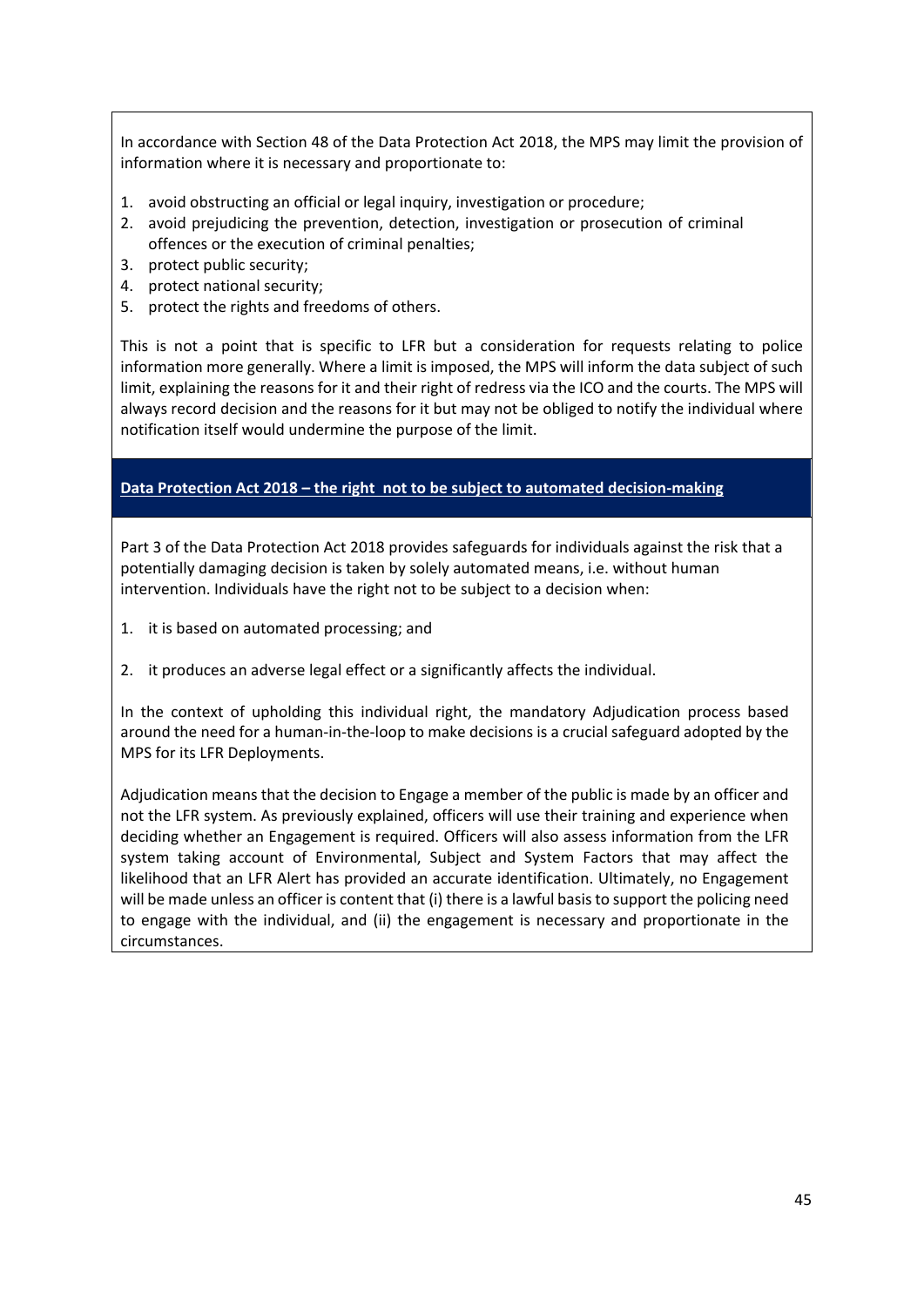### <span id="page-45-0"></span>**<sup>6</sup> Consultation Results**

#### **Stakeholder Engagement and Consultation**

- 6.1 The MPS has undertaken an engagement and consultation process. As a result, the stakeholders set out below were identified as being relevant to the data processing involved with the MPS's use of LFR. This has helped to shape the ongoing engagement and consultation process.
- 6.2 The engagement and consultation process has helped inform the MPS's understanding of how LFR and data processing engages human rights, including privacy, and how these should be dealt with. A transparent approach has been, and continues to be, important to building trust and confidence in the legitimacy of approach taken by the MPS.
- 6.3 Engagement and consultation will continue, as will the process of identifying relevant stakeholders. The DPIA continues to be a living document subject of the idiosyncrasies and vagaries of differing Deployments, and as the MPS continues to review and learn from its LFR Deployments.

| <b>Stakeholders</b>                                                                                                          | <b>Roles and Responsibilities</b>                                                                                                                                                              | <b>Outcomes</b>                                 |
|------------------------------------------------------------------------------------------------------------------------------|------------------------------------------------------------------------------------------------------------------------------------------------------------------------------------------------|-------------------------------------------------|
|                                                                                                                              | Provision of guidance on completion of the<br>DPIA and Pilot Exercise.                                                                                                                         | Advice issued.                                  |
| <b>Information</b><br><b>Commissioner</b>                                                                                    | Advice in relation to the DPIA.                                                                                                                                                                | ICO opinion                                     |
| <b>London Policing Ethics</b><br>Panel                                                                                       | Recommendations.                                                                                                                                                                               | Incorporated into<br>governance documents.      |
| <b>Surveillance Camera</b><br><b>Commissioner (Former)</b>                                                                   | Discussion linked to project proposals<br>and implementation.                                                                                                                                  | Compliance with SCC Code<br>of Practice.        |
| <b>Defence Science and</b><br><b>Technology Laboratory</b>                                                                   | Guidance on procurement, testing and<br>Deployment of the technology, along<br>with advice around academic research<br>and literature supporting the proof-of-<br>concept view of the product. | Engagement and<br>consultation continues.       |
| <b>Home Office Biometric</b><br>Programme                                                                                    | Additional guidance.                                                                                                                                                                           | Engagement and<br>consultation continues.       |
| <b>MOPAC</b>                                                                                                                 | Early engagement linked to the concept,<br>testing, implementation, and its impact<br>on human rights (including privacy).                                                                     | Engagement and<br>consultation continues.       |
| <b>National Police Chiefs</b><br><b>Council AFR VVIS Board</b><br>(now the Facial<br><b>Recognition Technology</b><br>Board) | Discussion and advice linked to the<br>development of the project and the use<br>of custody images.                                                                                            | Support and consistency<br>at a national level. |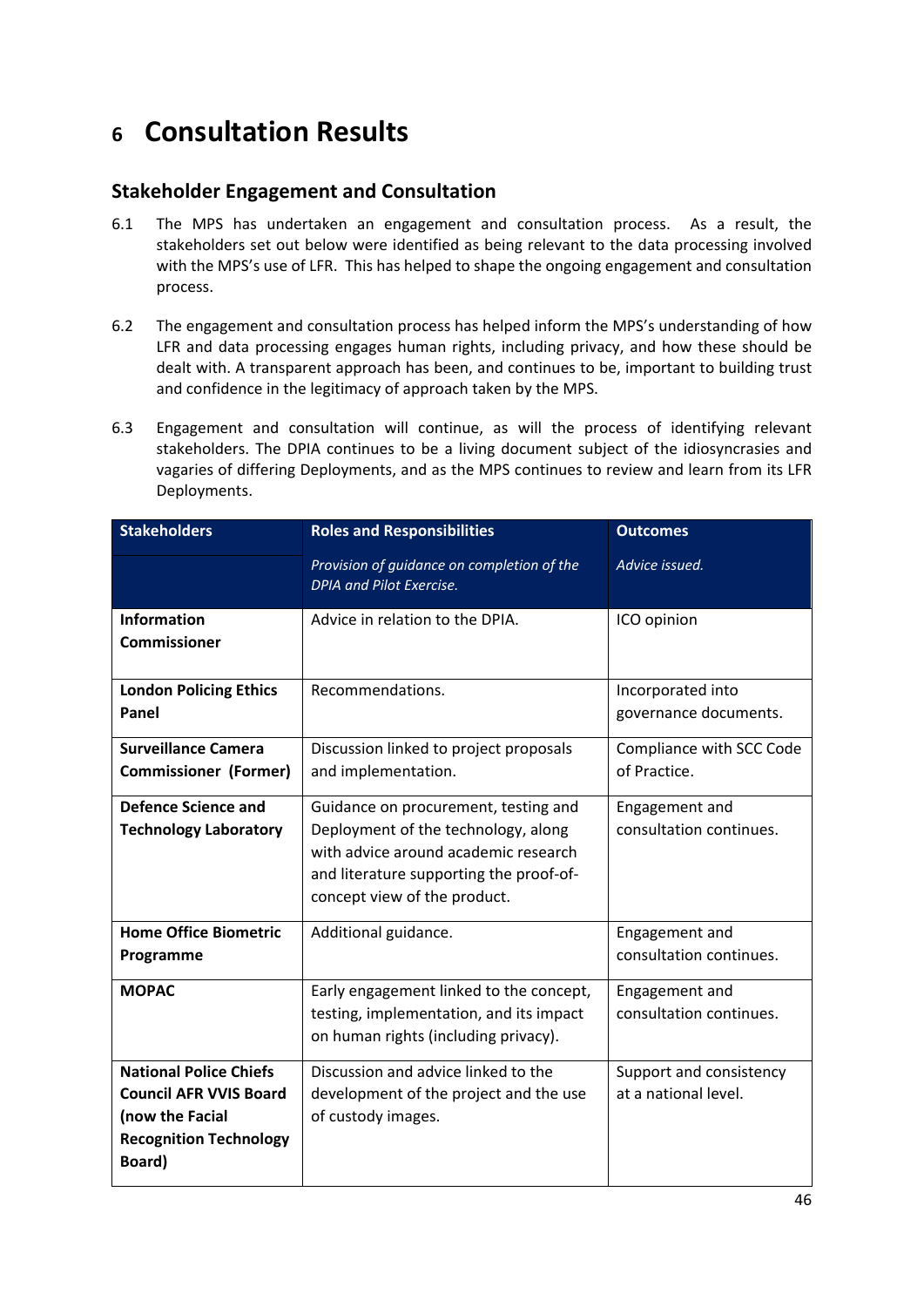| <b>The Biometrics</b>          | Discussion linked to project proposals  | Engagement and          |
|--------------------------------|-----------------------------------------|-------------------------|
|                                |                                         | consultation continues. |
| <b>Commissioner (Former)</b>   | and implementation.                     |                         |
|                                |                                         |                         |
|                                |                                         |                         |
| <b>The Biometrics and</b>      | Discussion linked to facial recognition | Engagement and          |
| <b>Surveillance Camera</b>     | proposals and implementation.           | consultation continues. |
| <b>Commissioner</b>            |                                         |                         |
|                                |                                         |                         |
| <b>The College of Policing</b> | Discussion linked to Deployment of LFR  | Engagement and          |
|                                | and development of Approved             | consultation continues. |
|                                | Professional Practice.                  |                         |
|                                |                                         |                         |
| <b>Police ICT Company</b>      | Discussions linked to system            | Engagement continues.   |
|                                | developments and the benefits of        |                         |
|                                | developing a coherent and consistent    |                         |
|                                | application across the law enforcement  |                         |
|                                | community.                              |                         |
|                                |                                         |                         |
| <b>Essex University</b>        | Discussions linked to academic research | Independent academic    |
|                                | into MPS use of LFR technology, and the | report.                 |
|                                | ethical dilemmas associated with it.    |                         |
|                                |                                         |                         |

#### **Public Consultation**

- 6.4 Retaining public confidence in the MPS to safeguard and process all (sensitive) personal data held is of paramount importance to the MPS. The MPS therefore has widely engaged and continues to engage with its stakeholders and the public informed by its trials and use of LFR to date.
- 6.5 A robust consultation strategy has ensured comprehensive feedback, commentary and support in the creating and quality control of the DPIA. The MPS welcomes any feedback on the use of the technology, and are very much aware of the ethical considerations and debates that exist around the use of LFR. To that end the MPS has ensured that details regarding the use of the technology, along with numerous potential use case scenarios have been presented to MOPAC and made available to the wider public. Wider debate has also been sought with the then Surveillance Camera Commissioner. Among others, representatives of Liberty and Big Brother Watch have accepted invitations to attend the MPS LFR trials. Concerns over its use have been raised by both representatives from Big Brother Watch and Liberty and these have been carefully considered. Time has also been made to discuss the use of the technology in more detail with representatives from Big Brother Watch and Liberty.
- 6.6 Local accountability is delivered through an established governance structure further outlined in the MPS LFR Guidance Document.
- 6.7 The operational imperative to deploy the technique as part of the control strategy for a high risk, high profile event has wherever possible involved the communities served by the MPS. Use of LFR has received widespread publicity through the communication strategy, advertising the tactic in advance of Deployment (throughout the trials). This approach has also assisted academic research, as the reception of the tactic will form part of the review to be undertaken in support of the use of technology. The communication strategy seeks to inform the public of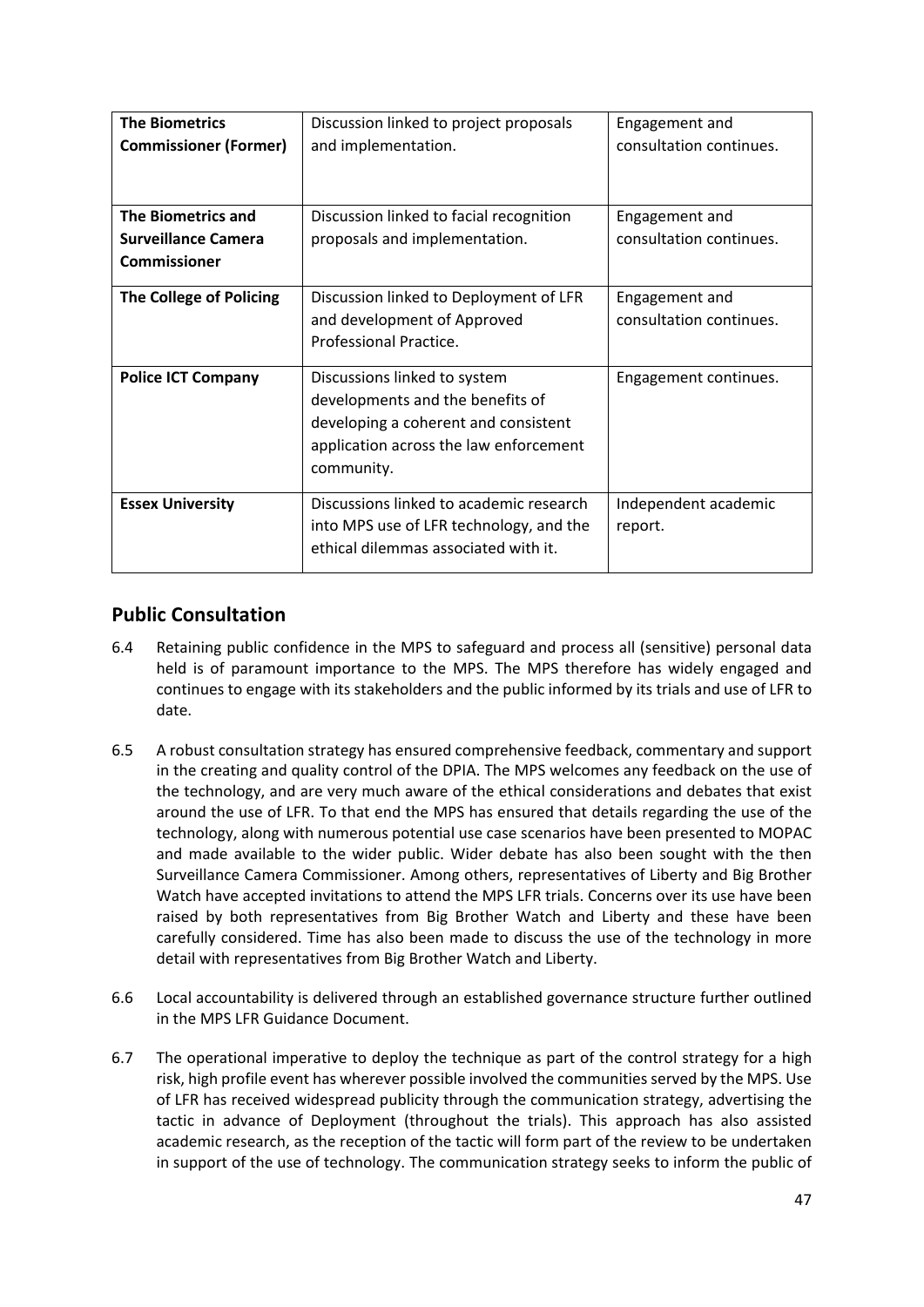the proposed use, its potential for impact on privacy and the proportionality of that impact as opposed to arguably more intrusive, traditional tactics.

6.8 As the use of LFR is developed, the below table will continue to be populated with some of the methods of continued consultation used by the MPS and the outcomes of the consultation.

|                | <b>Date</b>                             | <b>Method of Consultation</b>                                             | <b>Stakeholder</b>      | <b>Outcomes</b>       |
|----------------|-----------------------------------------|---------------------------------------------------------------------------|-------------------------|-----------------------|
| $\mathbf{1}$ . | $2019 - January$<br>2020                | MPS intranet website, blogs,<br>SPOC meetings and engagement<br>sessions. | <b>MPS</b>              | Enhanced<br>awareness |
| 2.             | Issued/displayed at<br>each deployment. | Leaflets / signage                                                        | Public                  | Enhanced<br>awareness |
| 3              | $2020 - Date$                           | Further SPOC meetings and<br>engagement with wider law<br>enforcement     | MPS / Wider<br>Policing | Enhanced<br>awareness |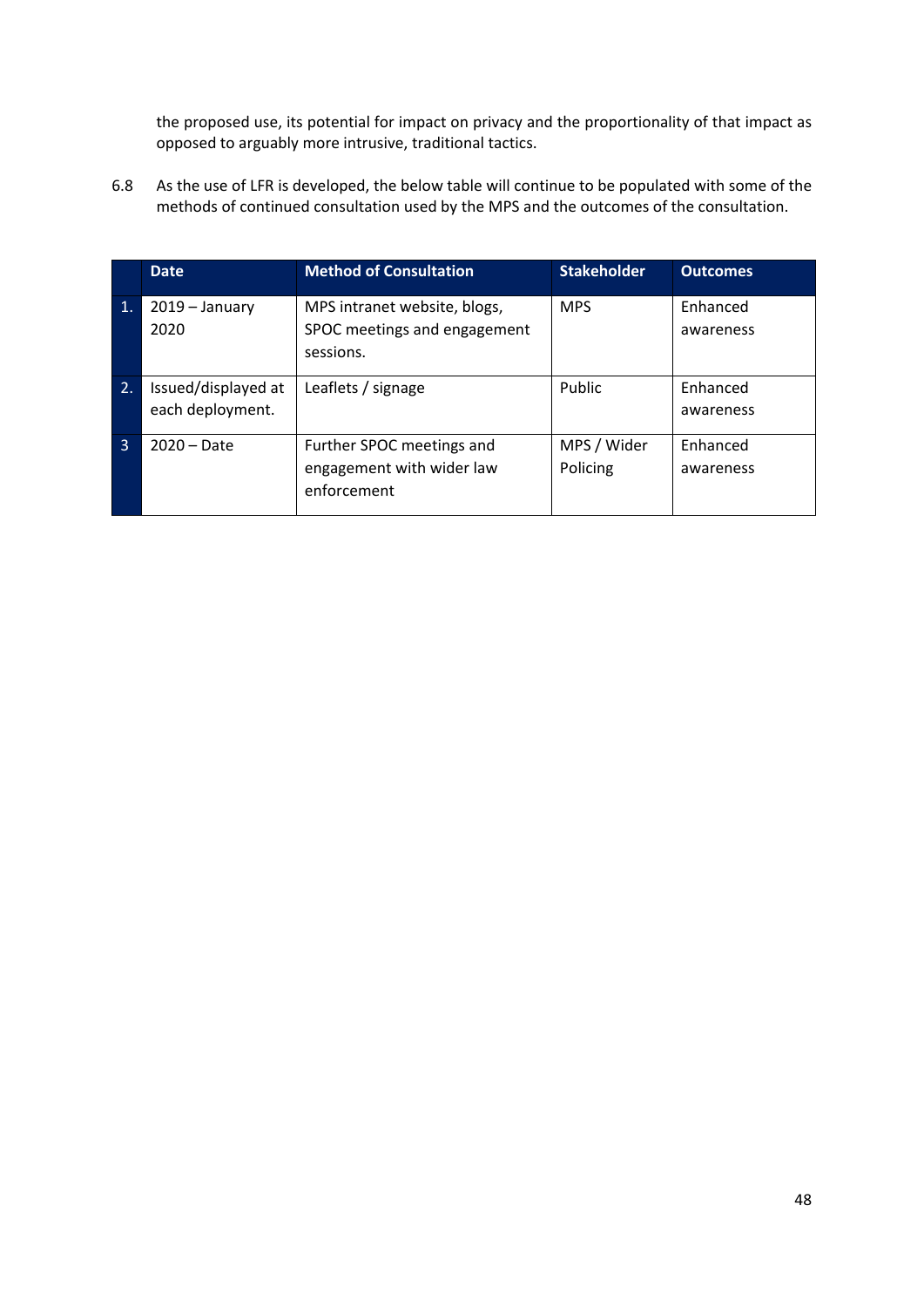### **7 Balanced Risk Assessment**

<span id="page-48-0"></span>

| Ser.           | <b>Risk</b>                                                                                                                                                                  | Likelihood<br>L/M/H | Impact<br>L/M/H | Key Solutions / Mitigations (with others being identified in<br>this DPIA)                                                                                                                                                                                                                                                                                                                                                                                                                                                                                                                                                                                                                                                                                                                                                                                                                                                                                                                                  | <b>Residual</b><br><b>Risk</b> | <b>MPS</b><br><b>SIRO</b><br>Sign-Off |
|----------------|------------------------------------------------------------------------------------------------------------------------------------------------------------------------------|---------------------|-----------------|-------------------------------------------------------------------------------------------------------------------------------------------------------------------------------------------------------------------------------------------------------------------------------------------------------------------------------------------------------------------------------------------------------------------------------------------------------------------------------------------------------------------------------------------------------------------------------------------------------------------------------------------------------------------------------------------------------------------------------------------------------------------------------------------------------------------------------------------------------------------------------------------------------------------------------------------------------------------------------------------------------------|--------------------------------|---------------------------------------|
| $\mathbf{1}$ . | The data entered onto the<br>Watchlist is not treated within the<br>correct Government Protective<br>Marking Scheme (GPMS).                                                  | L                   | L               | All MPS staff/ officers are trained in respect of the GPMS.<br>Officers compiling Watchlists will perform this task in a secure<br>environment to which the public do not have access.<br>All Watchlists are appropriately stored prior to the operation<br>and are deleted after the Deployment.                                                                                                                                                                                                                                                                                                                                                                                                                                                                                                                                                                                                                                                                                                           | L                              | Lindsey<br>Chiswick                   |
| 2.             | The Watchlist contains inaccurate<br>data that may lead to an<br>unwarranted intervention by the<br>police adversely affecting the rights<br>and freedom of that individual. | M                   | M               | Watchlists are bespoke to a Deployment. The MPS LFR<br>Standard Operating Procedures provide that they should not<br>be imported into the LFR system more than 24 hours prior to<br>the start of the Deployment in order to ensure the Watchlist is<br>current. Technical measures are in place to cross reference<br>data with the PNC to verify that these persons are still of<br>interest to the MPS prior to the encrypted transfer of a<br>Watchlist to the LFR system.<br>The technical team also review the Watchlist to ensure that<br>the correct formatting/inputting procedures have been<br>followed to minimise the rate of False Alerts. MPS personnel<br>are required to have taken reasonable steps to ensure that<br>the image is of a person intended for inclusion on a given<br>Watchlist.<br>Engagement process provides an opportunity for<br>The<br>Engagement Officers to consider the policing data associated<br>with a person on a Watchlist. Where lawful, the officer is able | L                              | Lindsey<br>Chiswick                   |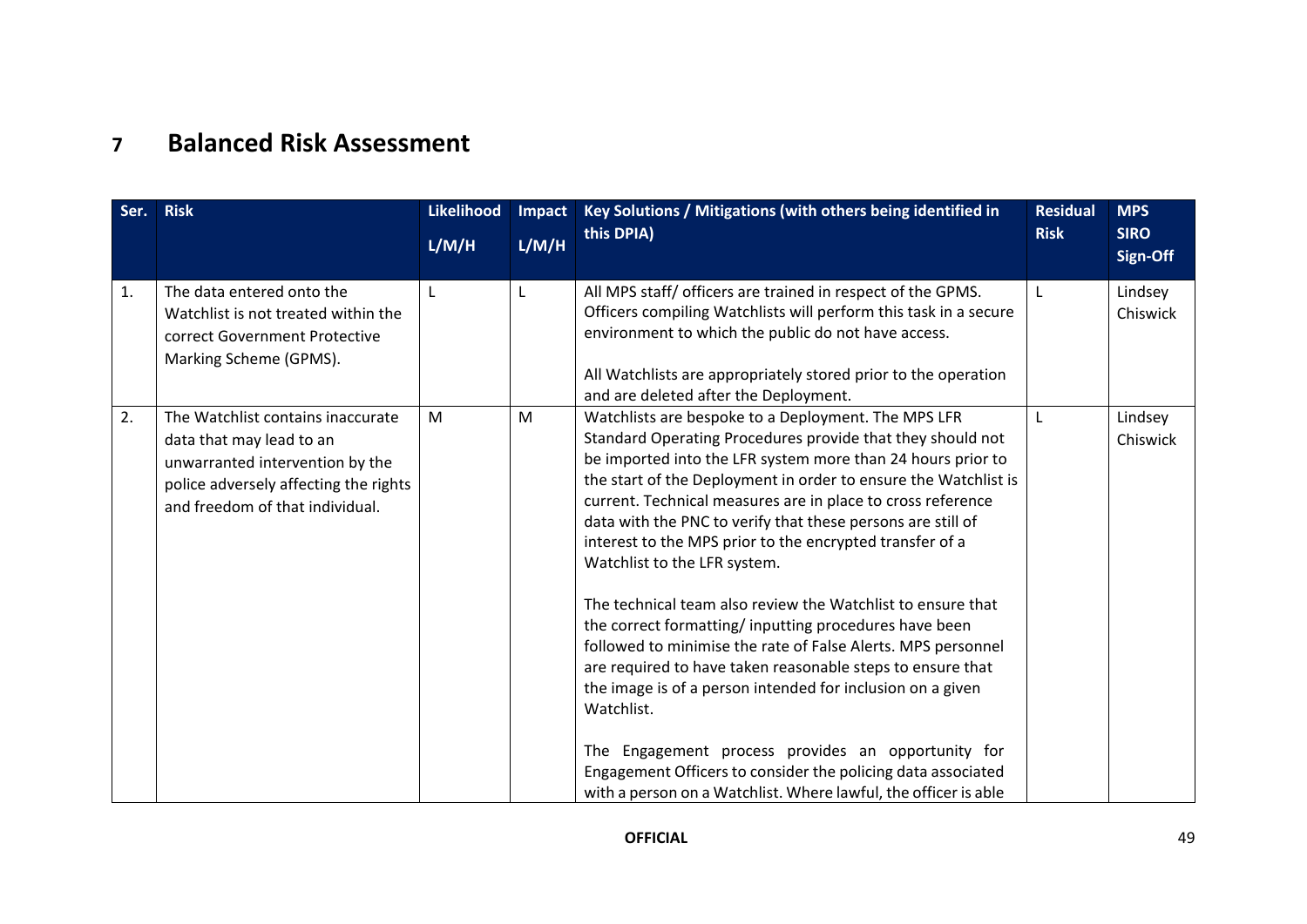|    |                                                                                                                        |             |   | to undertake further checks to verify the information they<br>have, helping ascertain its continued currency and accuracy.<br>The MPS upholds the rights of individuals under the DPA<br>2018. The MPS has policies and procedures that help to<br>ensure that inaccurate information can be updated. This<br>includes the MPS Privacy Notice, which provides measures<br>that allow the public to correct inaccurate information that<br>may be held about them.                                                                                                                                                                                                                                                                                                                                                                                                           |   |                     |
|----|------------------------------------------------------------------------------------------------------------------------|-------------|---|-----------------------------------------------------------------------------------------------------------------------------------------------------------------------------------------------------------------------------------------------------------------------------------------------------------------------------------------------------------------------------------------------------------------------------------------------------------------------------------------------------------------------------------------------------------------------------------------------------------------------------------------------------------------------------------------------------------------------------------------------------------------------------------------------------------------------------------------------------------------------------|---|---------------------|
| 3. | The Watchlist or other data<br>generated by the LFR system is<br>unlawfully disclosed to third<br>parties.             | L           | H | Officers/Staff compiling the Watchlists are briefed in respect<br>of Watchlist circulation and have been informed that this<br>sensitive data must not be disclosed outside the operational<br>command team, deployable officers and technical support<br>staff.<br>Any action following an Alert may involve the MPS working<br>with other police forces, law enforcement bodies and other<br>agencies to assist the MPS in discharging its common law<br>policing powers. This action will not require the sharing of<br>biometric data but may require the MPS to share personal<br>data, as it would for any investigation, in accordance with the<br>MPS's routine sharing arrangements.<br>Physical and technical security measures are in place (as<br>described in this DPIA) to protect the LFR system and the USB<br>used to import the data into the LFR system. | L | Lindsey<br>Chiswick |
| 4. | The LFR system and personal data<br>associated with it is not being<br>correctly managed in respect of<br>the DPA 2018 | $\mathsf L$ | H | The MPS LFR Documents outline how data will be processed<br>lawfully, fairly and transparently in a manner which is<br>necessary and proportionate for the purposes of the Human<br>Rights Act 1998 and the DPA 2018. This DPIA is part of the<br>framework put in place by the MPS to ensure compliance with<br>the DPA 2018.                                                                                                                                                                                                                                                                                                                                                                                                                                                                                                                                              | L | Lindsey<br>Chiswick |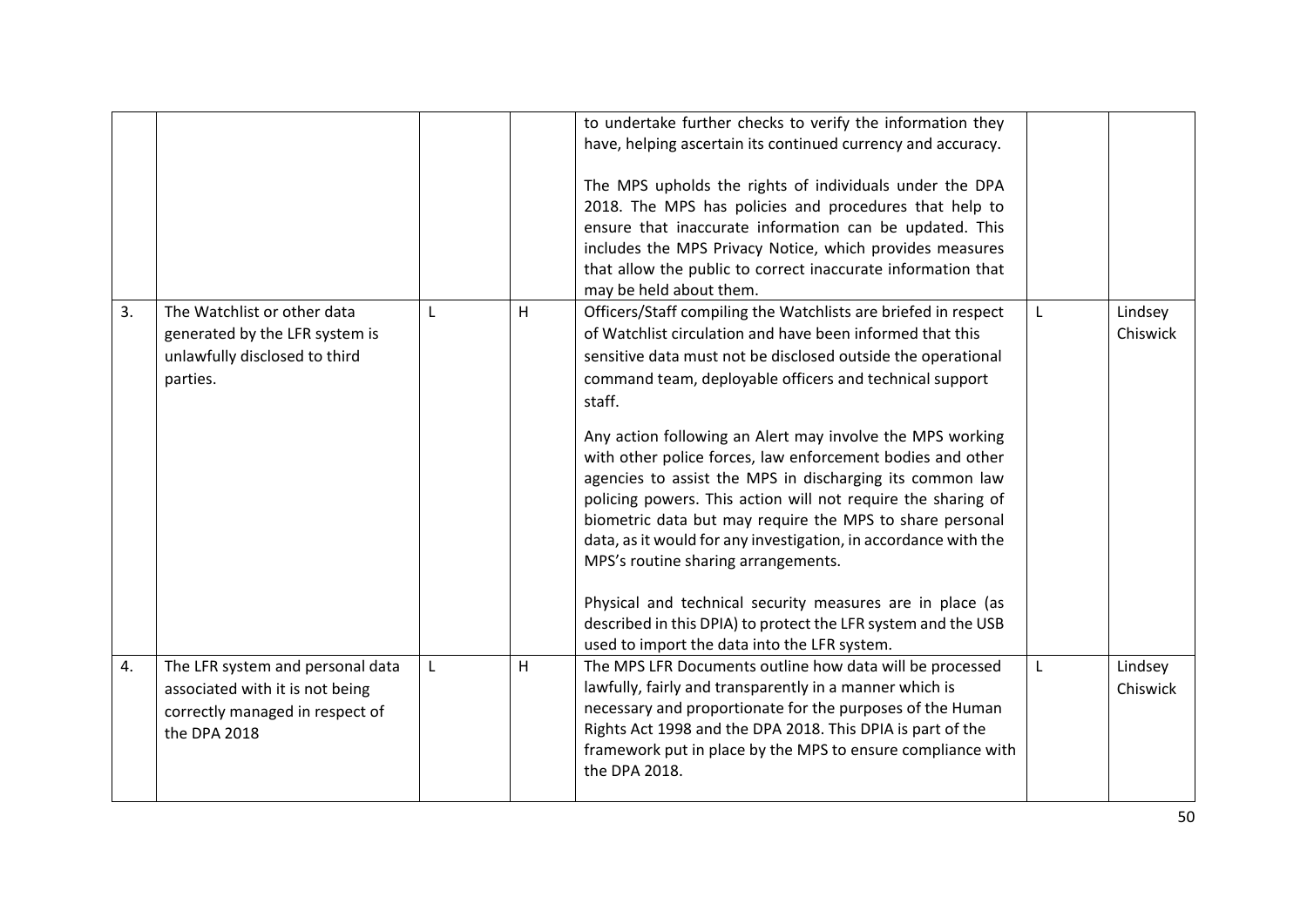|    |                                                    |   | The MPS Form LFR 1 provides a structured application and<br>approval process for any proposed LFR Deployment. This<br>involves scrutiny by a senior police officer and allows the MPS<br>to demonstrate compliance with the law on a Deployment-by-<br>Deployment basis.                                                                                                                                                                                                                                                                                                                                                                                                                                                                                                                                                                                                                                                                                                                                                                                                                                                                                                                                                                                                                         |                     |
|----|----------------------------------------------------|---|--------------------------------------------------------------------------------------------------------------------------------------------------------------------------------------------------------------------------------------------------------------------------------------------------------------------------------------------------------------------------------------------------------------------------------------------------------------------------------------------------------------------------------------------------------------------------------------------------------------------------------------------------------------------------------------------------------------------------------------------------------------------------------------------------------------------------------------------------------------------------------------------------------------------------------------------------------------------------------------------------------------------------------------------------------------------------------------------------------------------------------------------------------------------------------------------------------------------------------------------------------------------------------------------------|---------------------|
| 5. | The LFR equipment is not<br>functioning correctly. | M | The technology has been trialled and tested by the MPS. NEC<br>algorithms have also been evaluated by NIST and the MPS<br>pays regard to these findings.<br>An LFR System Engineer, who has been trained in the use of<br>the equipment, including amending the settings to enhance<br>operating parameters and reduce generation of false positives<br>to below 0.1% will be present at all Deployments.<br>All relevant information is logged for audit purposes. Logs are<br>kept by the Gold, Silver and LFR Operator.<br>The MPS LFR Documents also outline points relating to the<br>LFR system to ensure that it is used in a way that maximises<br>its effectiveness. They also place responsibility on the Silver<br>Commander and LFR Operator to continually monitor and<br>review the system's performance.<br>The Gold and Silver Commanders are obligated to stop the<br>Deployment, should the Deployment fail to meet the<br>requirements of the DPA 2018 at any point.<br>The ongoing effectiveness of the MPS's use of LFR is reviewed<br>by way of the post-Deployment review process. This will help<br>ensure that future Deployments reflect learning identified<br>from each Deployment, and that the use of LFR remains an<br>effective and proportionate policing tool. | Lindsey<br>Chiswick |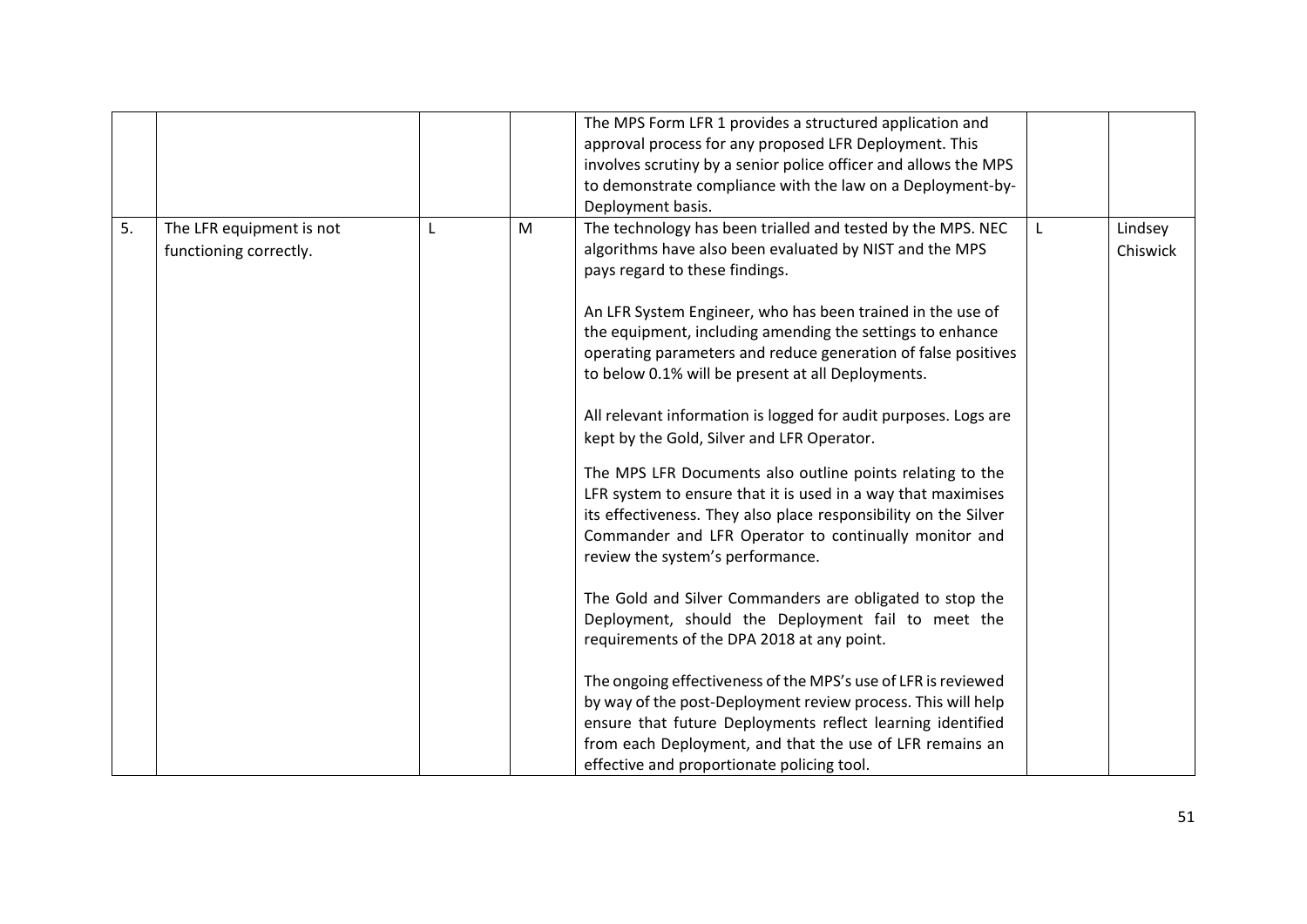| 6. | False Alerts may lead to an<br>unwarranted intervention by the<br>police adversely affecting the rights<br>and freedom of that individual. | H | L | The Threshold for system Alerts is set sufficiently high so that<br>less than 1 in a 1,000 passers-by will generate a False Alert.<br>(The negative consequence of this is that subjects who are on<br>the Watchlist are likely not to generate an Alert on<br>approximately 25% of the occasions they enter the Zone of<br>Recognition.)<br>All images that result in a Watchlist Alert will additionally be<br>reviewed by an Engagement Officer prior to engagement with<br>the subject. Engagement Officers are trained to have regard<br>to Subject, System and Environmental Factors. This will | L | Lindsey<br>Chiswick |
|----|--------------------------------------------------------------------------------------------------------------------------------------------|---|---|-------------------------------------------------------------------------------------------------------------------------------------------------------------------------------------------------------------------------------------------------------------------------------------------------------------------------------------------------------------------------------------------------------------------------------------------------------------------------------------------------------------------------------------------------------------------------------------------------------|---|---------------------|
|    |                                                                                                                                            |   |   | further increase the likelihood that the biometric match<br>relates to the person whose details are held on the Watchlist.<br>In the event that a subject is engaged due to a False Alert, the<br>level of intrusion (if any) will usually be minimal as it will<br>typically simply result in an officer speaking to the individual<br>and confirming their identity.                                                                                                                                                                                                                                |   |                     |
| 7. | An incorrect person is stopped by<br>police as consequence of a correct<br>Watchlist indication.                                           | L | L | The LFR screen captures information of the upper torso,<br>including clothing. This image is forwarded to the intervention<br>officers via a secure IT link to a mobile device. The<br>Engagement Officer therefore has a precise image of the<br>person sought, negating the likelihood of an incorrect person<br>being stopped.                                                                                                                                                                                                                                                                     | L | Lindsey<br>Chiswick |
| 8. | An unlawful arrest is made                                                                                                                 | L | H | Officers are briefed prior to each Deployment and are<br>informed LFR is a process that is only deployable in<br>conjunction with human intervention. Once an Alert has been<br>generated, officers will be tasked to intervene and use<br>intelligence databases and interactions with the individual to<br>confirm whether they are the same person as on the<br>Watchlist.                                                                                                                                                                                                                         | L | Lindsey<br>Chiswick |
| 9. | Retention periods are not complied<br>with.                                                                                                | L | M | The LFR team run regular audits to ensure that all personal<br>data relating to the LFR system is held in line with the stated<br>retention periods. The retention periods have been designed                                                                                                                                                                                                                                                                                                                                                                                                         | L | Lindsey<br>Chiswick |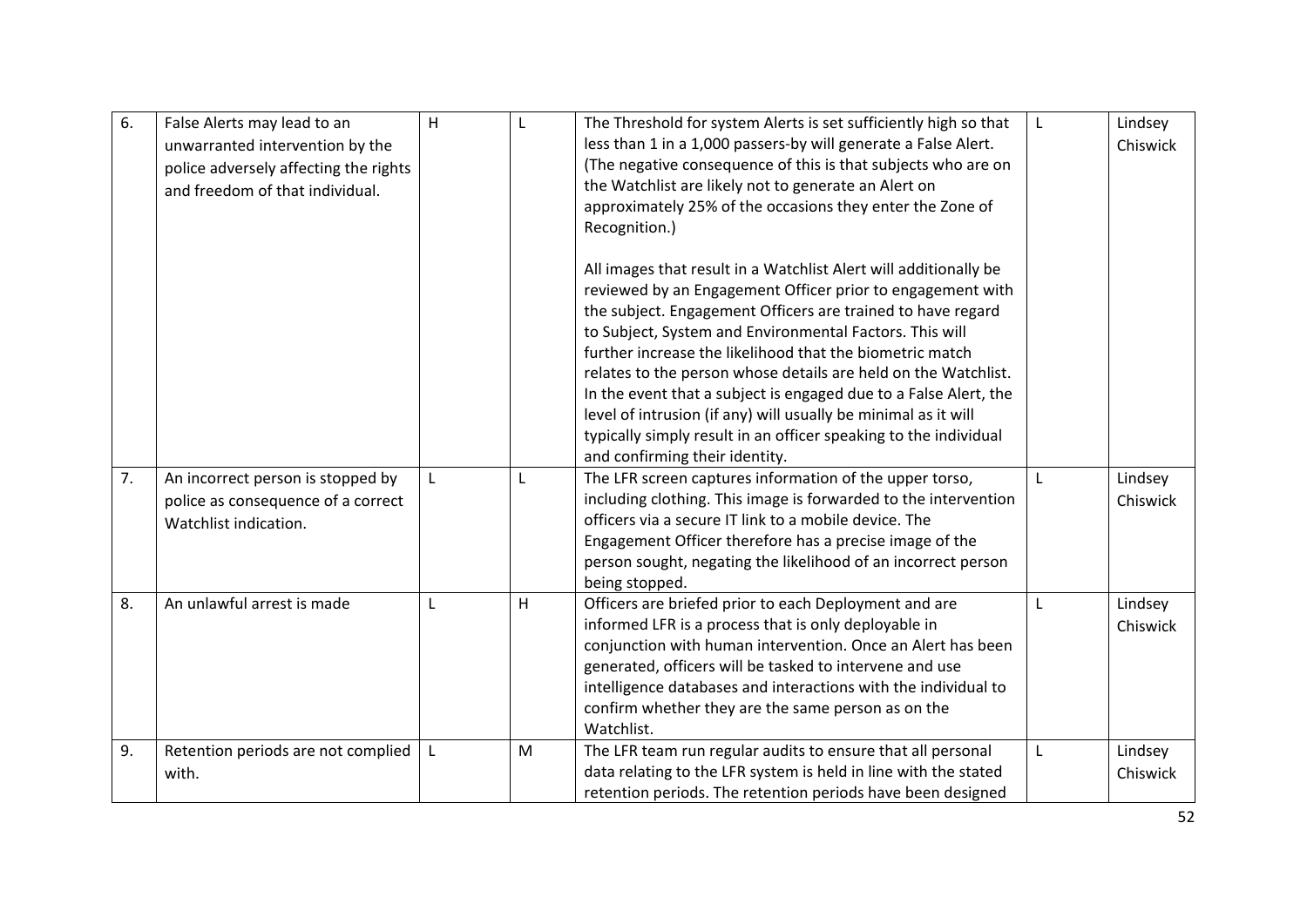|     |                                     |   |   | to ensure that data is retained for the minimum time periods    |   |          |
|-----|-------------------------------------|---|---|-----------------------------------------------------------------|---|----------|
|     |                                     |   |   | necessary for the MPS to proportionately achieve its law        |   |          |
|     |                                     |   |   | enforcement purposes.                                           |   |          |
|     |                                     |   |   |                                                                 |   |          |
|     |                                     |   |   | Where possible retention periods have been implemented 'by      |   |          |
|     |                                     |   |   | design'. The main example of this is where the LFR system       |   |          |
|     |                                     |   |   | does not generate an Alert. In these circumstances a person's   |   |          |
|     |                                     |   |   | biometric data is immediately automatically deleted.            |   |          |
| 10. | An individual who has been          | M | L | Information leaflets are to be offered to those Engaged as a    | L | Lindsey  |
|     | stopped as a result of an LFR Alert |   |   | result of an LFR Alert. This information encourages             |   | Chiswick |
|     | wants to complain, exercise their   |   |   | stakeholder feedback and provides contact details.              |   |          |
|     | individual rights under the DPA 18  |   |   |                                                                 |   |          |
|     | and/ or submit a FOIA request.      |   |   | The command team will provide signposting for an LFR            |   |          |
|     |                                     |   |   | Deployment via large display screens/posters or other suitable  |   |          |
|     |                                     |   |   | means, advising that police are using cameras for LFR. All      |   |          |
|     |                                     |   |   | officers deployed on these operations are briefed in respect of |   |          |
|     |                                     |   |   | the aims and objectives of the LFR system. They will be in a    |   |          |
|     |                                     |   |   | position to answer queries and can will be able to report any   |   |          |
|     |                                     |   |   | feedback to operational leads.                                  |   |          |
|     |                                     |   |   | MPS's LFR website contains details relating to LFR including    |   |          |
|     |                                     |   |   | the MPS LFR Legal Mandate, MPS LFR Guidance Document,           |   |          |
|     |                                     |   |   | MPS LFR Standard Operating Procedures and this DPIA. The        |   |          |
|     |                                     |   |   | MPS website also has dedicated sections relating to FOIA        |   |          |
|     |                                     |   |   | requests and right of access requests. The MPS privacy notice   |   |          |
|     |                                     |   |   | is also published online and advises the public how they may    |   |          |
|     |                                     |   |   | exercise their individual rights. This DPIA also considers how  |   |          |
|     |                                     |   |   | LFR has the potential to impact individual rights and sets out  |   |          |
|     |                                     |   |   | appropriate mitigations to ensure such rights are upheld.       |   |          |
| 11. | Watchlist data is disclosed         | L | H | Procedures are in place to destroy data on LFR Watchlists       | L | Lindsey  |
|     | following an LFR operation.         |   |   | after the operation has taken place. The data retention policy  |   | Chiswick |
|     |                                     |   |   | relating to LFR is detailed in the MPS LFR Documents and in     |   |          |
|     |                                     |   |   | this DPIA.                                                      |   |          |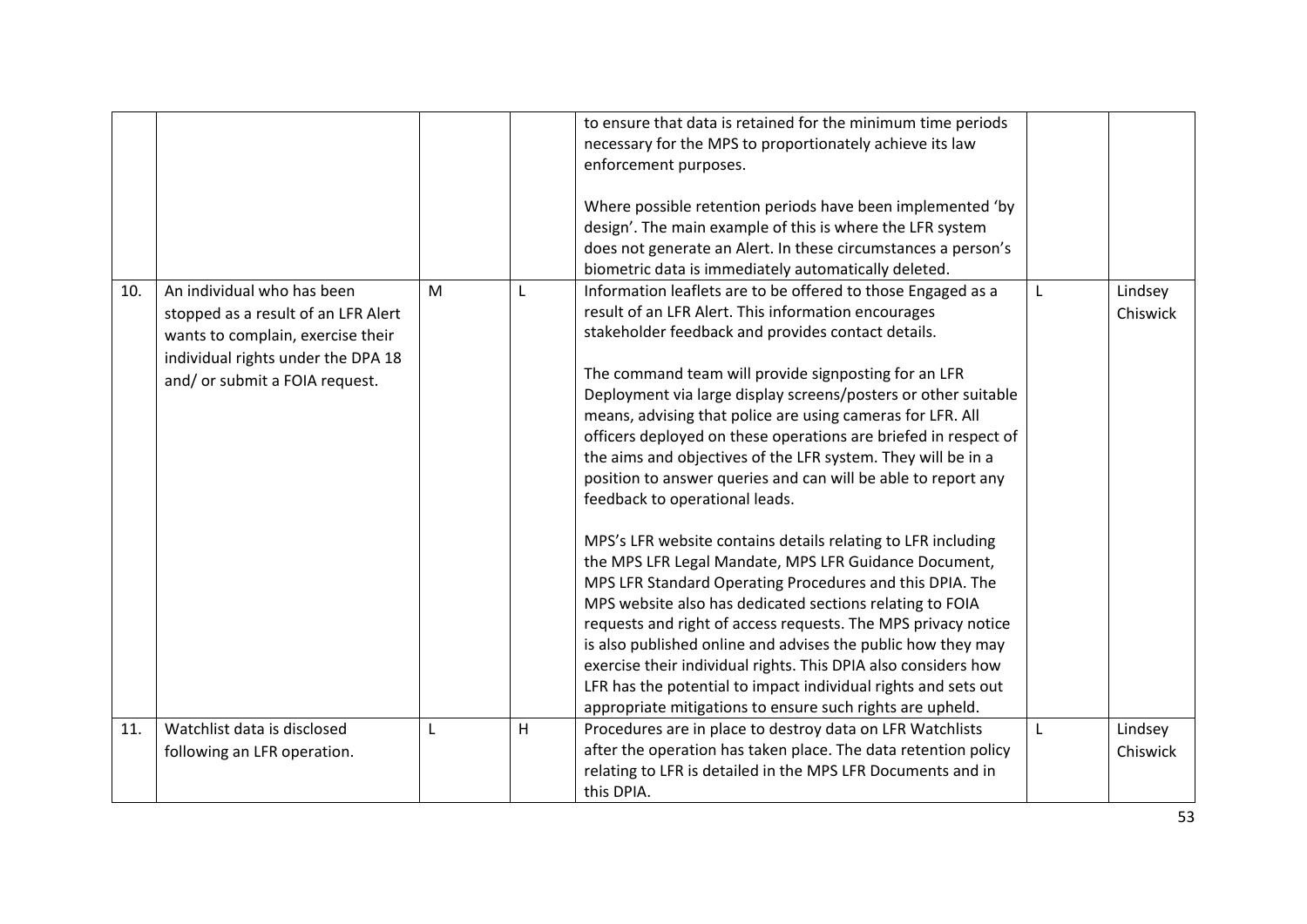| 12. | Misinformation within the public, | H | H | A stakeholder engagement strategy has been developed and                                                                | M | Lindsey  |
|-----|-----------------------------------|---|---|-------------------------------------------------------------------------------------------------------------------------|---|----------|
|     | impacting upon trust and          |   |   | is in place.                                                                                                            |   | Chiswick |
|     | confidence in respect of LFR      |   |   | Press and media strategies have been developed.                                                                         |   |          |
|     |                                   |   |   | Risk management strategies have additionally been developed<br>in respect of this parameter.                            |   |          |
|     |                                   |   |   | The MPS has undertaken to publish details relating to planned<br>Deployments and the results of its Deployments online. |   |          |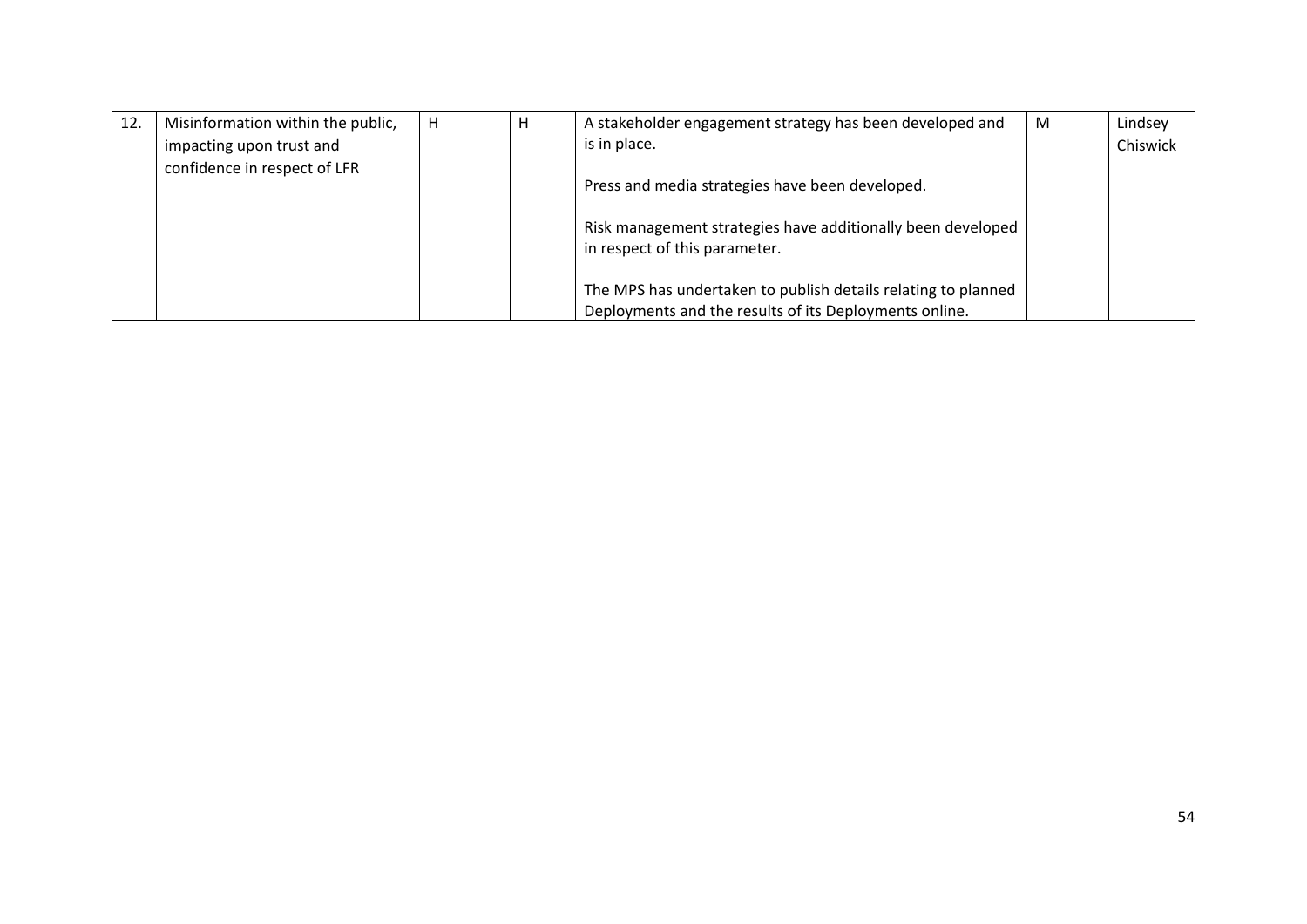# <span id="page-54-0"></span>**8 Implementation of DPIA Outcomes Responsibilities**

|    | Action to be taken | Date for completion of<br>actions | <b>Responsibility for action</b> |
|----|--------------------|-----------------------------------|----------------------------------|
| 1. |                    |                                   |                                  |
| 2. |                    |                                   |                                  |
| 3. |                    |                                   |                                  |
| 4. |                    |                                   |                                  |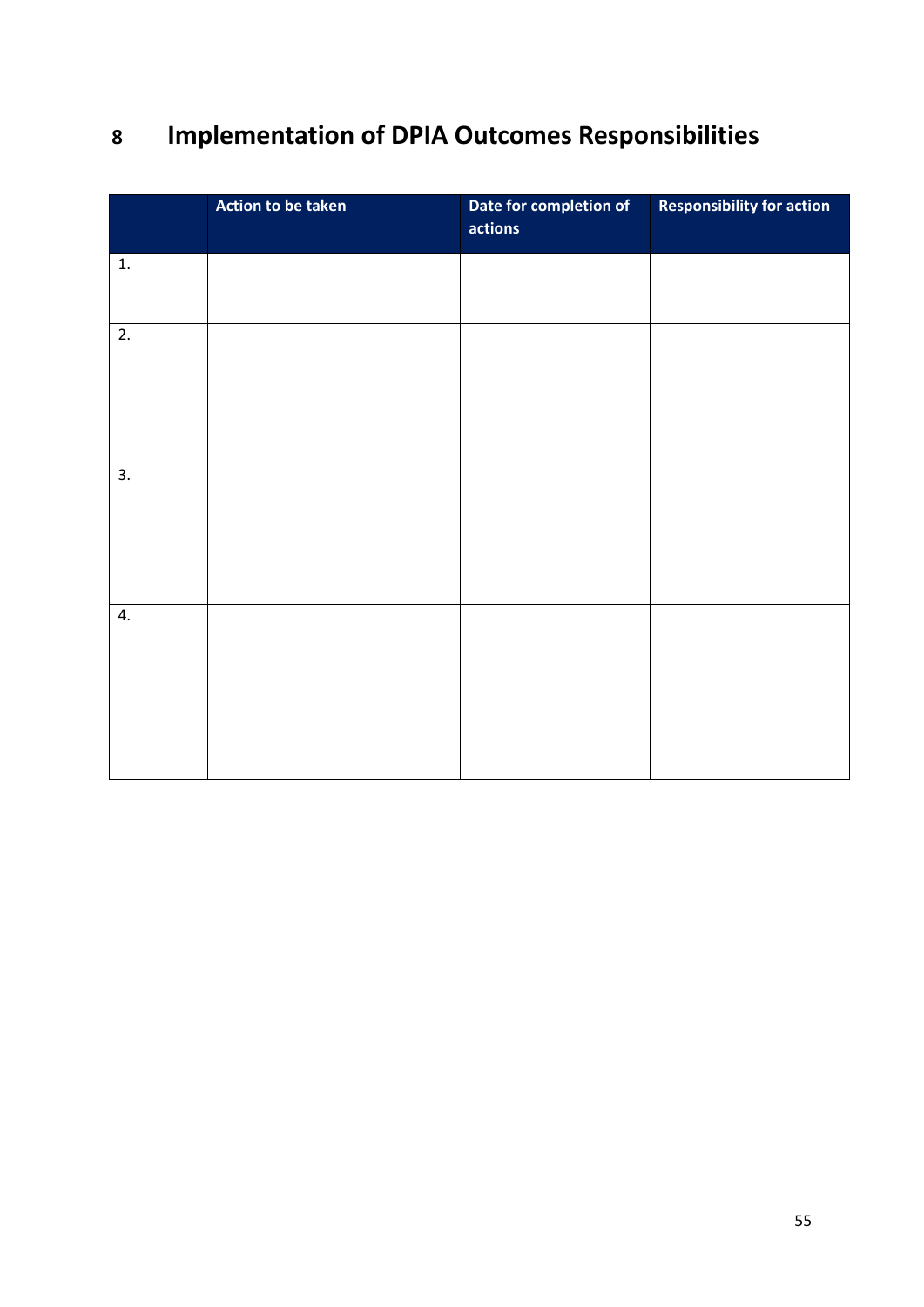### <span id="page-55-0"></span>**9 Conclusion**

- 9.1 The DPIA has identified a number of relevant risks associated with the Watchlist compilation and security, operational Deployment of LFR and post-LFR Deployment phases.
- 9.2 Proportionate and reasonable mitigations have been identified and fall within the guidelines associated with the LFR operating principles. Whilst no exceptional areas of risk have been identified at present, this DPIA is a living MPS Document and as such will be subject to continuous review.
- 9.3 A new DPIA will be produced as necessary for each Deployment.
- 9.4 The intelligence supporting Deployment will be incorporated within the intelligence case documented within the MPS Form LFR 1.
- 9.5 The overt nature of these Deployments will be highlighted through signage on the day, which will be prominently placed on the approach to the LFR cameras, outside the Zone of Recognition.
- 9.6 This DPIA complies with the requirements of Sections 35 40 and 64 of the DPA 2018.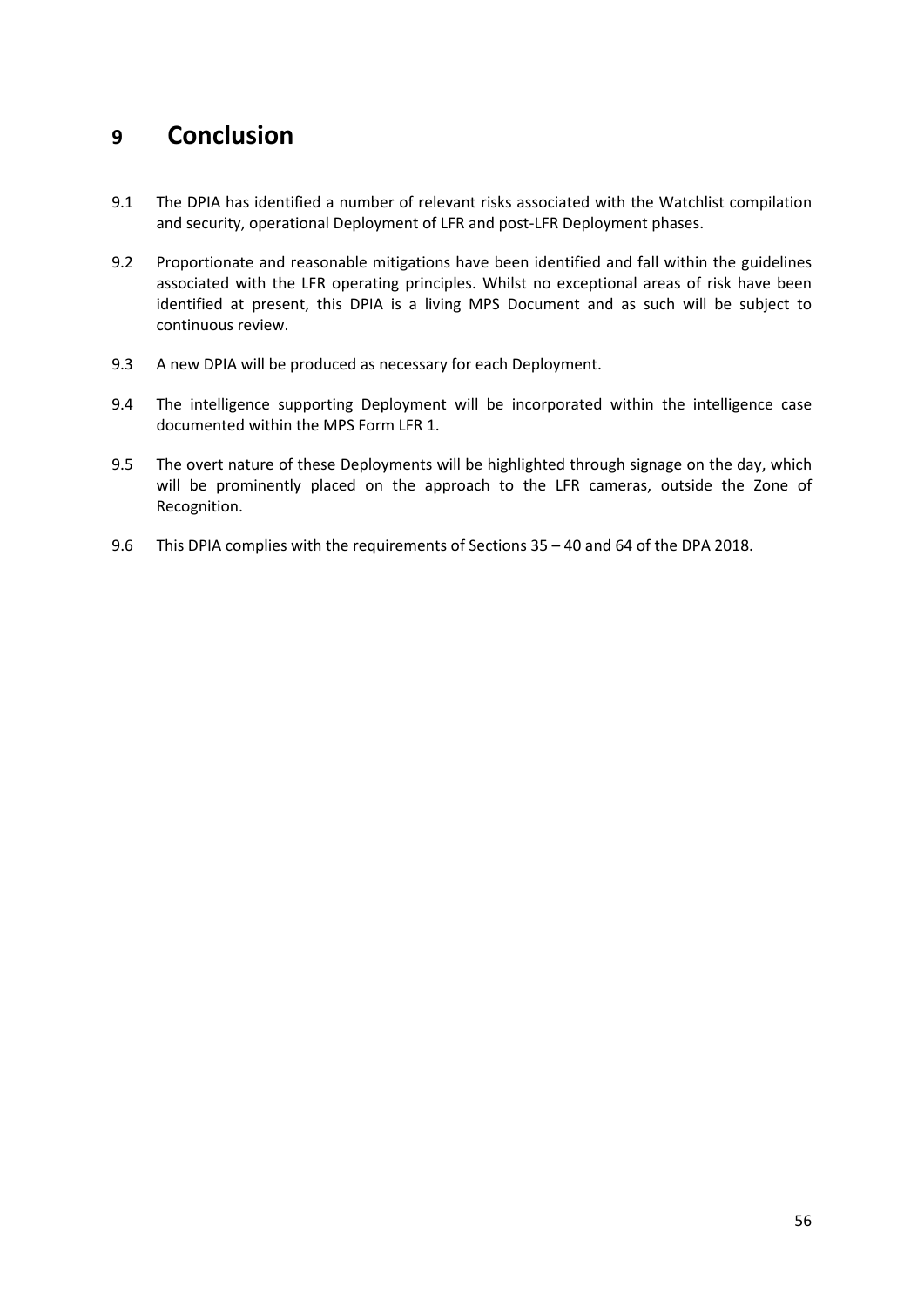### <span id="page-56-0"></span>**10 Data Protection Impact Assessment Sign-off**

### **DPIA Signature**

| $\mathbf{1}$ . | <b>Project Sponsor</b>                                                                                                                                                                                                                                                                                                                                                                                                                                                                                                                                                                                                                                                                                                                                                                                                                                                                                                                                                                                                                                                                                                  |
|----------------|-------------------------------------------------------------------------------------------------------------------------------------------------------------------------------------------------------------------------------------------------------------------------------------------------------------------------------------------------------------------------------------------------------------------------------------------------------------------------------------------------------------------------------------------------------------------------------------------------------------------------------------------------------------------------------------------------------------------------------------------------------------------------------------------------------------------------------------------------------------------------------------------------------------------------------------------------------------------------------------------------------------------------------------------------------------------------------------------------------------------------|
|                | Sign Below:                                                                                                                                                                                                                                                                                                                                                                                                                                                                                                                                                                                                                                                                                                                                                                                                                                                                                                                                                                                                                                                                                                             |
|                | Lindsey Chiswick                                                                                                                                                                                                                                                                                                                                                                                                                                                                                                                                                                                                                                                                                                                                                                                                                                                                                                                                                                                                                                                                                                        |
|                | Name: Lindsey Chiswick                                                                                                                                                                                                                                                                                                                                                                                                                                                                                                                                                                                                                                                                                                                                                                                                                                                                                                                                                                                                                                                                                                  |
|                | Position: Director of Intelligence                                                                                                                                                                                                                                                                                                                                                                                                                                                                                                                                                                                                                                                                                                                                                                                                                                                                                                                                                                                                                                                                                      |
|                | Date: 29 <sup>th</sup> November 2021                                                                                                                                                                                                                                                                                                                                                                                                                                                                                                                                                                                                                                                                                                                                                                                                                                                                                                                                                                                                                                                                                    |
| 2.             | <b>Data Protection Officer</b>                                                                                                                                                                                                                                                                                                                                                                                                                                                                                                                                                                                                                                                                                                                                                                                                                                                                                                                                                                                                                                                                                          |
|                | I have been involved throughout the lifecycle of the development of this DPIA and<br>therefore its earlier iterations. The use of facial recognition has, in my view, been<br>measured. It has drawn from learning elsewhere, and the MPS has applied a philosophy<br>of rigorous testing; measured application; and continuous learning and improvement<br>with an aspiration to be and remain 'best in class'. I am of the opinion that a depth of<br>thought has been applied to identifying the classes of persons likely to be affected by the<br>processing and has developed appropriate controls and safeguards where necessary to<br>safeguard the rights and freedoms of individuals. This review demonstrates clearly that<br>the aforementioned philosophy is in action. I remain entirely satisfied that this DPIA<br>more than adequately describes the nature of processing envisaged, lawful basis,<br>necessity, proportionality, controls and mitigations etc. I am content that the processing<br>described does not present a high risk to the Rights and Freedoms of individuals.<br>Darren Curtis |
|                | Name: Darren Curtis                                                                                                                                                                                                                                                                                                                                                                                                                                                                                                                                                                                                                                                                                                                                                                                                                                                                                                                                                                                                                                                                                                     |
|                | Position: DPO                                                                                                                                                                                                                                                                                                                                                                                                                                                                                                                                                                                                                                                                                                                                                                                                                                                                                                                                                                                                                                                                                                           |
|                | Date: 30 <sup>th</sup> November 2021                                                                                                                                                                                                                                                                                                                                                                                                                                                                                                                                                                                                                                                                                                                                                                                                                                                                                                                                                                                                                                                                                    |

#### **Distribution List**

| Recipient | Title | Location |
|-----------|-------|----------|
|           |       |          |
|           |       |          |
|           |       |          |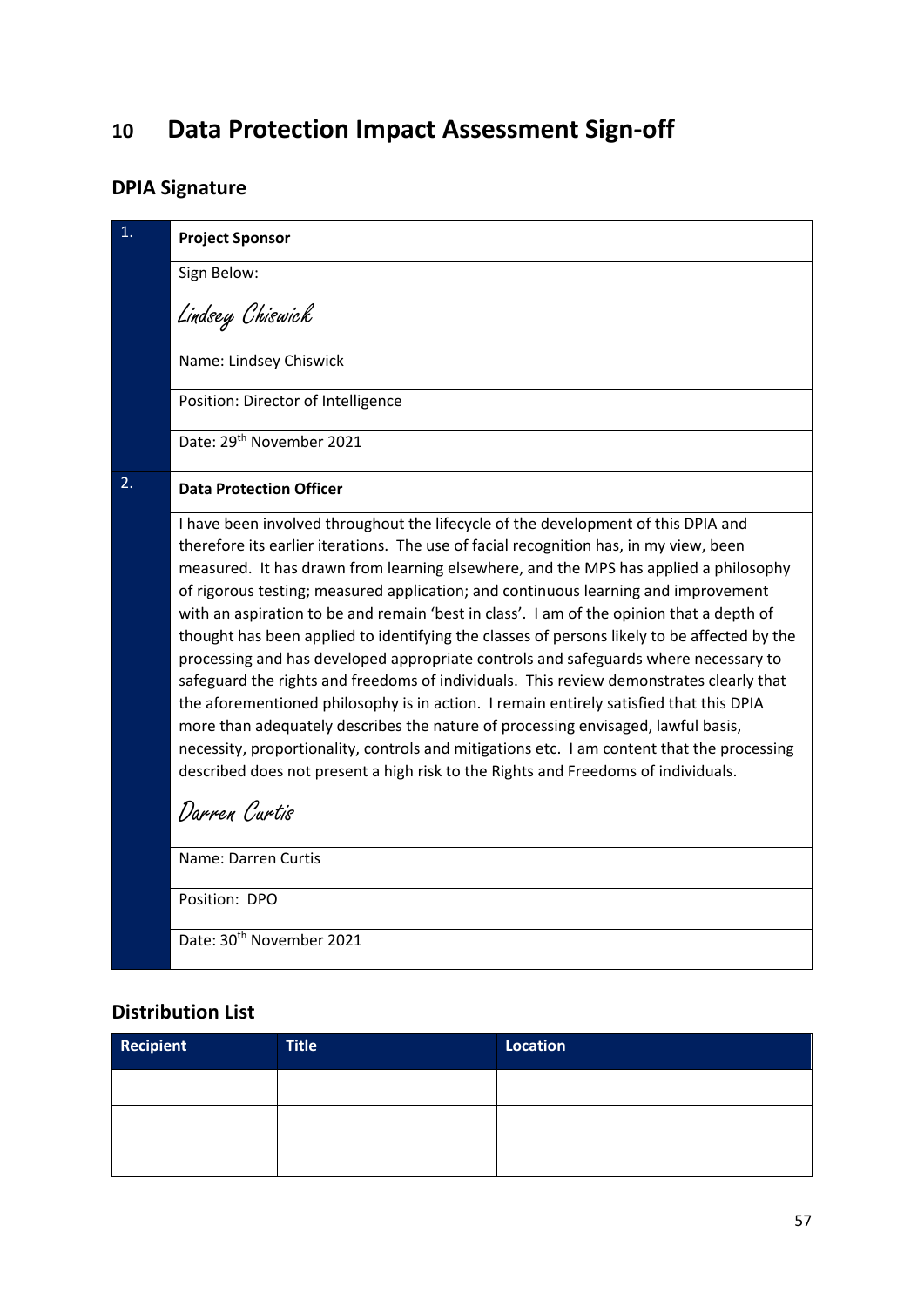### **Change control:**

| Version | <b>Date</b>                  | <b>Authority</b>                   | <b>Evidence of approval</b> | <b>Record of change</b>                                                                                                    |
|---------|------------------------------|------------------------------------|-----------------------------|----------------------------------------------------------------------------------------------------------------------------|
| 2.0     | 29 <sup>th</sup> Nov<br>2021 | Director of<br>Intelligence<br>DPO | Section 10                  | Changes to reflect updates to<br>other documents and<br>additional controls now<br>possible for the Engagement<br>process. |
|         |                              |                                    |                             |                                                                                                                            |
|         |                              |                                    |                             |                                                                                                                            |
|         |                              |                                    |                             |                                                                                                                            |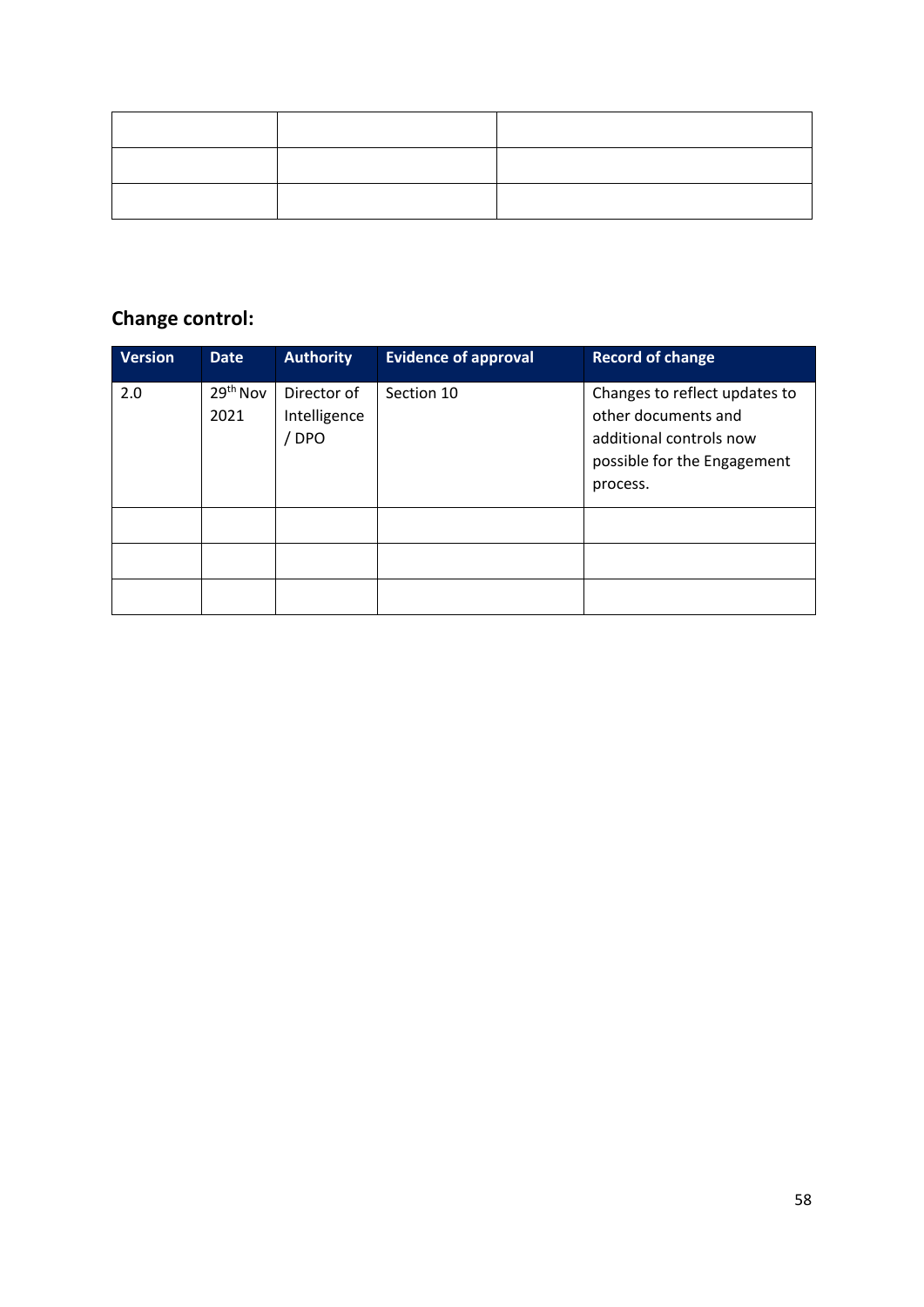# <span id="page-58-0"></span>**11 Appendix A – Glossary**

| <b>Term</b>                              | <b>Acronym</b> | <b>Description</b>                                                                                                                                                                                                                           |
|------------------------------------------|----------------|----------------------------------------------------------------------------------------------------------------------------------------------------------------------------------------------------------------------------------------------|
|                                          |                |                                                                                                                                                                                                                                              |
| Data Controller                          |                | Has the same meaning as in section 1(1) of the DPA 2018, that<br>is, the person who determines the manner in which and<br>purposes for which Personal Data is or is to be processed<br>either alone, jointly or in common with other persons |
| Data Protection<br>Act 2018              | <b>DPA</b>     | Includes all codes of practice and subordinate legislation<br>made under the DPA 2018 from time to time                                                                                                                                      |
| Data Subject                             |                | Has the same meaning as in section $1(1)$ of the DPA 2018<br>being an individual who is the subject of Personal Data                                                                                                                         |
| Freedom<br>of<br>Information Act<br>2000 | <b>FOIA</b>    | Includes the Environmental Information Regulations 2004<br>and any other subordinate legislation made under FOIA from<br>time to time as well as all codes of practice                                                                       |
| Rights<br>Human<br>Act 2018              | <b>HRA</b>     | Includes all subordinate legislation made under the HRA from<br>time to time                                                                                                                                                                 |
| Information                              |                | Any information however held and includes Personal and<br>Special Category Data, Non-personal Information and De-<br>personalised Information. May be used interchangeably with<br>'Data'.                                                   |
| Information<br>Commissioner's<br>Office  | ICO            | The independent regulator appointed by the Crown who is<br>responsible for enforcing the provisions of the DPA 2018 and<br><b>FOIA</b>                                                                                                       |
| Metropolitan<br><b>Police Service</b>    | <b>MPS</b>     | The police force for the London metropolis area (excluding<br>the City of London)                                                                                                                                                            |
| Pseudonymous                             |                | Information that has never referred to an individual and<br>cannot be connected to an individual.                                                                                                                                            |
| Notification                             |                | The Data Controller's entry in the register maintained by the<br>Information Commissioner pursuant to section 19 of the DPA<br>2018.                                                                                                         |
| Process                                  |                | Has the same meaning as in section $1(1)$ of the DPA 2018 and<br>includes collecting, recording, storing, retrieving, amending<br>or altering, disclosing, deleting, archiving and destroying<br>Personal Data                               |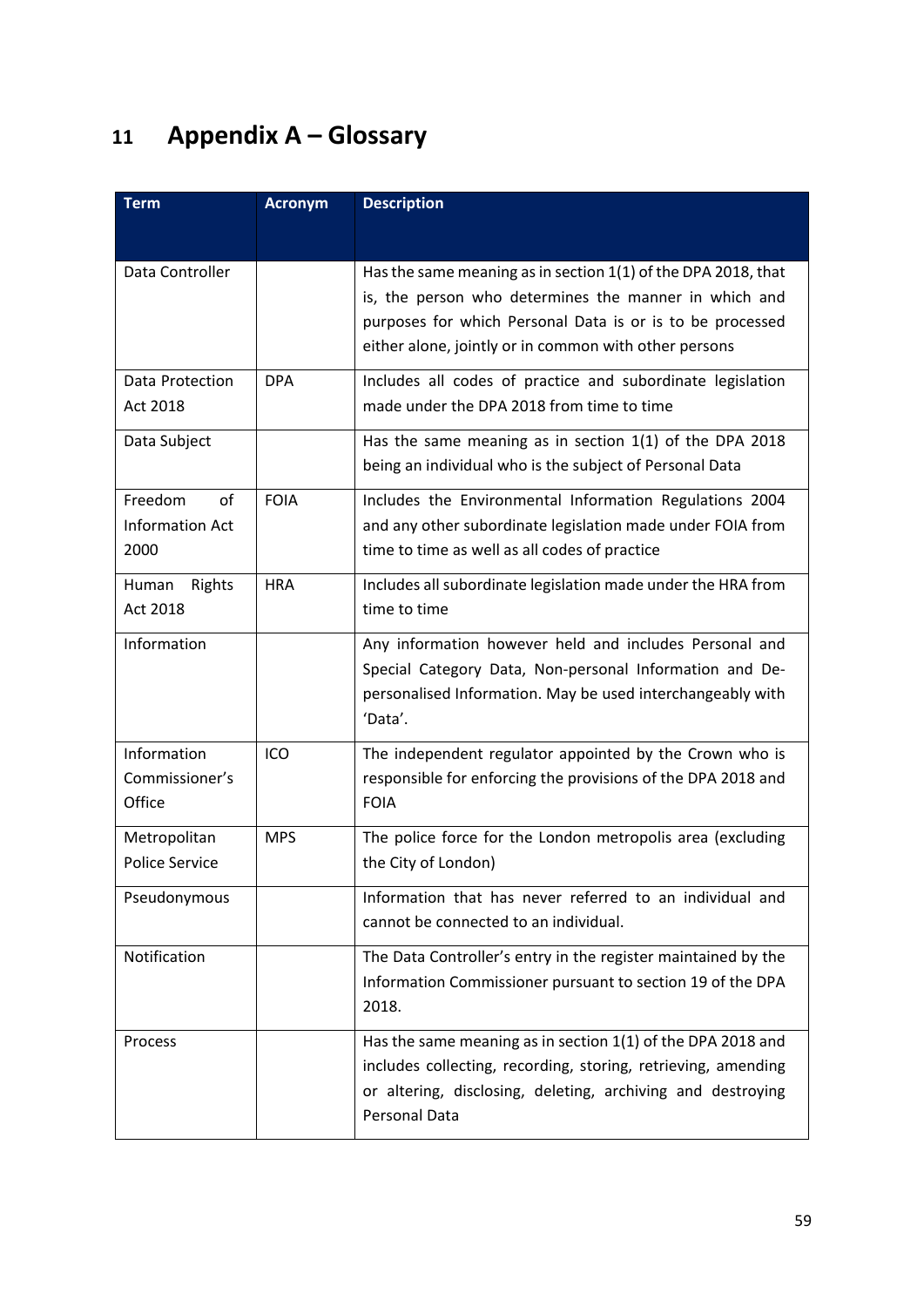| Personal Data            | Personal data is information relating to a living identified or<br>identifiable individual                                                                                                                                                                                                                        |
|--------------------------|-------------------------------------------------------------------------------------------------------------------------------------------------------------------------------------------------------------------------------------------------------------------------------------------------------------------|
| Special<br>Category Data | Special category data is information relating to racial, ethnic<br>origin, political opinions, religious or philosophical beliefs,<br>trade union membership, genetics, biometrics, health, sex life<br>/ orientation, criminal convictions and offences, related<br>security measures or appropriate safeguards. |